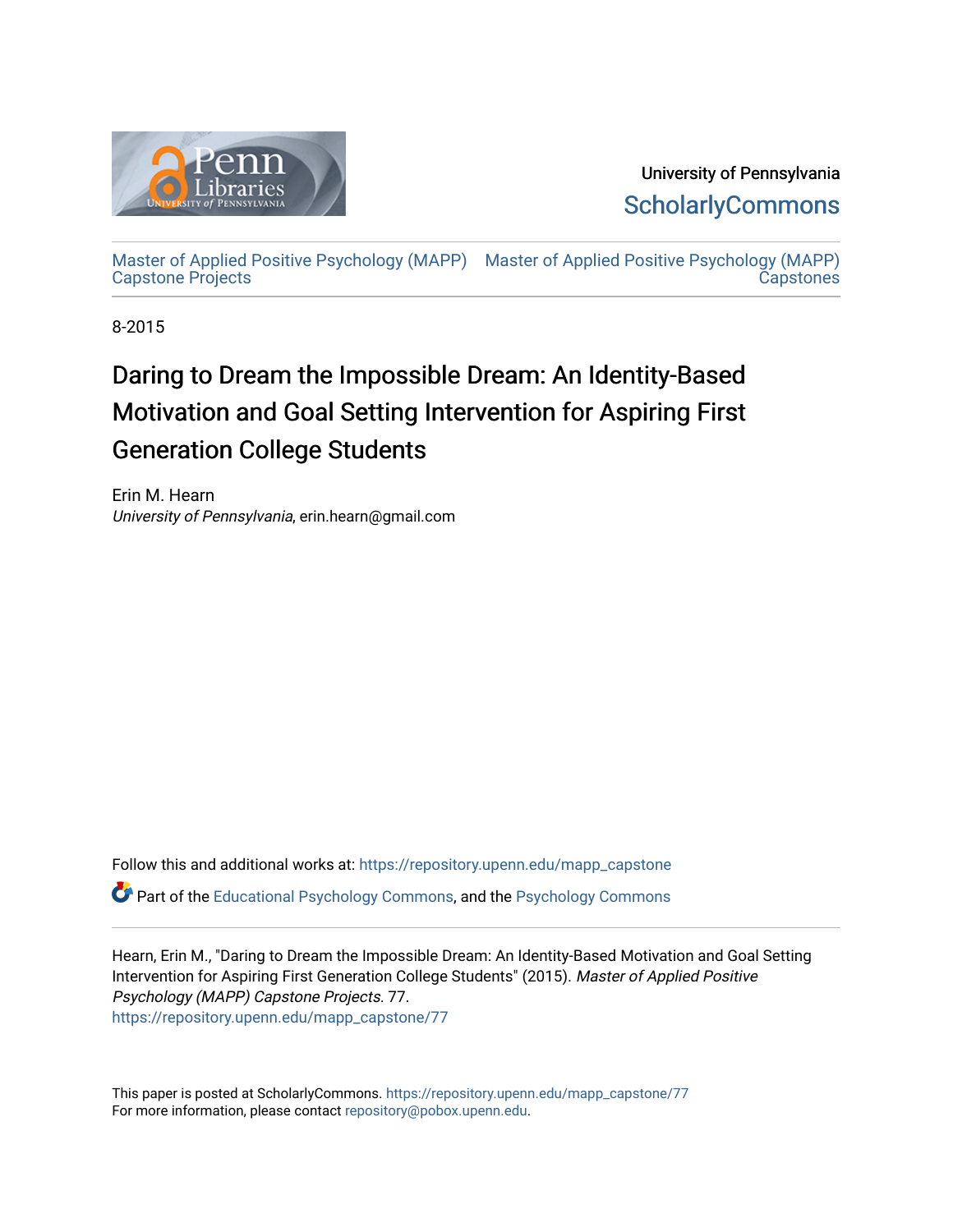# Daring to Dream the Impossible Dream: An Identity-Based Motivation and Goal Setting Intervention for Aspiring First Generation College Students

## Abstract

Little can be predicted about what the jobs of the future may look like. The most likely path to success, though, is through a college education. College not only provides graduates high salaries and more job stability, it also develops critical thinking, enhances relationship skills, and is correlated with increased well-being. Unfortunately, college access is not equal. First generation college students, students of color, and students living in poverty are not as likely to attend and graduate from college. GPA and test scores can predict 25% of college success; the remaining 75% is unknown. This paper posits that part of that gap can be explained by social emotional skills. The paper begins with an overview of positive psychology and refutes the arguments against it, then narrows to discuss the role of positive psychology in education. While many avenues of positive psychology can be used in education, this paper focuses on prospective selves, goal-setting, and implementation interventions as a means to drive college motivation and academic behaviors and develops a two day intervention for approximately 1,100 ninth grade students in the Uplift Education charter network. This paper sets up the intervention and proposes ways to measure the outcomes. Finally, the paper concludes with a discussion of the implications for education equality in America.

### Keywords

Prospective Selves, Implementation Interventions, Goal Setting, First Generation, Students of Color, Charter Schools, College Access. Identity Based Motivation, Prospective Selves Positive Education, Positive Psychology

### **Disciplines**

Educational Psychology | Psychology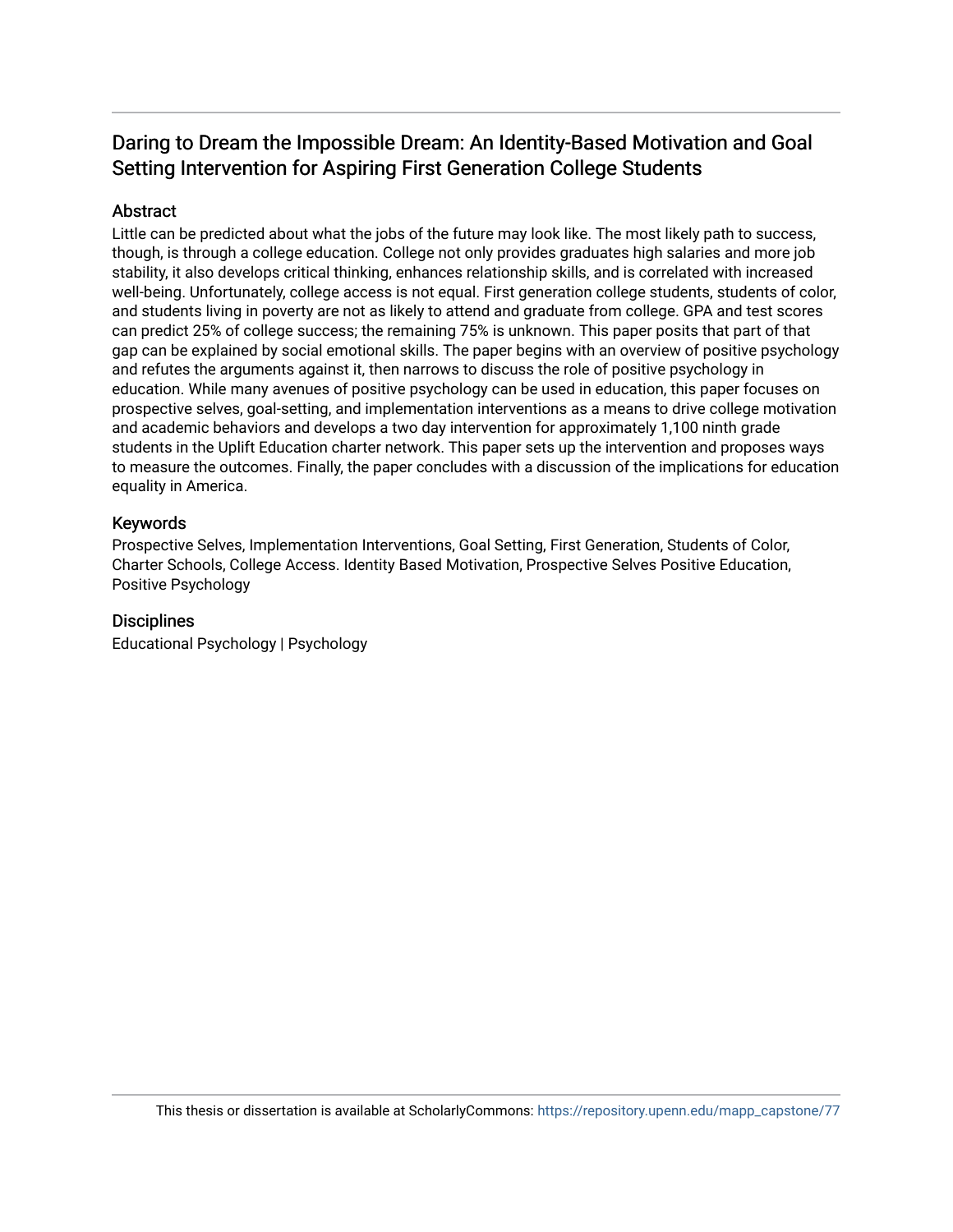Daring to Dream the Impossible Dream:

An Identity-Based Motivation and Goal Setting Intervention for Aspiring First Generation

College Students

Erin Melissa Hearn

University of Pennsylvania

A Capstone Project Submitted

In Partial Fulfillment of the Requirements for the Degree of

Master of Applied Positive Psychology

Advisor: Claire Robertson-Kraft

August 1, 2015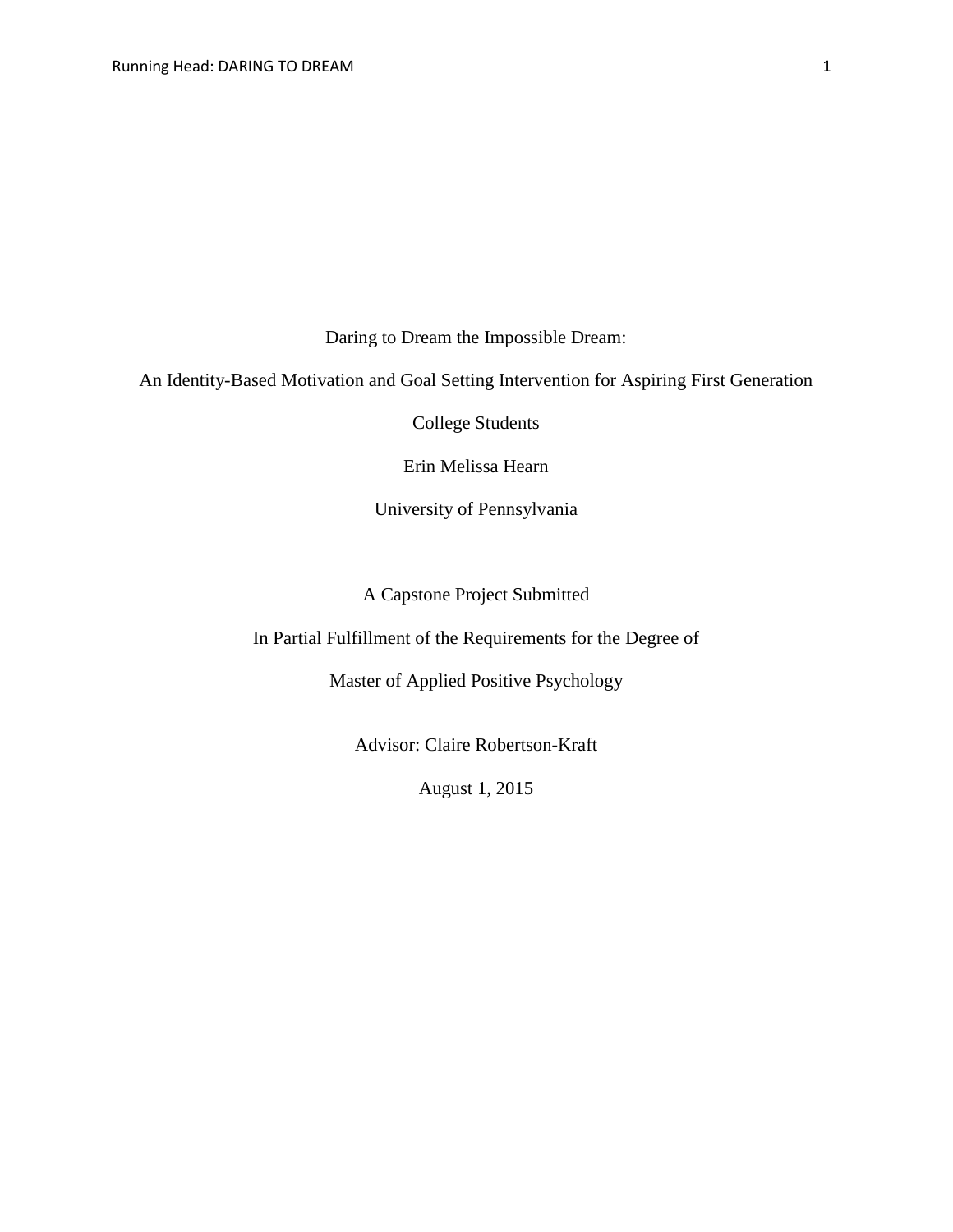# Daring to Dream the Impossible Dream: An Identity-Based Motivation and Goal Setting Intervention for Aspiring First Generation College Students Erin Melissa Hearn erin.hearn@gmail.com

Capstone Project Master of Applied Positive Psychology University of Pennsylvania Advisor: Claire Robertson-Kraft August 1, 2015

#### Abstract

Little can be predicted about what the jobs of the future may look like. The most likely path to success, though, is through a college education. College not only provides graduates high salaries and more job stability, it also develops critical thinking, enhances relationship skills, and is correlated with increased well-being. Unfortunately, college access is not equal. First generation college students, students of color, and students living in poverty are not as likely to attend and graduate from college. GPA and test scores can predict 25% of college success; the remaining 75% is unknown. This paper posits that part of that gap can be explained by social emotional skills. The paper begins with an overview of positive psychology and refutes the arguments against it, then narrows to discuss the role of positive psychology in education. While many avenues of positive psychology can be used in education, this paper focuses on prospective selves, goal-setting, and implementation interventions as a means to drive college motivation and academic behaviors and develops a two day intervention for approximately 1,100 ninth grade students in the Uplift Education charter network. This paper sets up the intervention and proposes ways to measure the outcomes. Finally, the paper concludes with a discussion of the implications for education equality in America.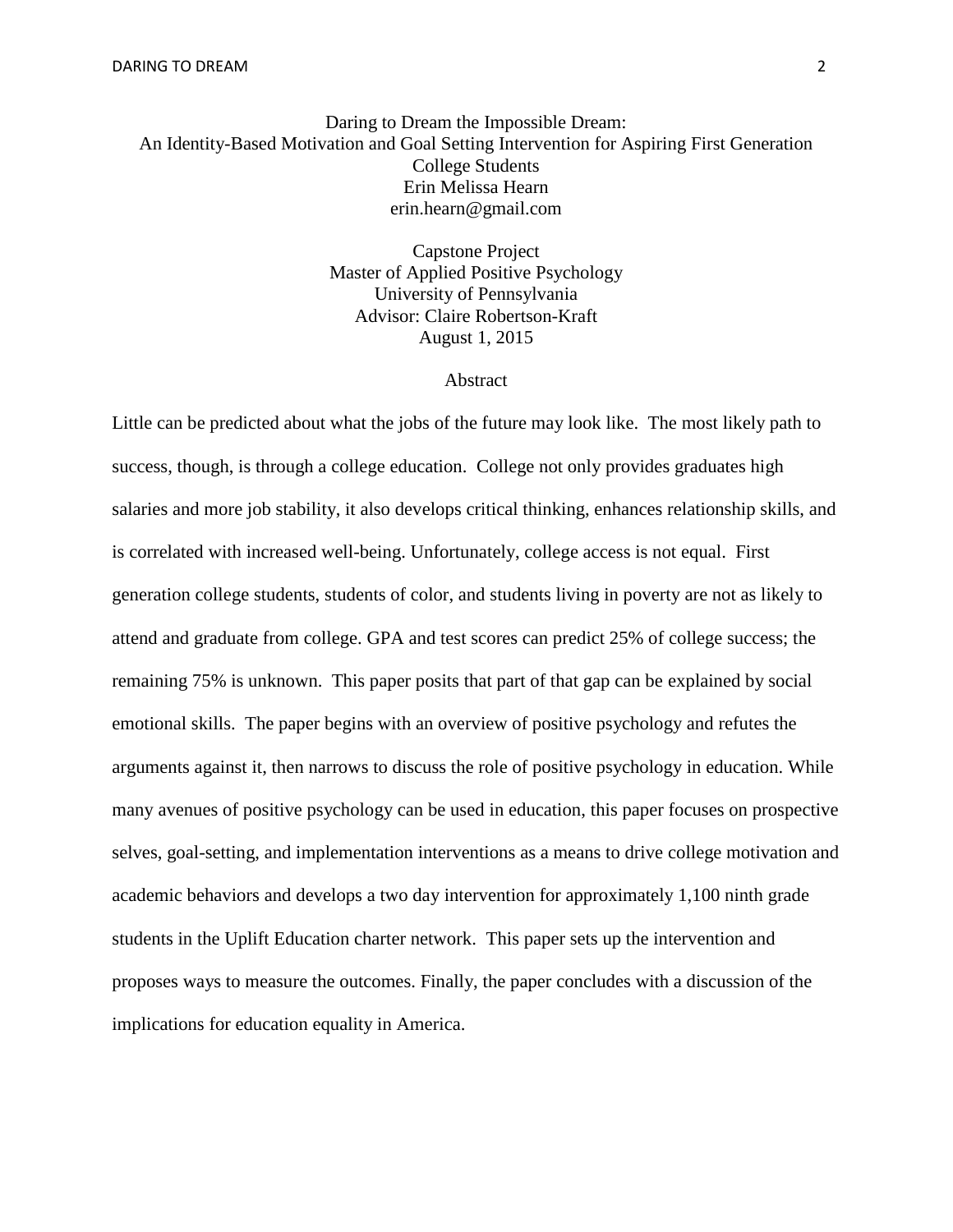#### **Overview of Positive Psychology**

#### **An Introduction**

At the end of the 20th century, Martin Seligman (1999) introduced a reorientation towards the positive in psychology during his President's address to the American Psychological Association. Seligman noted that, since World War II, psychology has been focused on healing abnormalities and psychopathologies, not increasing well-being. The disease model focus was not without benefits; 14 mental illnesses can be effectively treated which we could not 50 years ago (Seligman, 1999). However, the disproportionate emphasis on prevention and treatment have resulted in a neglect of the aspects of psychology which might nurture human strengths and encourage human flourishing. Seligman (1999) passionately appealed to the association to reframe the conversation to include what makes life worth living. A new field of study, positive psychology, was born (Seligman & Csikszentmihalyi, 2000).

The field of positive psychology has grown enormously in the last fifteen years. Between 2000 and 2010, 1,000 articles related to the field were published in peer-reviewed journals (Azar, 2011). There is a high demand in the non-academic market as well. Positive psychology has been featured in the popular press, making the cover of Time (Jan. 17, 2005), and featured in The Washington Post (2002), the London Sunday Times Magazine (2005), The New York Times Magazine (2006), and U.S. News & World Report (2009). Dozens of scientific and popular books have been published (Azar, 2011). The University of Pennsylvania offers a master degree program specifically devoted to the study of positive psychology, which is now emulated in multiple universities in the US, and in Australia and England. Seligman, empowered by the new research and the inspired by the rapid success of the field, endeavored to set a goal that 51% of the world's population should be flourishing by the year 2051 (Seligman, 2011).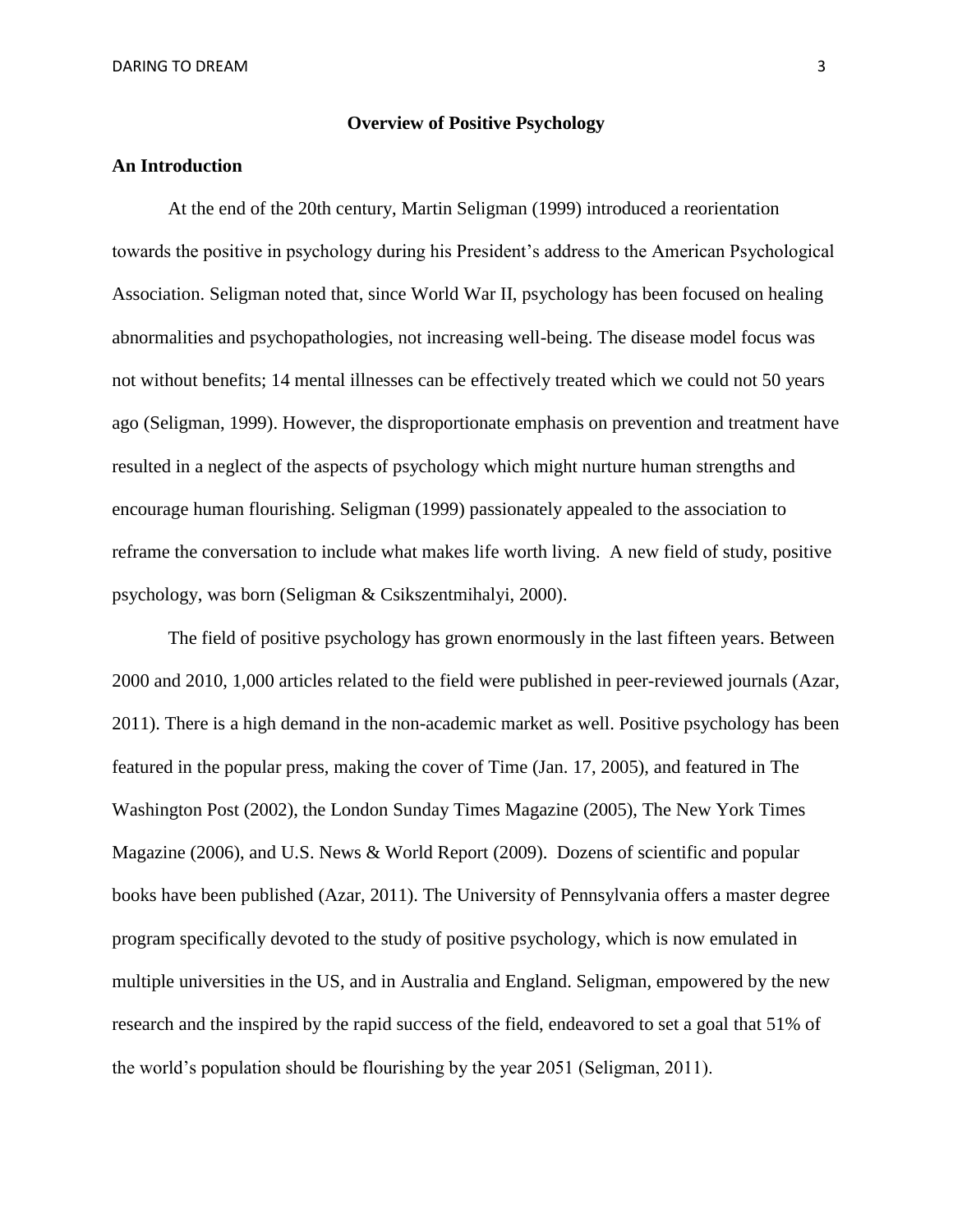The fundamental questions asked by positive psychologists surround what constitutes a good life and leads to human flourishing. Specifically, Seligman (1999), Csikszentmihalyi (2002), Diener (2002), and Valiant (2002), the fathers of Positive Psychology, shifted focus to positive constructs such as "hope, wisdom, creativity, future mindedness, courage, spirituality, responsibility, and perseverance" (Seligman & Csikszentmihalyi, 2000, p. 5). These same questions and constructs have been examined by philosophers, written about by authors, explored by theologians, and expressed by musicians and artists. Issues of happiness, wellbeing, and flourishing are so essential to the human condition that they are not the purview of one discipline of study, rather the essential essence of what it means to be human (Pawelski  $\&$ Moores, 2013). Positive psychology has added to the interdisciplinary conversation about wellbeing in two ways: it has encouraged theories redefining what it means to live well and it has created interventions that are empirically sound.

There are many competing and complementary theories of wellbeing. One theory, I COPPE resonates because of its inclusivity of multiple domains (Prilleltensky, 2012). Unlike others, this theory considers the physical, mental, and community aspects of flourishing. Wellbeing expands passed the individual to include a positive state of affairs for "individuals, relationships, organizations, communities, and the natural environment" (2012, p.3). Prilleltensky (2012), an advocate for positive psychology from the community perspective, defines flourishing through I COPPE: interpersonal, community, occupational, physical, psychological, and economic wellbeing. Interpersonal wellbeing addresses how one can resolve conflict and develop positive relationships, while community wellbeing addresses fostering positive culture and connecting individuals to society. Prilleltensky (2012) defines occupational wellbeing as using strengths to obtain consistent and meaningful employment. Recent research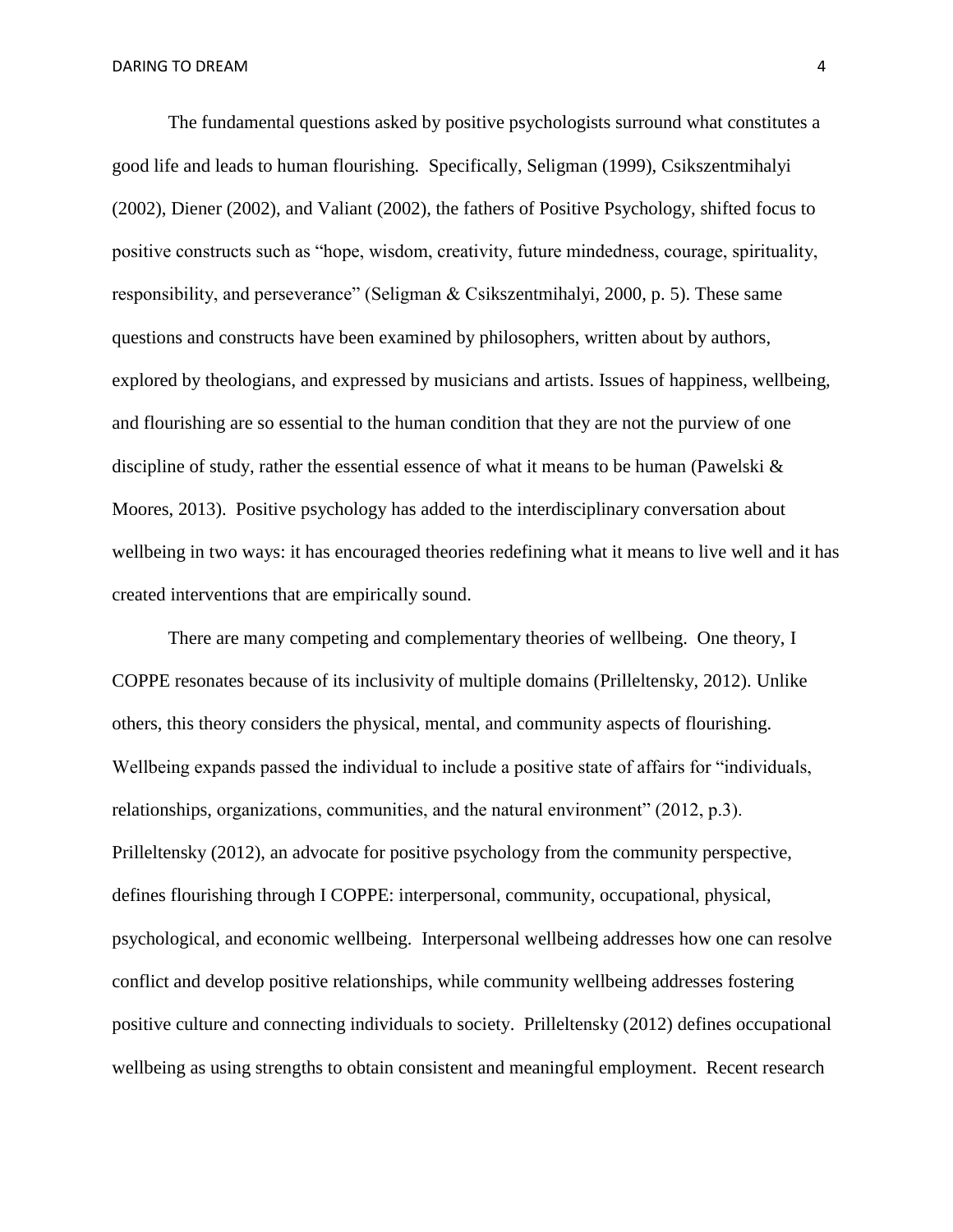has connected the wellbeing of the mind to the wellbeing of the body (Rath & Harter, 2010; Ratey & Manning, 2014; Prilleltensky, 2012). Prilleltensky (2012) includes this connection through his inclusion of physical wellbeing – health, the absence of disease, and optimal functioning of the body. The psychological elements of wellbeing, such as coping with stress, avoiding anxiety and depression, and fostering positive emotions are covered within psychological wellbeing. Lastly, economic well-being cannot be dismissed. While money does not lead to happiness, there is a certain threshold that must be obtained to foster wellbeing (Diener & Biswas-Diener, 2002). While there are other models, this model is the most inclusive and all-encompassing.

Second, positive psychology differs from other lines of inquiry into wellbeing because it applies a scientific rigor to the study of the field. Positive psychologists test hypotheses and interventions through experiments in an attempt to enable happiness, effect self-determination and self-regulation, encourage optimism and hope, measure positive emotion, and develop talent and creativity (Seligman & Csikszentmihalyi, 2000). The claims made by positive psychologists are subject to academic scrutiny, re-testability, and peer-reviewed critiques (Brown, Sokal, & Friedman, 2013; Fredrickson, 2013).

Seligman's (2011) goal to have 51% of the population flourishing by 2051 will require that positive psychology disseminate through many fields. One way to influence a large section of the population is to incorporate positive psychology into education. Historically, education has been concerned with imbuing the principles of wellbeing to the young. Plato believed that the purpose of education is a means to instill virtue in the young so that they may lead productive, meaningful, and virtuous lives (Plato, ~400 BCE/1997). In more modern times, schools became not only the means of academic knowledge transfer, but also the primary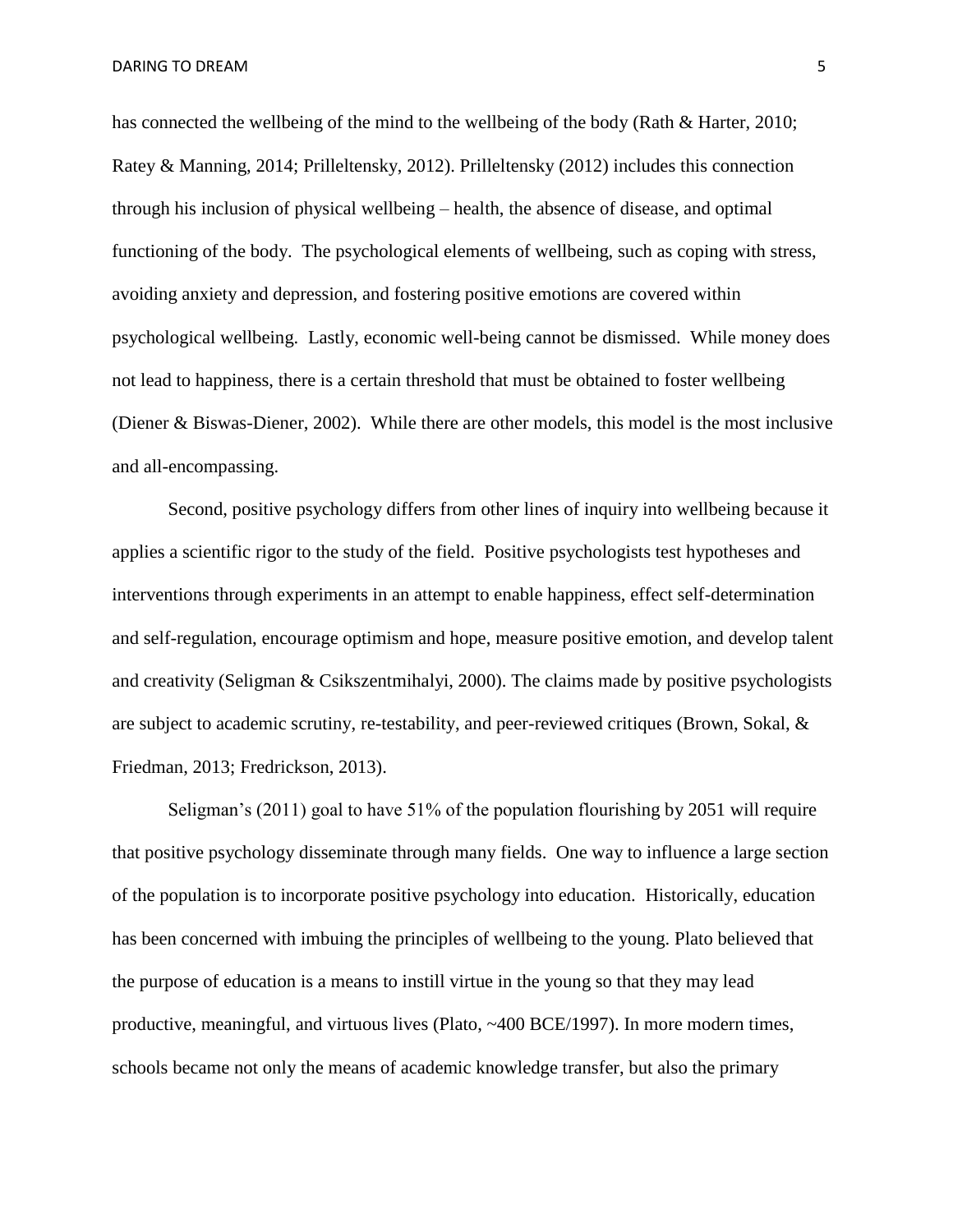cultural institution responsible for attending to the moral and social needs of students (Elias, Parker, Kash, Weissberg, & O'Brien, 2008). Seligman's call to reorient psychology to the positive resonated within the field of education and awoke a new movement to focus on wellbeing in schools. Looking at the I COPPE model can help educators focus on how they can empower students to work towards wellbeing. Additionally, many positive psychology interventions have been directed towards students. We can apply positive psychology interventions in a school context to cultivate in our children the skills and the mindsets to help them to live well. Positive psychology offers a "scientifically validated approach" to meet the goals of educators (Waters, 2011, p. 87). Through sound research, evidence supports that positive education programs can lead to an increase in academic achievement, improved social interactions, and decreased emotional distress, alcohol and drug use, violence, truancy, bullying, and conduct problems (Gillham et al., 2013; Wang, Haertel, & Walberg, 1997; Wilson, Gottfredson, & Najaka, 2001; Zins, Weissberg, Wang, & Walberg, 2004). Education is a natural fit for positive psychology.

#### **Arguments against Positive Psychology**

The field of Positive Psychology is not without criticism. The first critique is that there is no need for a separate field. Psychology is supposed to study both the maladaptive and adaptive behaviors and emotions of humankind, therefore the addition of positive psychology is redundant (Galbe & Haidt, 2005). Even prominent researchers in positive psychology have questioned the need for the field. For example, Sonja Lyubormirsky, author of *The How of Happiness* (2007), has questions whether a separate field is even needed since Seligman's call to action mobilized researchers housed in psychology departments across the US (Azar, 2011).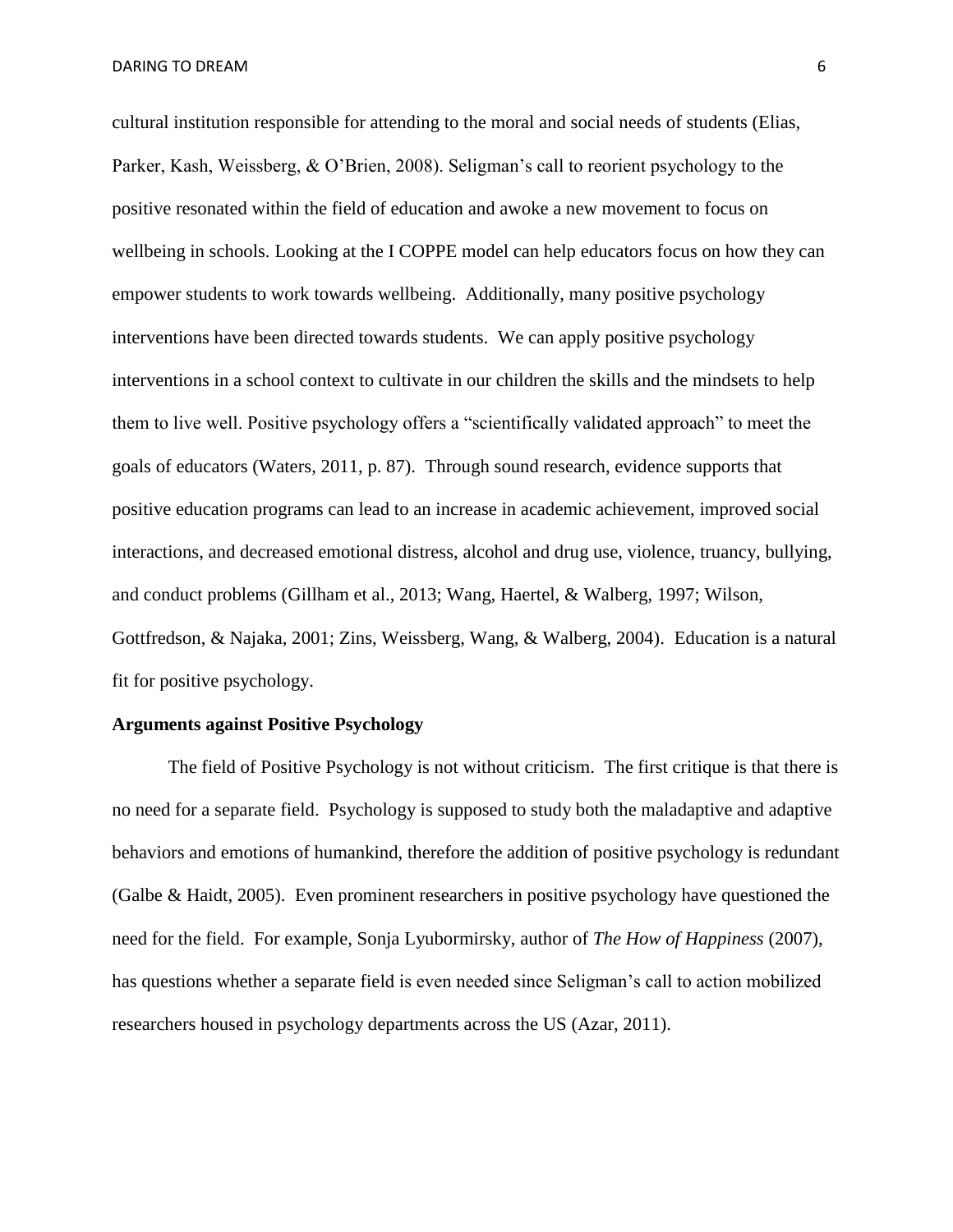The fact that the movement has gained so much attention emphasizes the fact that the field is needed. These questions were not widely studied prior to forming positive psychology. While the questions were being asked by different psychologists, their work was not united by a common cause. Putting a name of something is one step in gaining publicity. Conferences and associations dedicated to human flourishing, such as the International Positive Psychology Association and the International Positive Education Network, have formed under the idea that the positive is different from traditional psychology. Additionally, psychology is a very successful field both in terms of outcomes and interest, but has been thoroughly invested in the neutral and the negative. Psychology has become the study of problems and the adjustments needed to make things right. Positive psychology seeks not to stigmatize and focus on problems, rather to study what is good and spread knowledge about how to obtain that. A shift as extreme as the movement of positive psychology calls for a new name.

Furthermore, the creation of the field of positive psychology has reinvigorated other fields to reorient towards the positive. As mentioned above, positive psychology has impacted educators. Discussions about the purpose of education are now common in teachers' lounges and school board meetings. Research into the application of positive psychology into schools is met with enthusiasm. While traditional psychology has a place in schools, it is often the purview of the counseling team and not integrated fully into the culture. Declaring positive psychology as a new field created inroads into full school integration and inspired new excitement around the topic.

The second argument against positive psychology is that it glorifies the positive without the recognition of the role of the negative (Gable  $\&$  Haidt, 2005). One example where the criticism is demonstrated most clearly is in the Comprehensive Soldier and Family Fitness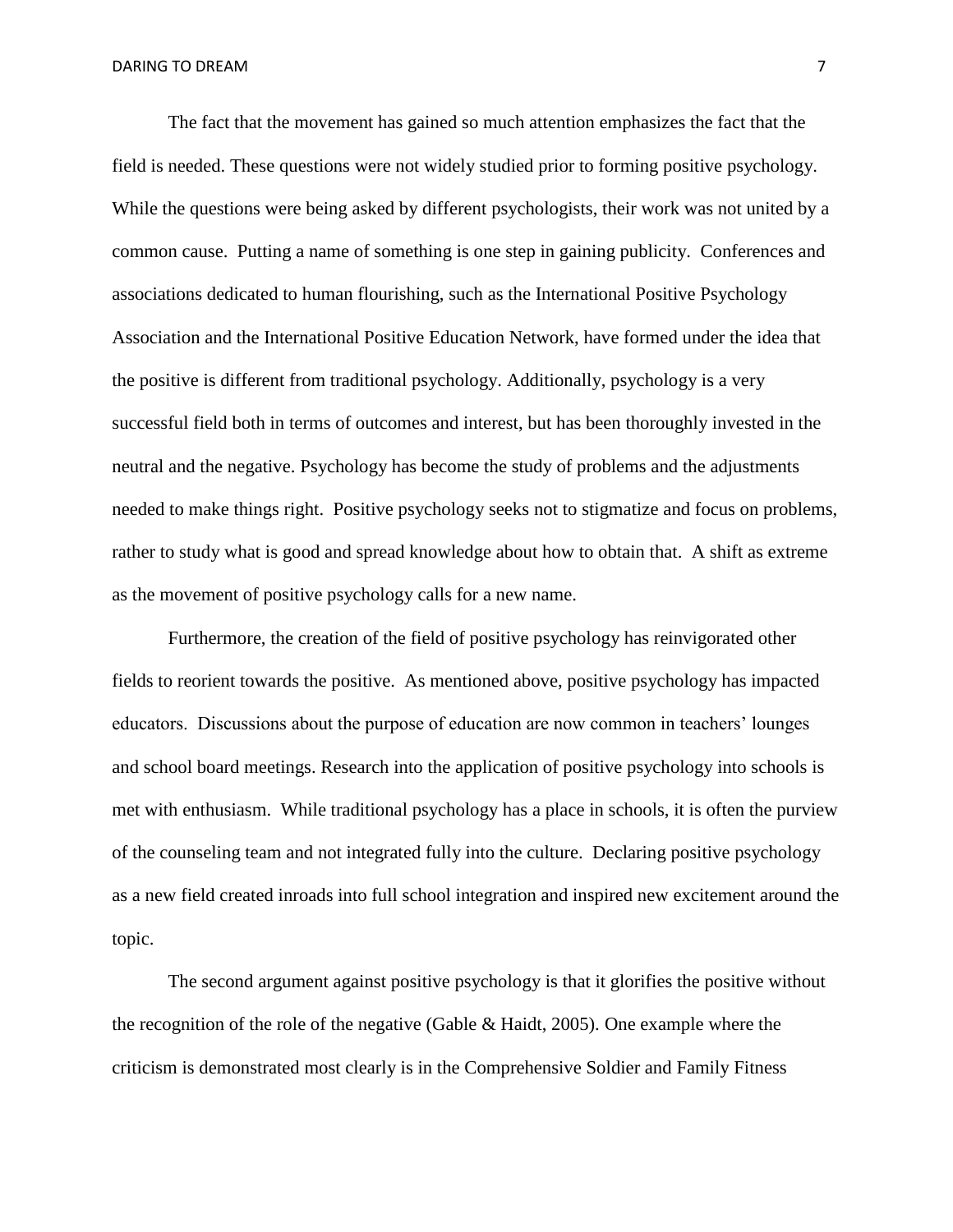program (Harms, Herian, Krasikova, Vanhove, & Lester, 2013). This program is intended to build resilience in the Army so soldiers can complete their missions and integrate back into society with ease. While the results of the program are mixed, the backlash to the program has been extreme (Harms et al., 2013). Sean Phipps (2011) argues that this program can inculcate soldiers against battle stress, but perhaps this is not an end we should seek. Stress, distress, and repugnance are natural responses. By eliminating this response, we may be robbing our soldiers of their very humanity. The same claim has been made about positive psychology as a whole. Positive psychology could be focused on the positive at the expense of the negative.

Negative emotions have a role in human development and the human experience. Without negative emotions, the positive would feel inconsequential. Positive Psychology does not seek to eliminate these experiences, but to provide tools to grapple with the negative while enhancing the positive experience.

The application of positive psychology in education illustrates how the field combines both the negative and the positive. Students with emotional and behavioral issues are often regulated to the counselor's office, while students without crisis situation are not given access to psychological care. Due to the education reforms in No Child Left Behind, school counselors face pressure to provide evidence that demonstrates how their programs and services directly contribute to academic success or risk facing cuts (Bemak, Willians, & Chung, 2014). To make the greatest impact, professional school counseling groups recommend that counselors focus solely on students with extremely low grade, poor attendance, high disciplinary referrals, and multiple suspensions (Bemak et al., 2014). Students who do not fit this profile are not without struggles, though. Positive psychology can be integrated into classroom environments to help all students deal with common stress, such as academic and social pressure. Teacher can lead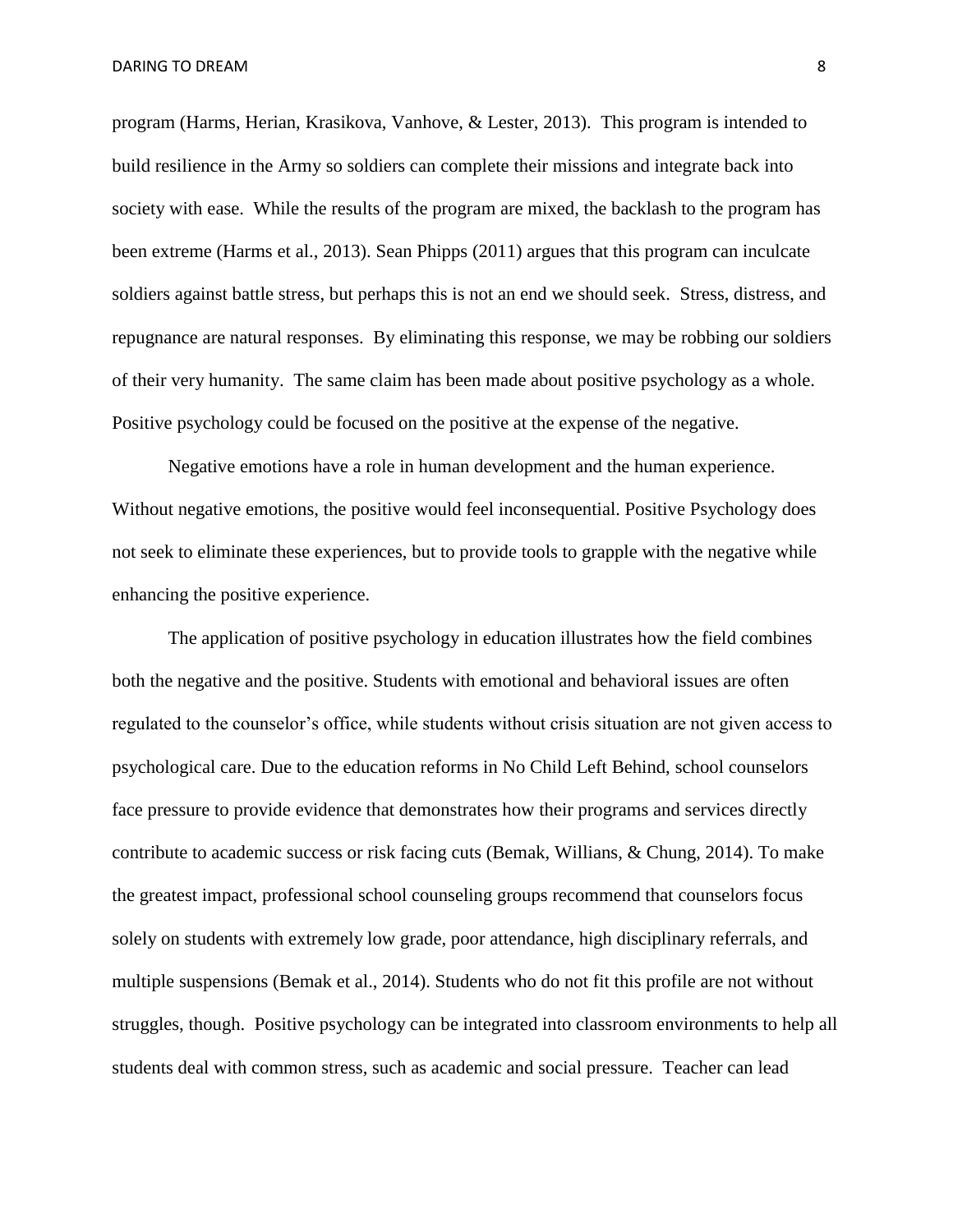positive psychology interventions which help students cope with stress and increase their chances of success.

Lastly, positive psychology has been critiqued as a field that addresses the needs of upper middle class American whites only (Becker & Marecek, 2008). The field was started by four white men. When Seligman and Csikszentmihalyi (2000) published the special APA report introducing Positive Psychology, Gonzalo Bacigalupe (2001) replied with searing comments about the homogeneity of the studies. He questioned the founders of the field's lack of diversity, saying "is it possible that there are no seasoned scholars of color or perspectives that use a positive psychology framework to speak about nondominant groups in the United States?" (Bacigalupe, 2001). Others challenge that the fields seeks to talk about resilience and flourishing without recognizing the institutional structures that some in our society face. In her book Bright-Sided, Barbara Ehrenreich (2009) argues the positive psychology can be interpreted as a prescriptive science that claims to make everything better with a positive attitude. The poor should just develop more positive emotions and habits to overcome their hardships. Those who experience racism should simply become more assertive and resilient. Positive psychology simplifies a complex web of human interactions and hardships that lead to suffering and flourishing. It puts too much onus on the individual. It risks creating a "blame the victim" attitude and a "justify the oppressive system" approach (Ehrenreich, 2009). Becker and Marecek (2008) claim that positive psychology looks only at the individual in isolation. To them:

"(Positive psychology) does not include the interrogation of interrogation of power, privilege, and social hierarchy as part of the agenda of positive psychology. They (positive psychologists) do not discuss how these might have anything to do with visions of the good life or with who can or cannot attain it. Nor do they express concern that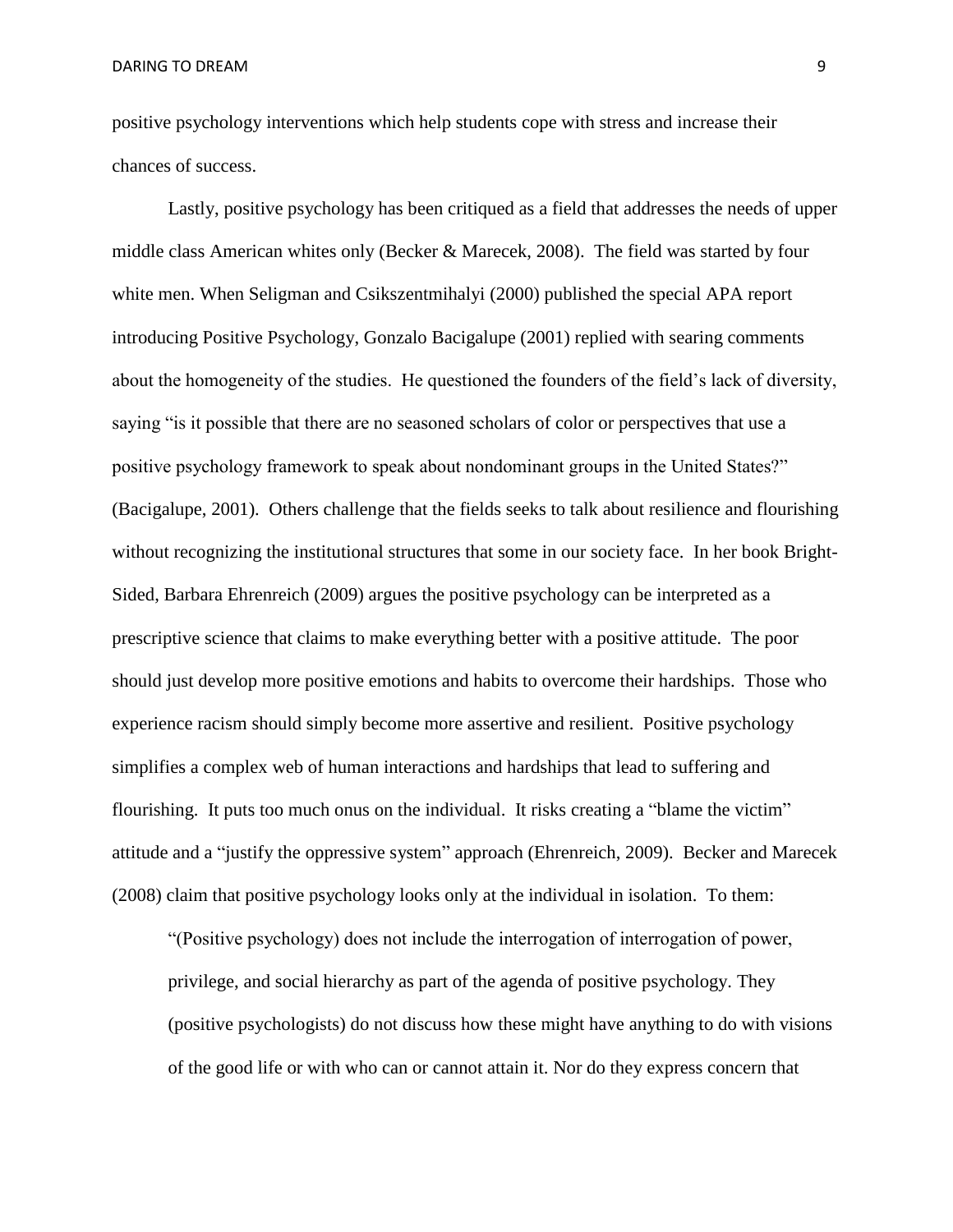some segments of the population may 'flourish' at the expense of others." (p. 596)

It may be a valid assertion that the field of positive psychology began as the study of the individual. Peterson's and Seligman's (2004) first venture into the field was to classify individual character strengths and virtues from across the globe. They did this in attempt to see how one could recognize and grow strengths. Additionally, initial research in to positive psychology focused on and appealed to well-educated whites in America. Now, though, the field has taken a broader approach to the role of well-being in society. It has started to venture into domains of community and justice. Education, again, can apply the research of positive psychology in order to close achievement gaps and spread the science of wellbeing. It does not have to be relocated to wealthy, white private schools. It can be used as a tool to create social change and disseminate positive psychology to traditionally underserved populations. In the next section, I will examine one institution that often does not equally serve its constituents – education. I will address how access to a college education can greatly enhance wellbeing, but access to quality education and college is not equal.

#### **College Access and Positive Psychology**

#### **Why College?**

The American dream is one of opportunity and advancement. Parents dream that their children will have more opportunities, more success, and more happiness than they do. Often this dream includes a college education. Many parents know that college not only provides a foundation for career advancement, it is also a time for students to discover themselves. Research indicates that college provides more financial opportunities, increases job stability, and enhances overall wellbeing.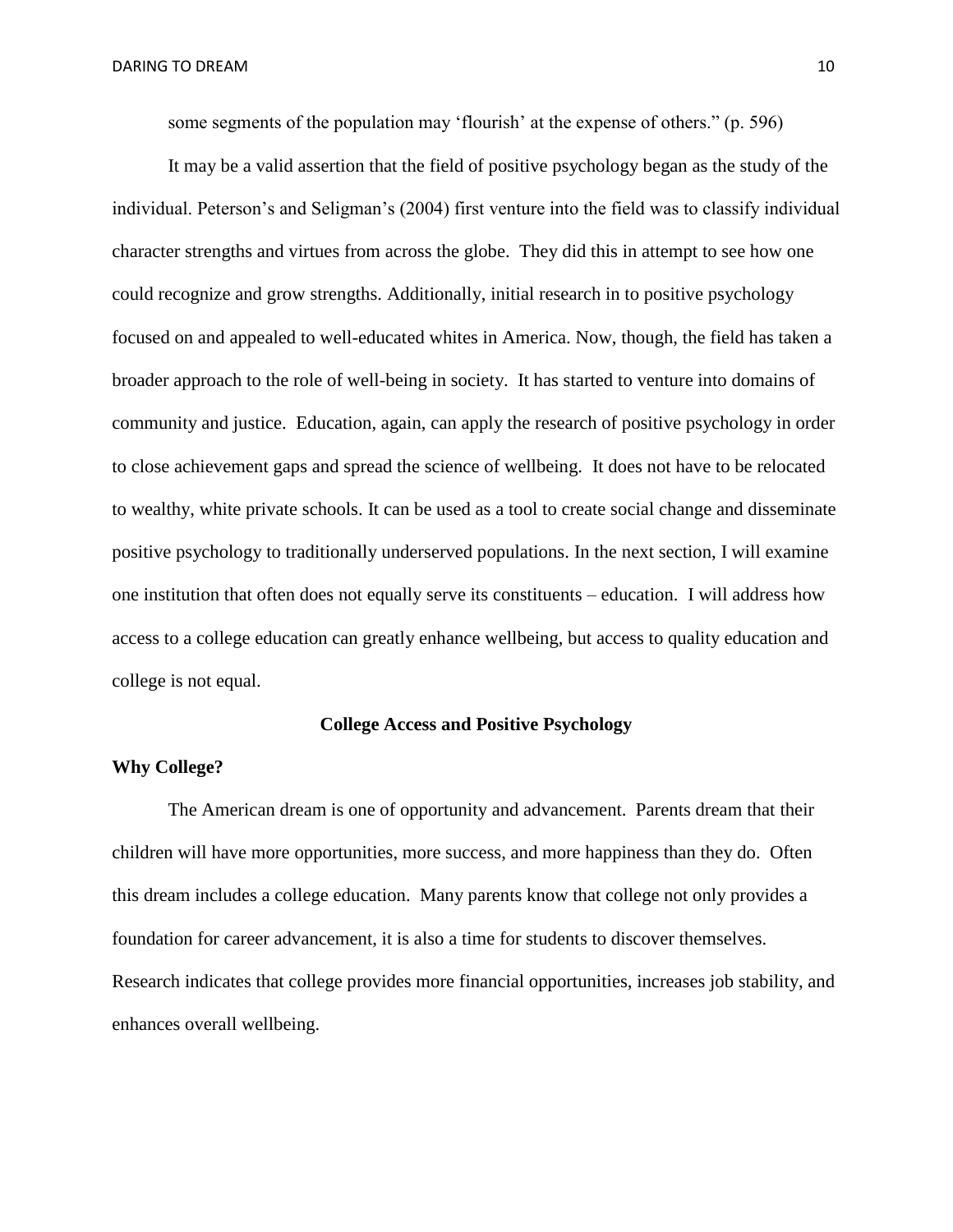Obtaining a college education can have a significant financial impact on a person's life, which impacts economic wellbeing. Unfortunately, high school degrees are no longer viable for financial success. According to The Condition of Education 2014 young adults age 20-34 who received a high school diploma earned approximately \$7,100 more a year than high school drop outs (Kena et al., 2014). Furthermore, youth who went on to earn a bachelor's degree earned double than their drop out peers (\$46,900 vs. \$22,900) and more than adults who just obtained a high school diploma (\$46,900 vs. \$30,000). Adults who continue their education and earn Master's degrees or higher make median income of \$59,600 a year. These earning differences remain valid across sex and racial groups, although young adult males make more than young adult females of equal educational attainment at every level (Kena et al., 2014).

Recent media attention has highlighted the increasing cost of college (Arnold, 2011; Leonhardt, 2014). The College Board, the organization responsible for developing the SAT, AP, and other college and post-bachelorette test, conducts research on the cost of college every year. Accounting for inflation, the cost of attending a four year public school has increased 225%, from \$2,810 in 1984-85 to \$9,139 in 2014-15 and 146% from \$12,716 to \$31,231 (College Board, 2010). The rise in the cost of higher education has made it more difficult for students and families to afford education, but the cost of college does not offset the potential benefits of having a degree. Researchers have shown that the net cost of a college degree is negative \$500,000 when accounting for the income gap, inflation, and the true cost of college (Autor, 2014).

Adults who have a bachelor's degree or higher also have more job stability. In 2013, the unemployment rate for young adults who completed a bachelor's degree or higher was 7% compared to 12.2% for those with some college education, 17.5% for those whose highest level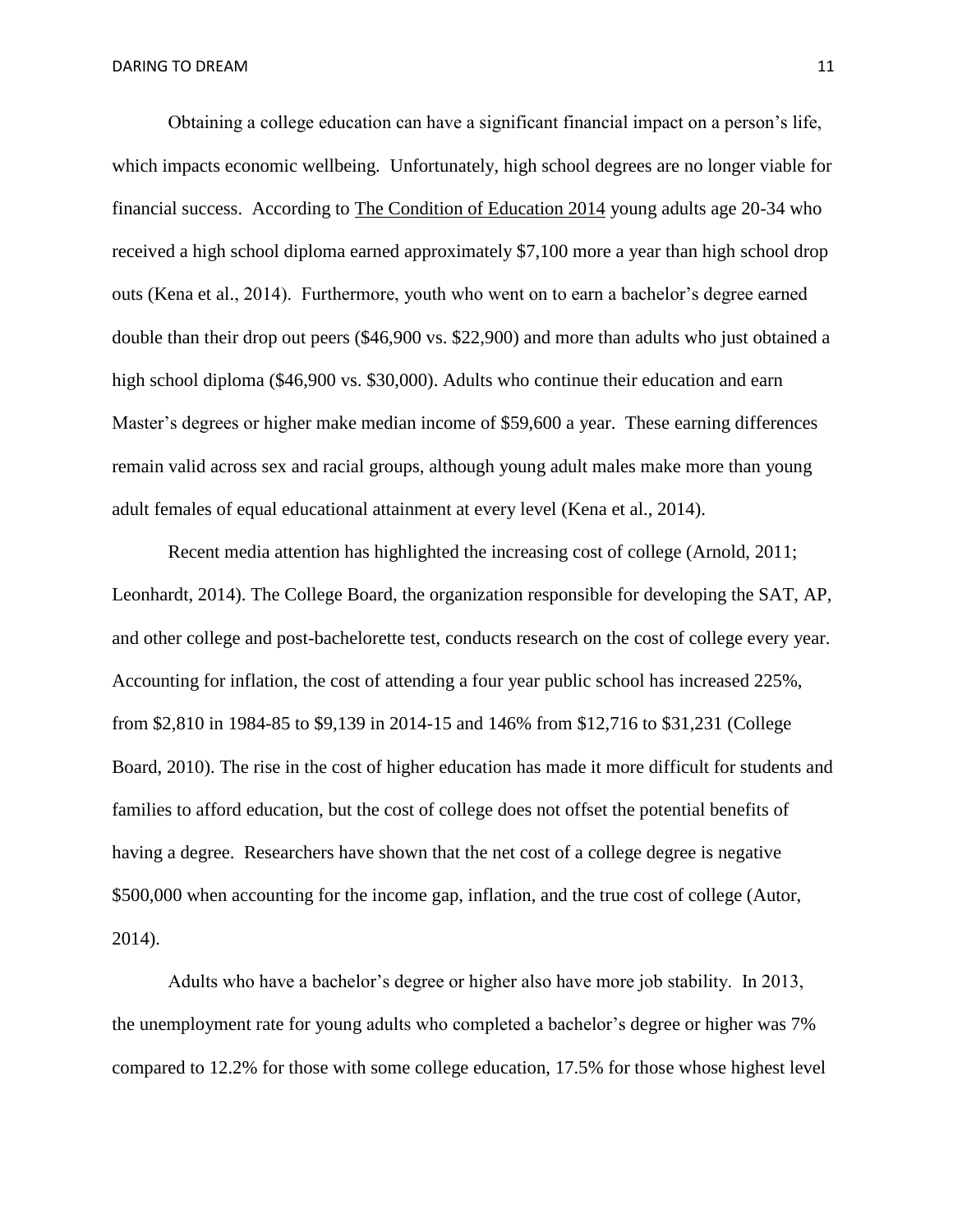of education was high school completion, and 29.2% for those who did not complete high school (Kena, et al, 2014). During the recession between 2008 and 2013, many argued that a college degree did not protect against unemployment and, in fact, college degree earners were unemployed and stifled with debt (Leonhardt, 2014). While unemployment increased in all sections, the unemployment rate increased less for those who obtained at least a bachelor's degree than for those who had less education (Kena, et al, 2014).

Having access and obtaining a college degree can have a significant impact on the economic aspect of the I COPPE model and potentially impact overall wellbeing. Graduation from college has been correlated with having higher engagement in civic activities, higher rates of living healthy life styles such as not smoking, not abusing drugs and alcohol, and lower levels of obesity, and increased engagement in their children's' education (College Board, 2010). Higher education can cause an upward spiral in many domains of life. Let's look at an example to see how education can impact all aspects of I COPPE. Consider two students, David and James. David did not attend a school that inspired him and did not adequately prepare him to find a good job or attend college. He finds meaning in his family. While the job is pays a decent amount, money is constantly a concern and often bills are left unpaid (economic wellbeing). Supporting his family is a constant source of emotional stress and increases his anxiety (psychological wellbeing). Because of the stress, anxiety, and lack of sleep (physical wellbeing), David's relationships with his wife and children are strained (interpersonal wellbeing). He begins to feel like a failure and distances himself from his friends and brothers, who seem to be much more successful and happy (community wellbeing). On the other hand, James attends a rigorous high school and experiments with STEM classes and joins the robotics club. He is accepted to a great college and becomes an engineer. His job doesn't seem like a job, but rather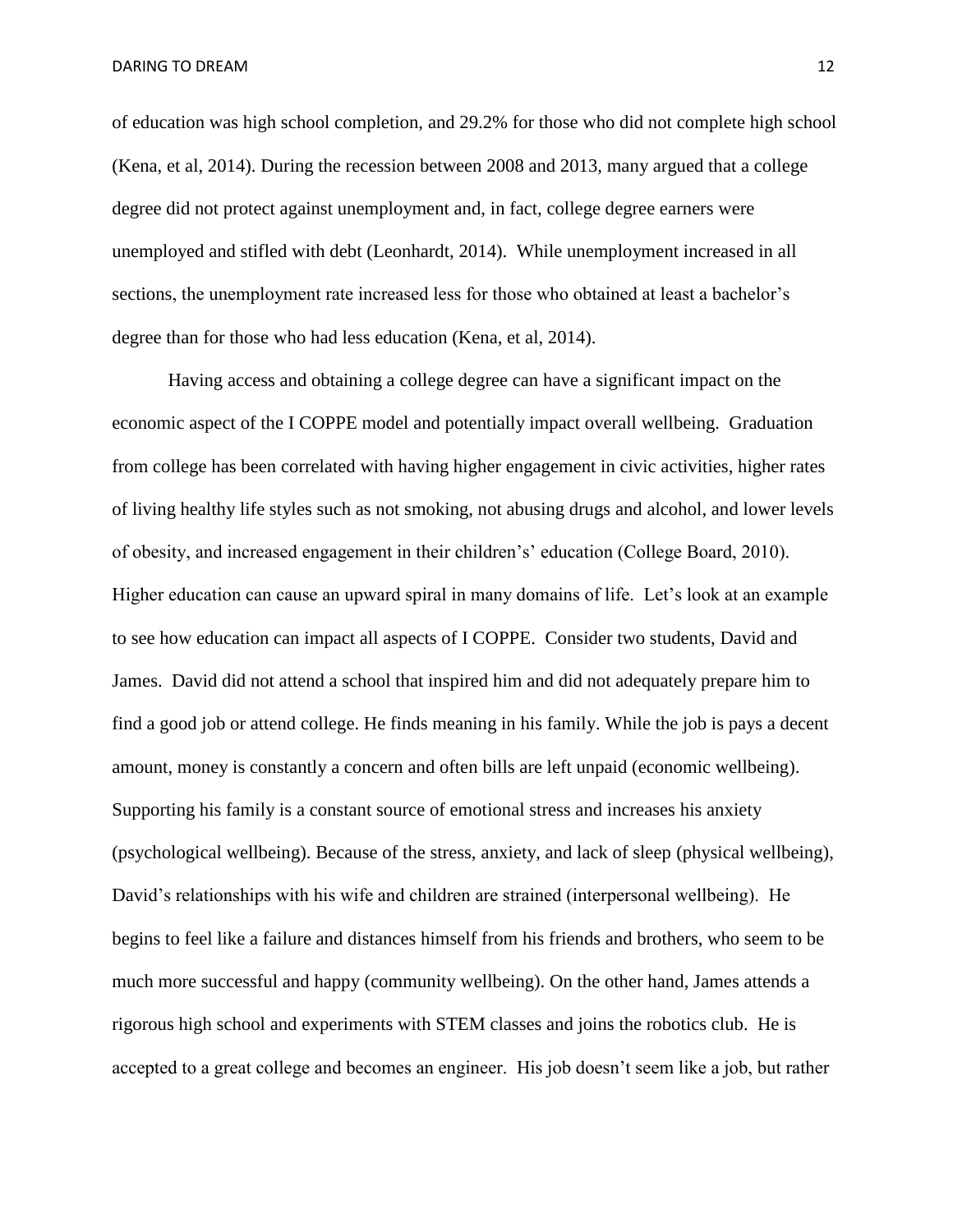a calling. He comes home almost every day with a smile on his face, which positively impacts his family relationships. Money will always be a concern, but he has enough to feed is family and his children never truly want for anything. He lives near a gourmet grocery store and his cabinets are filled with healthy food and snacks. While this may sound trite, its potential is evidence of the upward spiral effects that education can have on a person's life. All students who go to college are not guaranteed wellbeing and happiness, but college creates more opportunities for students to find these.

#### **Unequal Access**

Unfortunately, the state of American public education, and therefore access to college, is anything but equal. First, students face hurdles graduating from high school. Of those who graduate from high school, only 66% enroll in college (Kena et al., 2014). And, in total, only 59% of first-time, full-time 4-year college students who started in 2006 graduated with a four year degree by 2012 (Kena et al., 2014). While these numbers are staggering, the inequality becomes more apparent when we consider how race, parents' income, parents' education level, school choice, primary school performance, secondary school performance, access to college counseling, and peer support can negatively or positively impact the likelihood of applying to, matriculating into, persisting in, and graduating from college. A person's actions may not be the biggest factor in obtaining a college degree. In order to create interventions to help students enter college, we must first understand who is most at risk and why.

Of all these factors, one sub-group is at the most risk for not graduating from college – first generation college students (first-gens) (Pascarella, Pierson, Wolniak, & Patrick, 2004). The parents of first-gens did not attend school beyond high school. While first-generation college students can come from any race or income level, the majority of first-gens are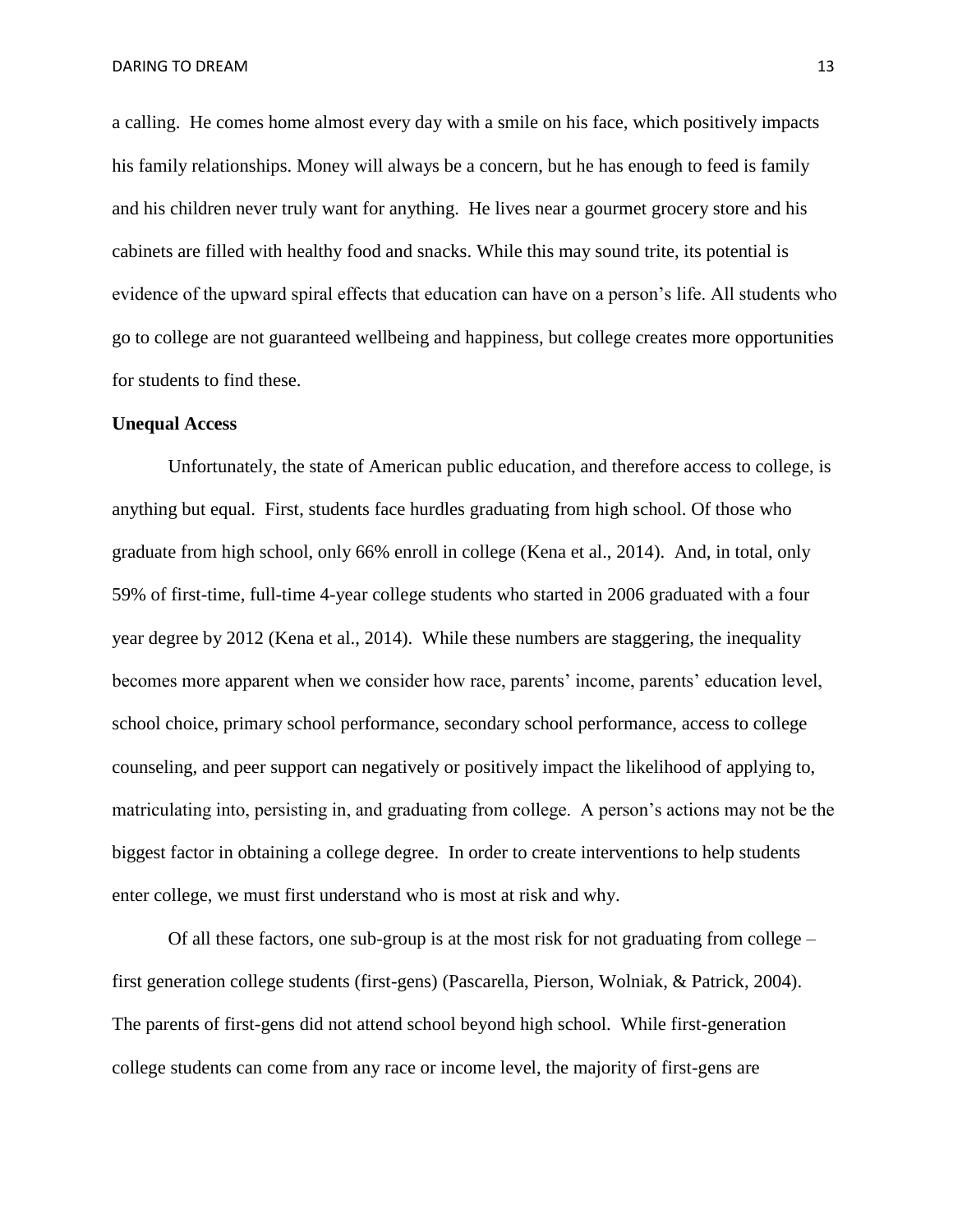overrepresented among underrepresented minority groups and received free or reduced lunch prices at school (Engle, 2007; NCES, 2012). Potential college students who would be first generation college students are at a distinct disadvantage compared to their peers in terms of academic preparation, level of family income and financial support, degree expectations, and college application process knowledge (Choy, 2001; Engel, 2007). If a first generation college student enrolls in college, the student tends to have a harder time matriculating into college (Rendon, Hope, & Associates, 1996). In addition to transition issues encountered by all students, first gens experience significantly more social and academic hurdles (Terenzini et al., 1996). These obstacles have significant effects on the likelihood of a first generation college student successfully graduation from college. Only 11% of potential first generation college students graduate within 6 years of completing high school (Engle, & Tinto, 2008).

And, yet, it is exactly these students who can benefit the most from obtaining a college degree. First generation students who earn a college degree from a selective university earn substantially more than their peers who do not attend college (Pascarella, & Terenzini, 2005). This difference outpaces continuing-generation counterparts. The effect of college education income can have more of an impact on a family in poverty than one in the middle or upper class. Education is the best way to end the cycle of poverty, but we are failing to adequately prepare students for college, especially potential first generation college students.

#### **What is College Readiness?**

Students' college readiness is commonly assessed by two factors: grade point average and college readiness test scores. Mainstream education in America focuses on skills and knowledge acquisition (Conley, 2010). Education policy initiatives, such as the Common Core, create standards which all children are supposed to meet (Conley, 2014). The assumption is that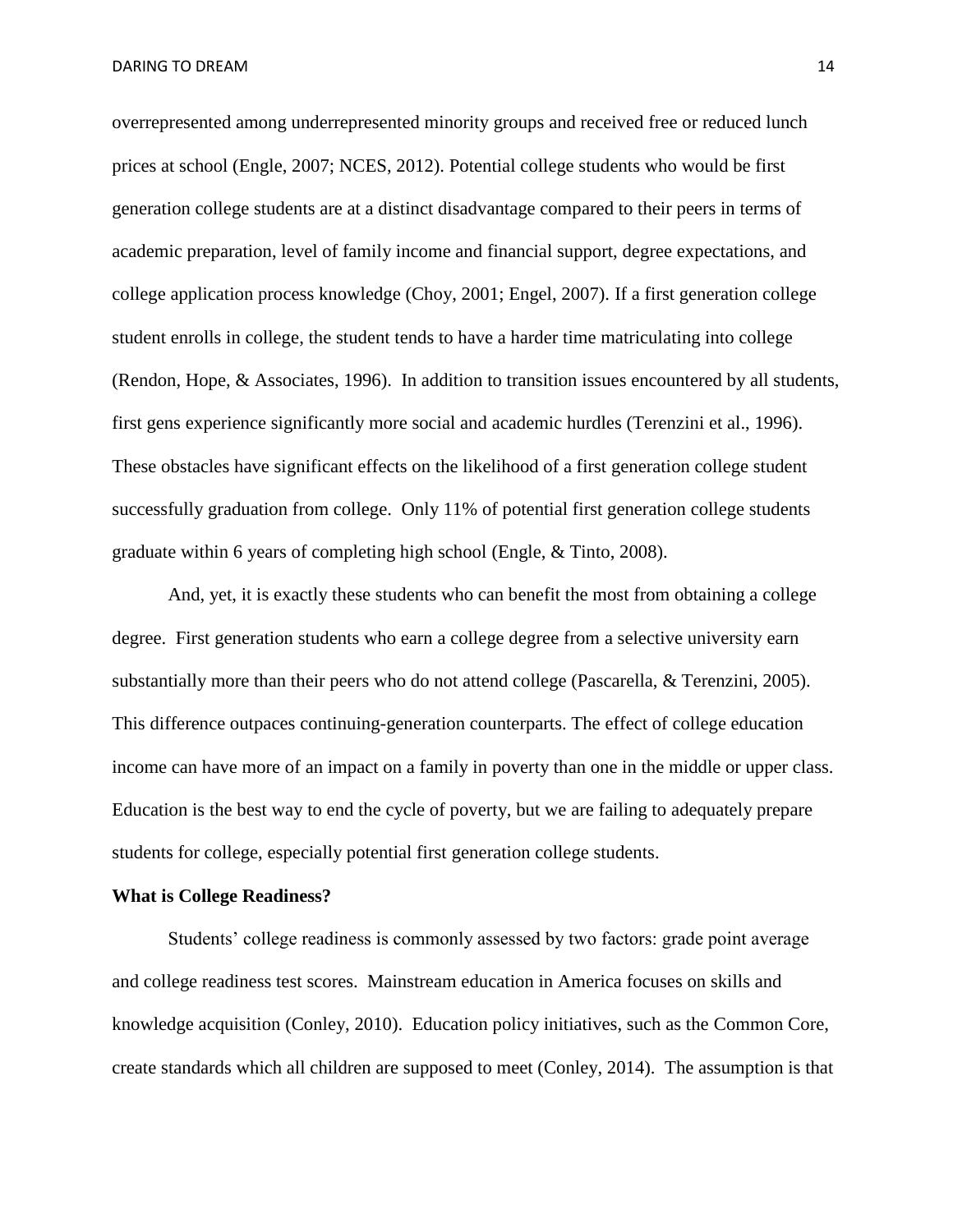if a student is on grade level and meets the requirements, he or she will be ready for college, career, and life. The Common Core is research based and integrates the most up-to-date thinking on college and career readiness standards. The new set of standards was reviewed by both secondary and post-secondary instructional leaders (Conley, 2014). Furthermore, the curriculum aligns with college readiness assessment tests such as the ACT and SAT, the second standard college readiness benchmark. The assumption of the education system and college admissions is that a student meeting benchmarks for high school GPA and testing standards has acquired content knowledge and basic academic skills that provide the foundation needed for a success in college.

GPA and test scores explain a small part of college success. GPA and ACT scores account for 25% of the variance in first year college students' GPAs and SAT scores have the similar effects (Mouw, & Khanna, 1993; Hezlett, 2001). GPAs and ACT/SAT scores are not the only predictors for college success, especially among first generation college students (College Board, 2005). We track GPA and test score, but because they account for such a small percent of variance, there are other factors that require exploration.

One explanation of the variance could be a difference in academic behaviors. These behaviors are developed in middle and high school, but carry though to college. A study by Terenzini (1996) showed that first-gens study less, complete fewer freshman year credit hours, take fewer humanities and fine arts classes, participate less an honors programs, are less likely to ask for help, are more likely to work off campus, and are less likely to engage in campus activities. There are a growing number of college access and success programs that work with potential first-generation college students (Engle, 2007). These programs aim to increase college awareness and preparation, provide counseling, tutoring, and mentoring, and teach about the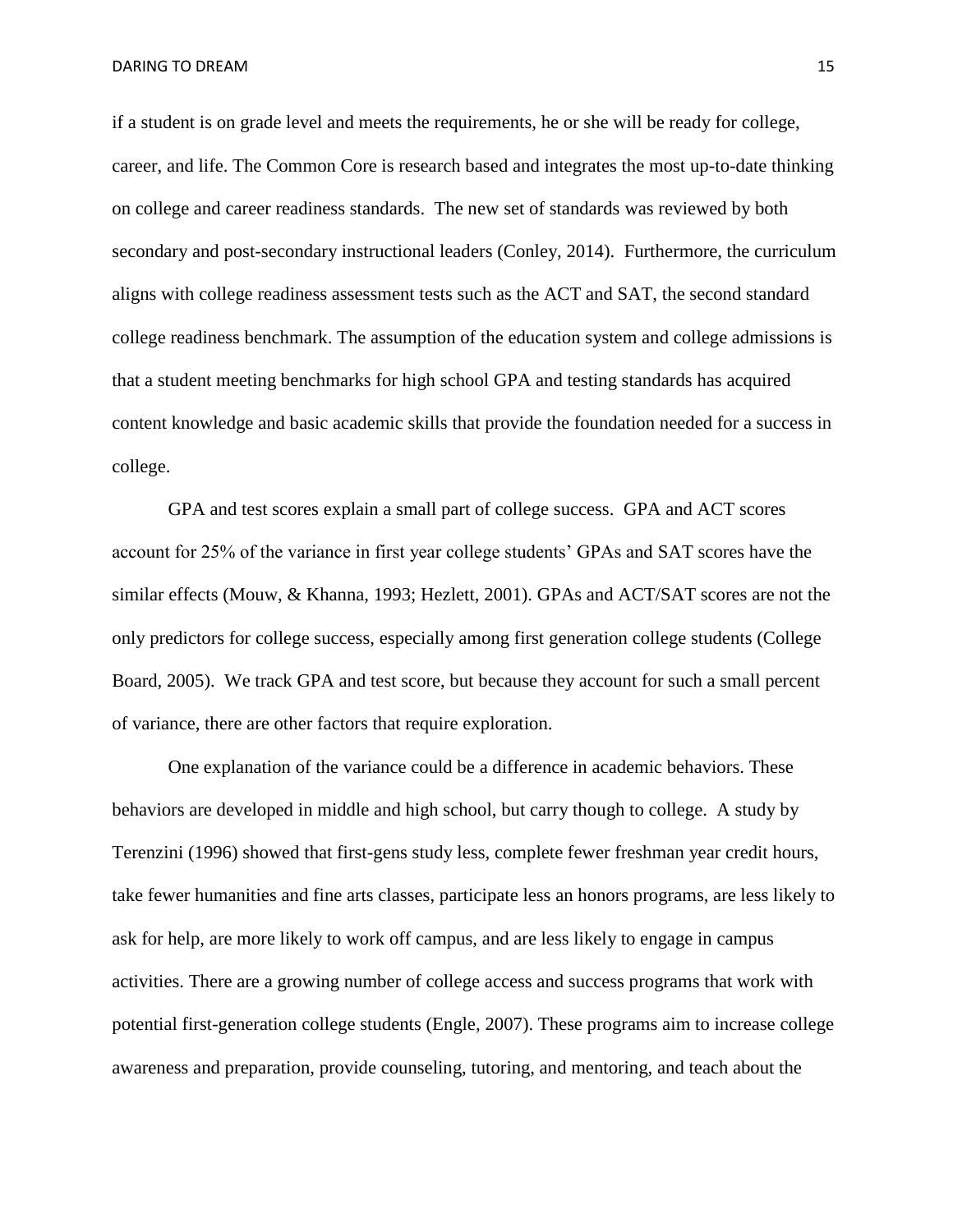college admissions process. The data supports that these programs have a positive but small effect on first-gens (Engle, 2007).

Directly addressing academic behaviors may be one route to closing the 75% variance, but since these programs show only slight improvement, they will not close the entire gap. Part of the explanation could be that even if students have the skills and knowledge to preform academic behaviors, they do not see the value in these tasks. In order for a student to complete high achieving academic behaviors, the student must be motivated to do so. A lack of motivation may partially be attributed to the students' perceptions of what is possible for themselves and people like them in the future (Oyserman & Destin, 2010). First generation college students may not see college as an option or a reality because it conflicts with what they believe is achievable for people who share their socio-economic status, so the value of academic behaviors decreases. This theory, known as identity-based motivation, assumes that students view circumstances and difficulties through the lens of their currently active identities and favor identity-congruent actions to identity-incongruent actions (Oyserman, 2007). When action feels identity-incongruent, encountering an obstacle suggests that the behavior is pointless and not for people like me (Oyserman & Destin, 2010). For example, when a potential first generation college student struggles to self-regulate and study, he may interpret the struggle as indicative that he is not college material. Building the concept of a college-going identity may be essential to encouraging persistence through academic struggles that will lead to college acceptance and graduation (Savitz-Romer & Bouffard, 2012). There are a variety of interventions that help students reconcile college-going identities with stereotypes, realities and cultural belonging and the effects of these interventions have been measured for up to two years following the intervention (Oyserman & Destin, 2010).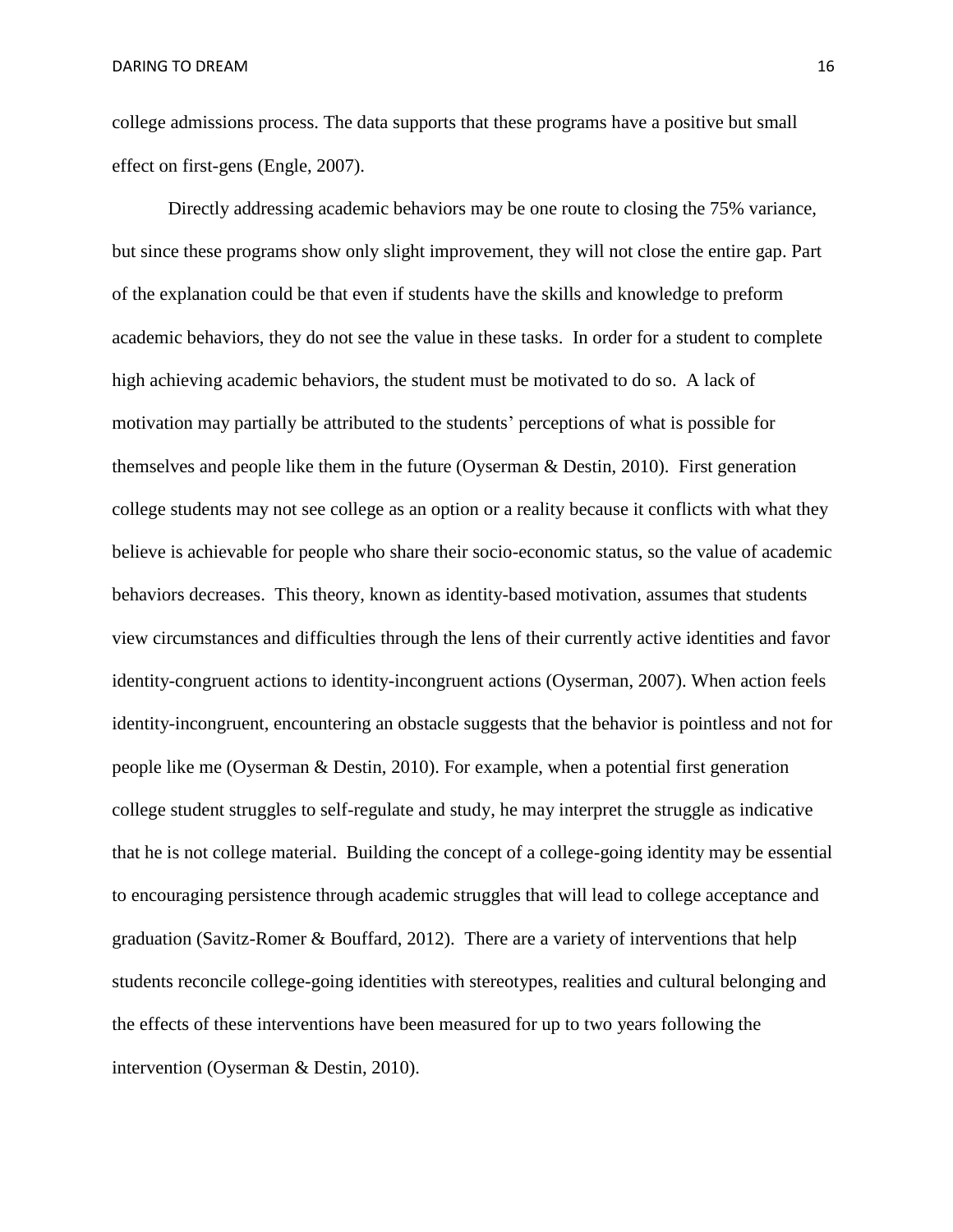Dreams do not necessarily result in increased academic behavior and a college-going identity alone is not enough. Many students with college aspiration do not take sufficient action to work toward their school goals (Oyserman, 2013). In order to fully commit to a goal, one must act accordingly. There are useful interventions that not only help students commit to a goal, but also help them plan how to overcome obstacles to achieving the goal. The use of goal setting and implementation intention interventions has been shown to enhance the self-regulation needed to perform academic behaviors (Duckworth, Grant, Loew, Oettingen, & Gollwitzer, 2011). While the effects of the intervention have been documented, the duration of effect is relatively short-lived (Duckworth et al., 2011).

Identity interventions and goal setting interventions have been shown to independently affect college going motivation and academic behaviors. The effect of these interventions may be greatly enhanced by combining the interventions. If a student can reconcile conflicts to his academic and college going identify, therefore enhancing college motivation, and then immediately sets a college going goal and is given tools to overcome and persist through obstacles, the effects of the intervention may be greater and longer lasting.

I recommend that, in order to close the gap, we need to focus on building academic and college going identity through goal setting with first generation students. In the next section, I will review the literature that supports these claims.

#### **Self-Efficacy, Identity-Based Motivation, and Goal Setting**

Research indicates that there are many reasons why first generation college students may not succeed in college. It might not seem like an option because, while they can cognitively understand going, they cannot imagine themselves in a strange place. Alternatively, it might not seem like something that "their people" do. Students whose parents have a college education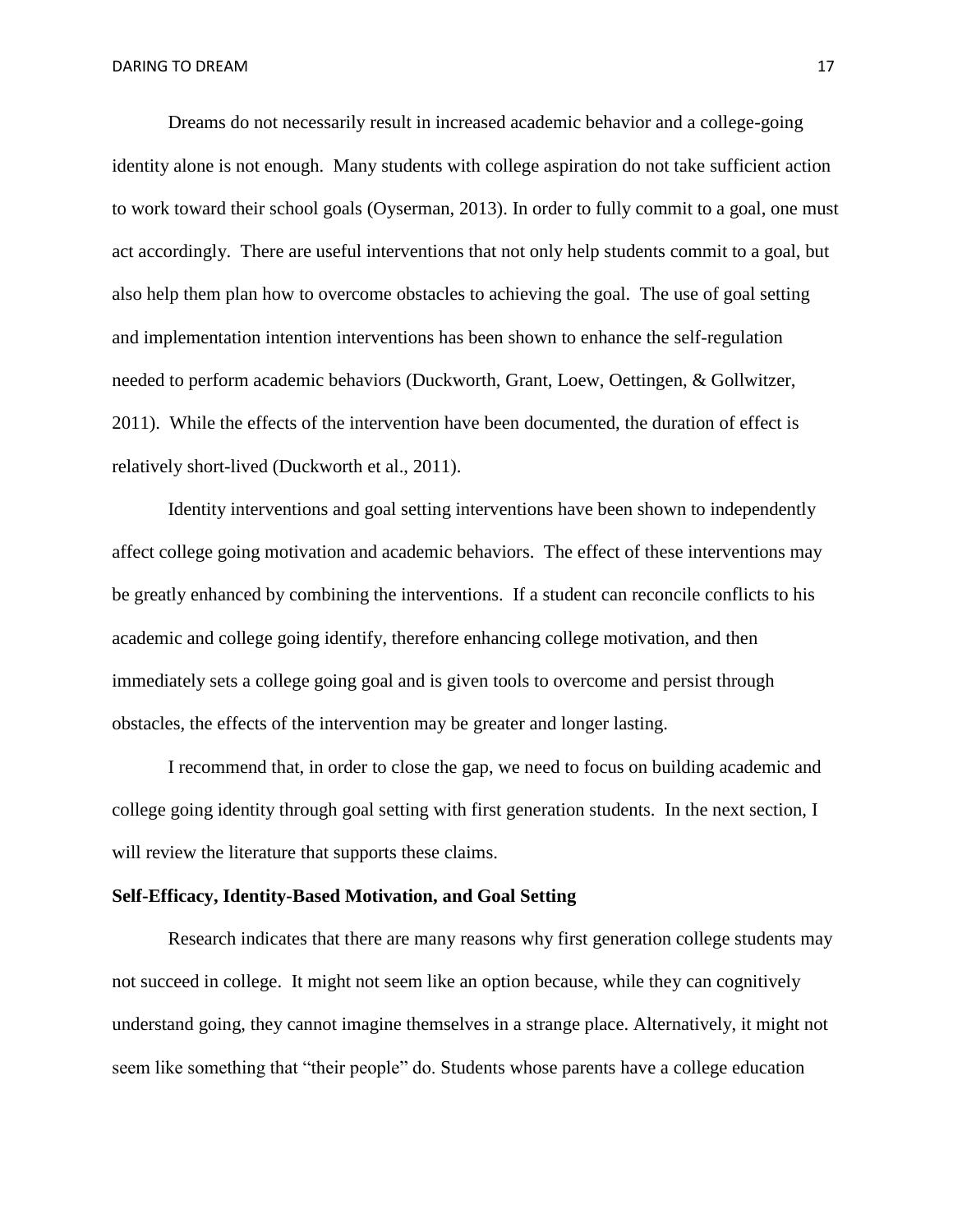tend to experience "college as a continuation" of their academic and social experiences in high school, while going to college often constitutes a disjunction in the lives of first-generation students" (Engle, 2007, p.33). Many may simply not see themselves as college going material. Other first generation students aspire to go to college, but do not pursue the goal through selfregulation and academic effort (Oyserman, 2013). For these students, they may be dissuaded from achieving their goal to due to motivational issues. In a school setting, it is difficult to craft individual interventions that may meet the individual needs of each child. This section addresses key areas of motivation – vicarious learning, self-efficacy, identity based motivation, and goal setting – in an attempt to create a research based mega intervention that can appeal to a wide variety of first generation students.

Bandura's (1977, 1997, 2001) social cognitive theory of motivation illustrates how one's view of the self and of society can help shape motivation and goals. Bandura focuses on three modalities of motivation; symbolic, vicarious, and self-regulatory processes.

Symbolic processes refer to how we learn through our own experiences and make predictions based on future success based on the outcomes (Bandura, 1986). For example, if I earn excellent grades in school, I can predict that I will do well in college. On the other hand, if a student struggles in school, he may assume that he will not be successful in future academic environments. This is also referred to as enactive learning. Here, we see how students can internalize failure and make premature decisions about future success. These conclusions may be made even more prematurely by first generation students because of that they have learned vicariously.

Vicarious learning happens through observing the outcomes of others' efforts and behaviors (Bandura, 1986). We see how they are rewarded or punished and make predictions of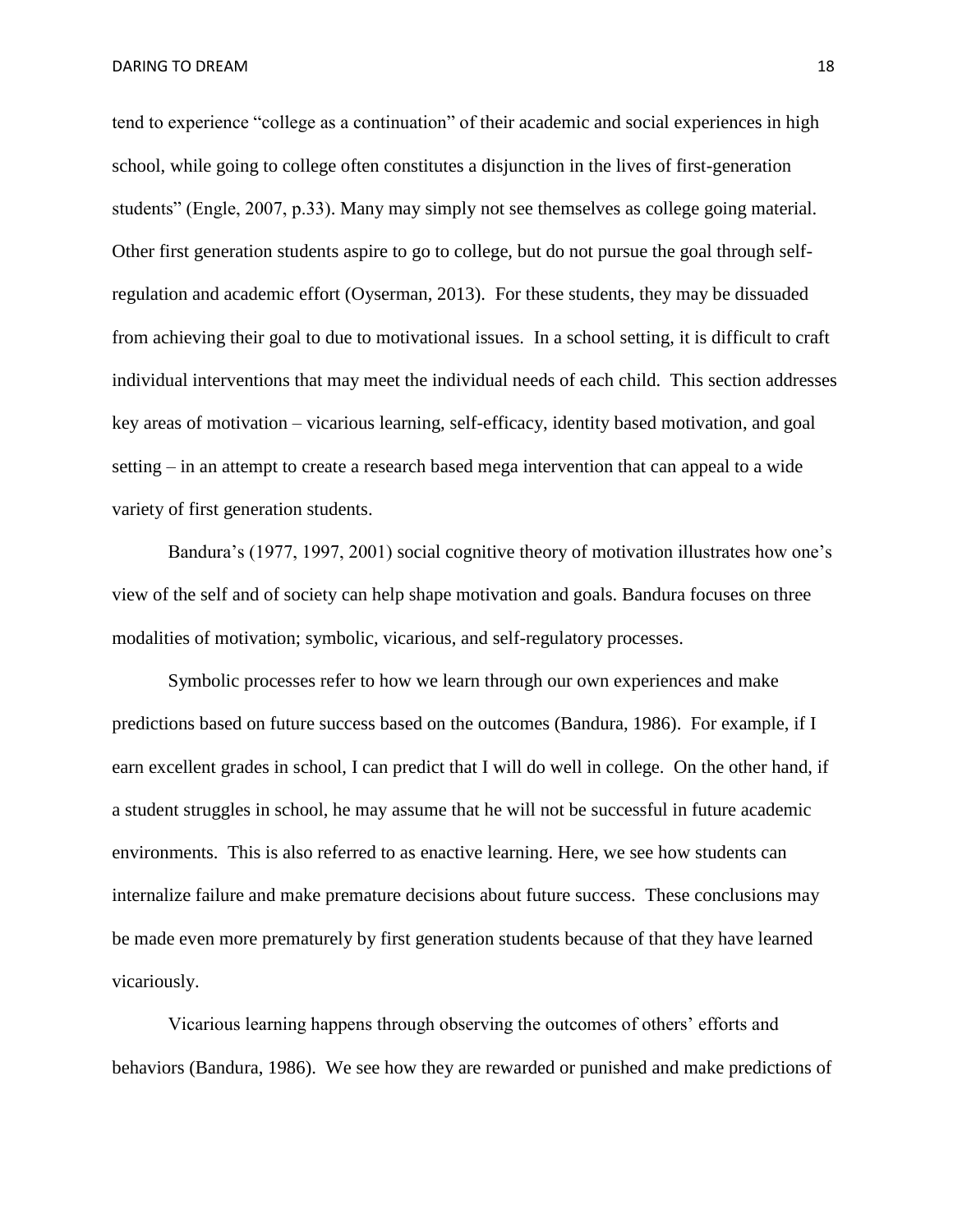our own outcomes based on their results. Vicarious learning has huge implications for first generation college students. If a first gen does not know anyone who has ever attended college, he or she may believe that people like them do not go to college. Furthermore, first generation students have a high dropout rate (Kena et al., 2014). This may reinforce the belief for younger students that people like them do not belong in college. By looking at the vicarious experiences, first gens may assess that they do not have the self-efficacy to succeed in college.

Self-efficacy is the belief that a person will achieve a goal (Bandura, 1977). It's a personal assessment of the potential for success. It encompasses both the internal and external factors that may lead to success. A person learns, over time and through experience, that he or she has agency and can actively shape his or her environment. Self-efficacy is more than the perception of skill (Maddux, 2002). It recognizes the importance of using a skill at a particular time within a specific set of circumstances.

Symbolic process and vicarious learning build self-efficacy (Bandura, 1977). The conclusions about self-efficacy made through these processes can influence self-regulation. For example, because self-efficacy beliefs are developed over time and through experience, when a person self-regulates their behavior, s/he internalized his or her own agency over situation. High self-efficacy leads to greater confidence, which allows people to set higher and more difficult goals. Self-efficacy beliefs influence people to be more resilient since obstacles are setbacks and not indicative of failure (Bandura & Locke, 2003). Self-efficacy beliefs work in concert with goal setting to influence how people motivate themselves, overcome obstacles, and succeed (Bandura & Locke, 2003).

In order for an intervention to be successful to a wide audience of first gens, it must appeal to each element of social cognitive theory. Students must be able to make connections to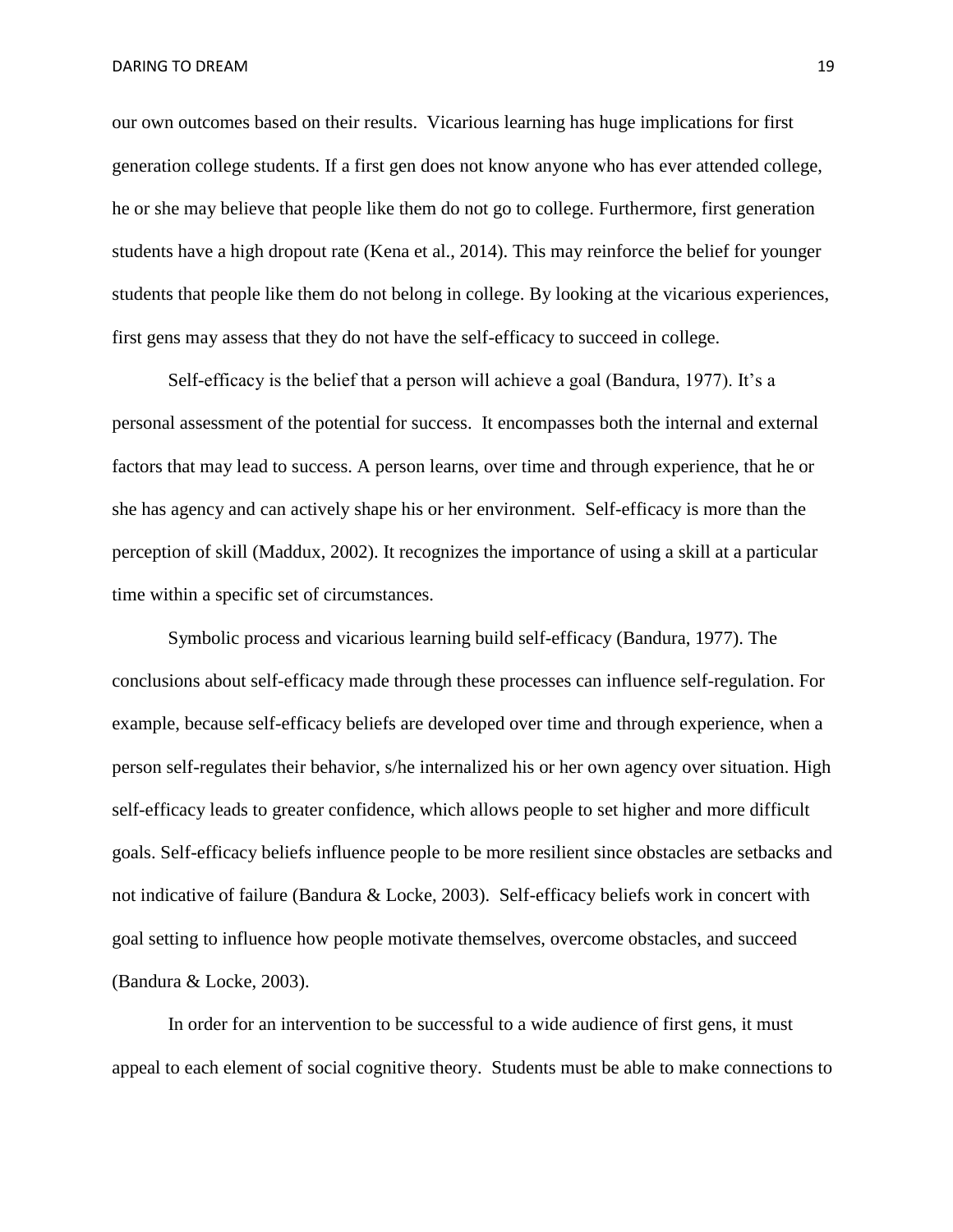their strengths and past work to provide credence to symbolic processes. First gens needs to be exposed to college students who are successful. This may help students vicariously learn that even if the system is not set up to help them succeed, they can still reach a college going goal. Furthermore, to increase self-efficacy, first gens need to be exposed to students who have struggled and still persisted to reinforce that struggle is normal. This normalization of effort will help build self-efficacy.

Bandura's (1986) theory can be applied to all students aspiring to college. In the case of first generation students, there may be something deeper at the heart of the problem. Perhaps there is an essential conflict between the part of themselves that aspires toward college and the part of themselves that identifies closely with a culture that does not prioritize education. Identity-based motivation and perspective self-interventions can help address way to overcome negative assumptions towards college motivation and success that may have been vicariously learned (Oyserman & Harrison, 1998).

In order for first generation college students to commit to a goal of attending college and act in a motivated way, they must be able to imagine themselves placed within a college setting. This means they must be able to reconcile both their personal identities, strengths, and weaknesses (self-efficacy) with a college going identity and their cultural and socioeconomic identities with a system that will allow for college access (instrumentality). First generation students are less likely to have visited a college campus, discussed college with family, heard stories of other's college experiences, and known someone aside from a teacher who has a college degree (Uplift Education survey, 2014). Therefore, while cognitively capable of imagining college, they may not be connecting with this version of their future possible self. A possible self is an image of one's future (Oyserman & James, 2011). Students build possible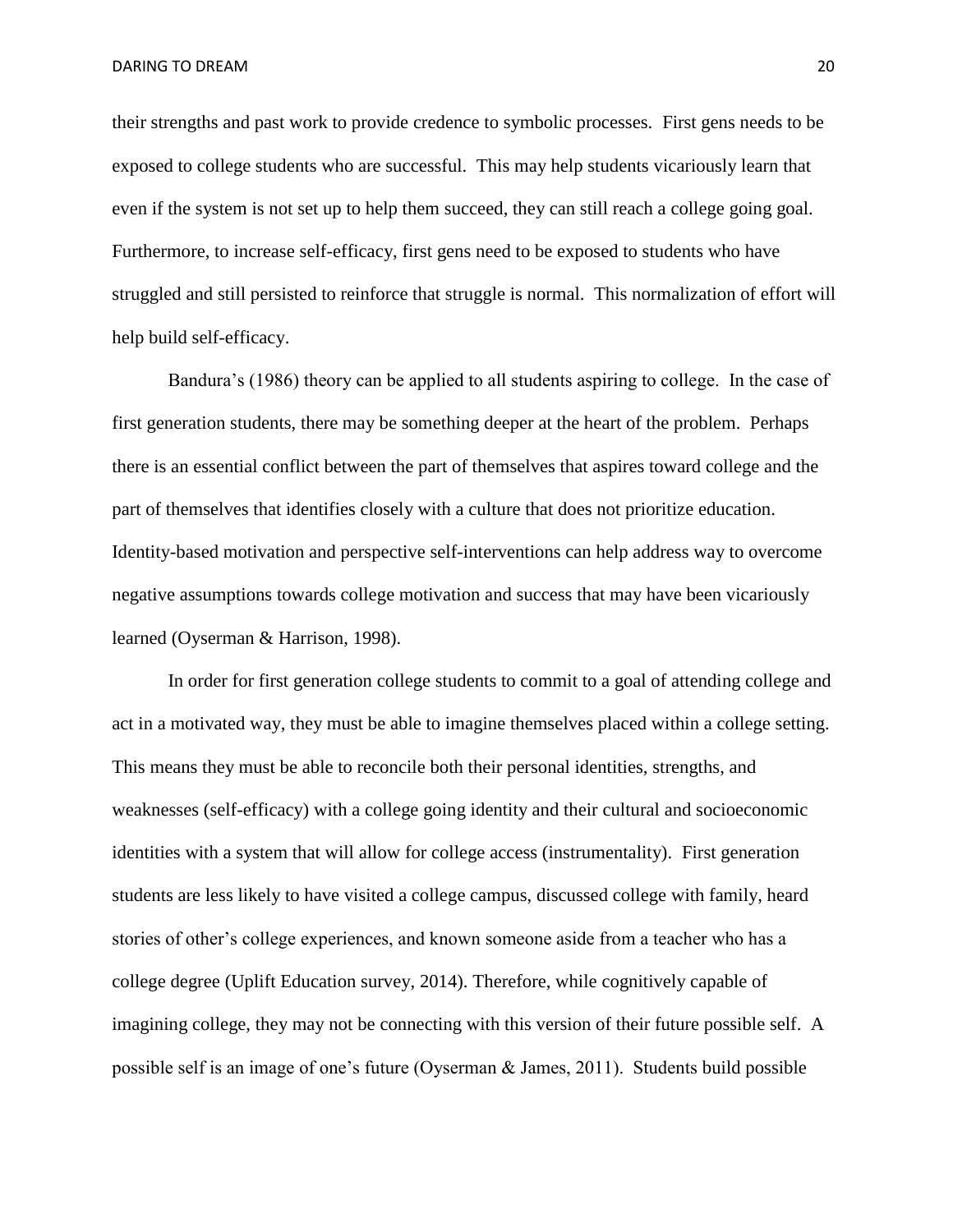selves by "synthesizing what they know about their traits and abilities and what they know of the skills needed to becomes future selves" (Oyserman, Terry, & Bybee, 2002). While different from goals because they are less concrete, possible selves often inspire goals and are motivating (Moretti and Higgins, 1990; Oyserman and Markus, 1990). Students who have future possible selves that are focused on academic achievement are at reduced risk of involvement in delinquent activities (Oyserman and Markus, 1990), attain better grades (Oyserman and Harrison, 1998), and feel more connected to school (Oyserman and Harrison, 1998).

Future possible selves must be congruent with a student's identity in order to be motivating. Oysterman and Destin (2010) refer to this theory as identity-based motivation, as mentioned above. A student's identity, or self-concept, is comprised of social and personal past-, present-, and future, selves. These versions of the self can influence how people behave and how they interpret the world around them. Students are not often cognitively aware of these identities. For example, a first generation student who does not know anyone who has graduated from college may not articulate that he does not have a college-going future self, but this unspoken identity may influence his behavior. If he fails a test or experiences discrimination in a school setting, he may interpret this as evidence that college is not in his future. The effect of situational influences and their consequences are often subtle and not expressed. Fortunately, identities are context dependent and highly malleable. Situations and experiences can have large impacts on students' future identities and behaviors (Oysterman and Destin, 2010). Interventions can be done to help students integrate parts of their identity into a college going identity. The most successful interventions include having students talk to support systems who believe in their college goals, having students discuss identify conflicts, exposing students to like them who are or who have graduated from college, and having students write about perspective selves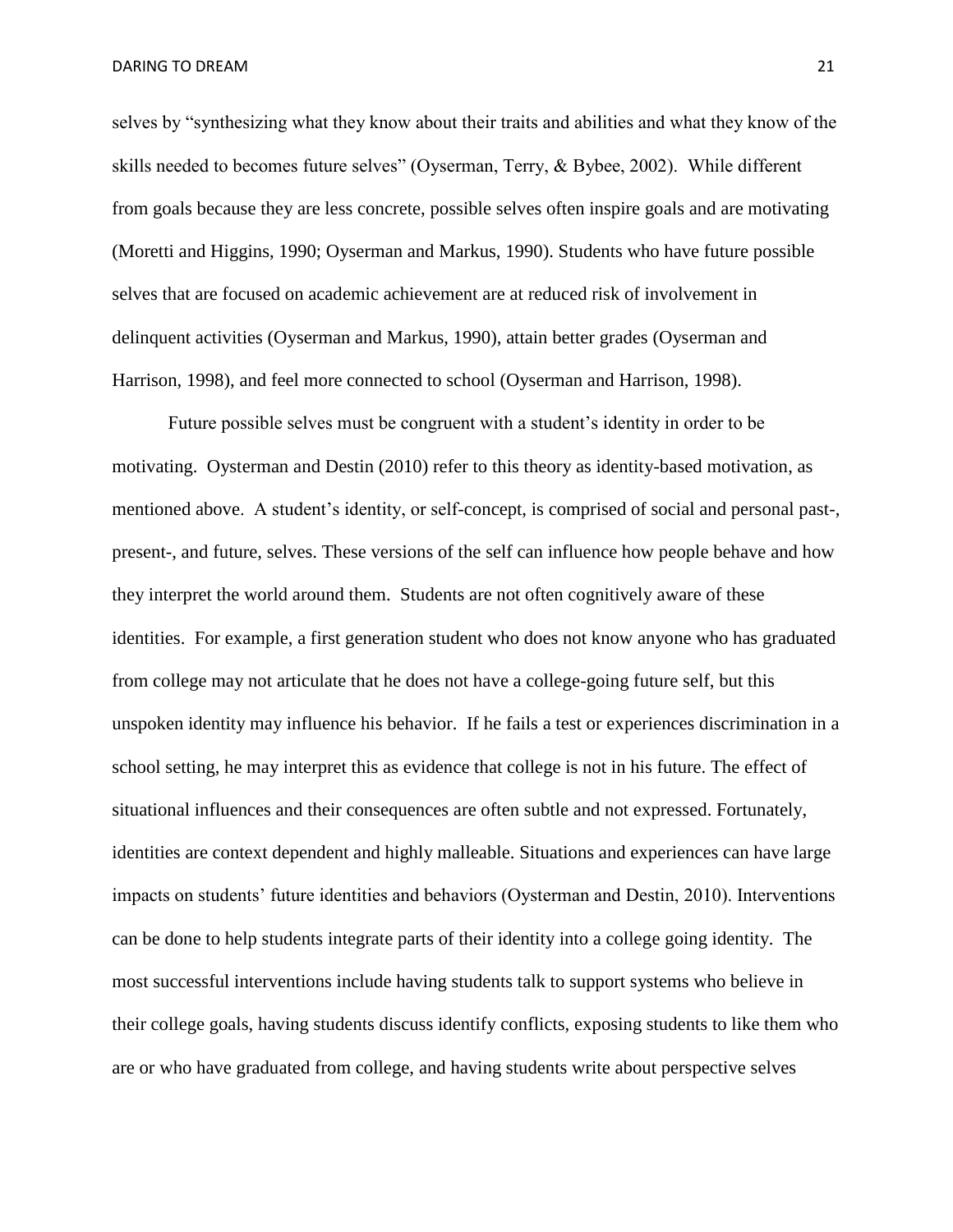(Oyserman, & Harrison, 1998; Oyserman, & Markus, 1990; Oyserman et al., 2002; Oyserman, & Destin, 2010; Oyserman, 2013).

Identity can help with college motivated behaviors, but will be more effective when paired with strong goal setting interventions. Locke (1996) states that a goal, or the desired purpose of a specific action, is the motivator that drives us to action. Just as possible self, setting a specific and feasible goal can be a motivator. After condensing years of research, Locke and Latham (1990) define four key attributes to goals: clarity, challenge, simplicity, and commitment. Specific goals allow us to plan, measure, elicit feedback, recognize, and celebrate increments of success (Locke, 1996). Goals that stretch us allow us to feel a sense of accomplishment, develop self-discipline, and self-regulation (Locke, 1996). Clear goals allow for monitoring progress, recognizing success, and receiving constructive criticism which allows one to stay focused and motivated and also adjust the strategies, where needed, to achieve a goal (Locke, 1996). The goals set need to appeal to students' perspective sense of self, enhance selfdetermination and instrumentality, increase self-efficacy, and included systems to ensure success.

Once the goal is set, the work of achieving the goal takes place. Goal striving can be operationalized as "getting started, staying on track, calling a halt, and not overextending oneself" (Servincer, Busatta & Oettingen, 2014, p. 126). Commitment, self-regulation, and selfefficacy contribute to success in the goal striving stage.

Indeed, self-regulation is needed to achieve a goal. According to Baumeister, Failliot, DeWall, and Oaten (2006), self-regulation can be used to help a person achieve a long-term goal by helping a person to avoid or pursue specific impulses, thoughts, feelings. Self-regulation is best described as a muscle because it can experience fatigue and suffer from ego depletion, and it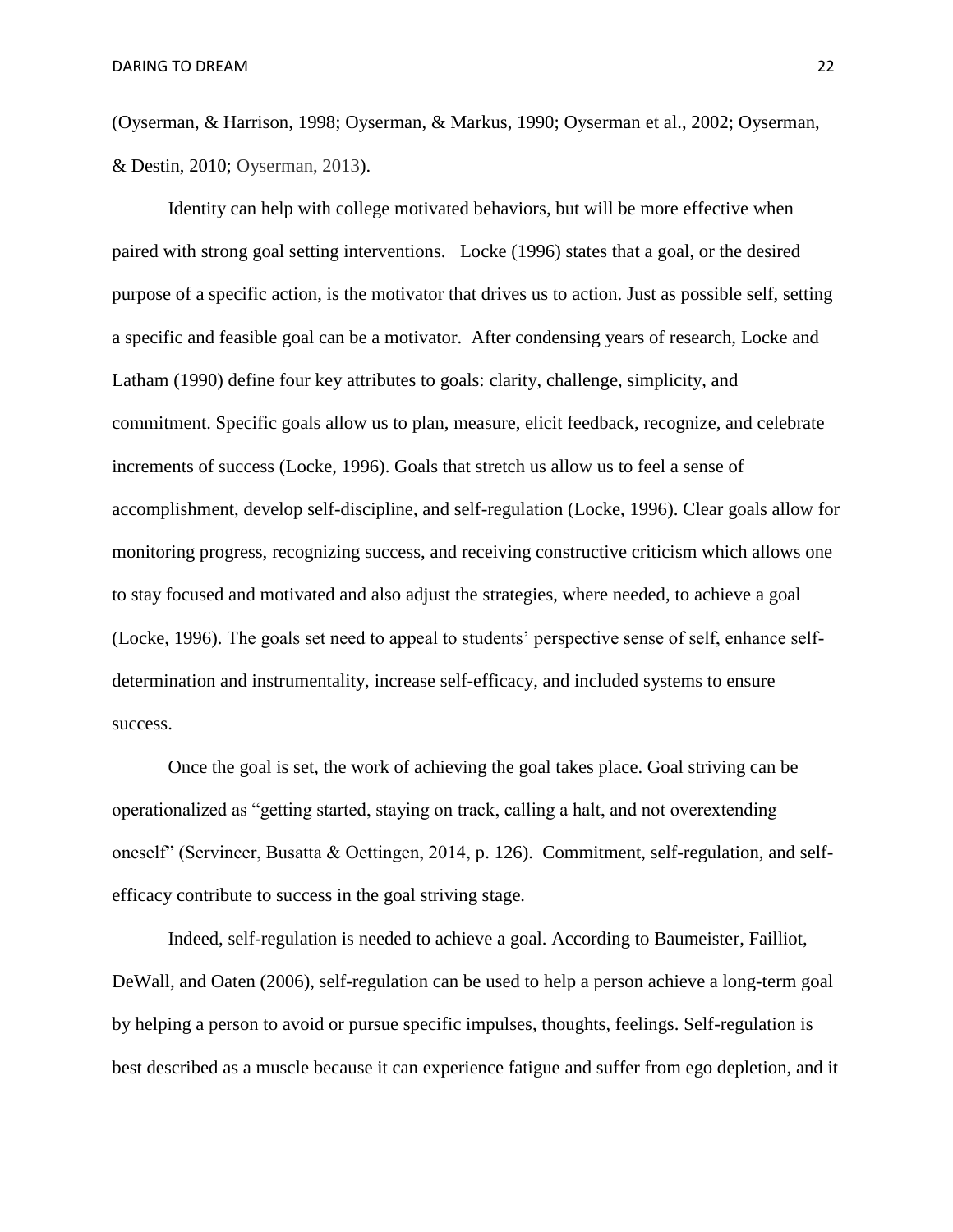can be strengthened over time through repetitive use. For example, when a person uses selfcontrol in one task, s/he tends to exhibit less self-regulation in the task that immediately follows. This indicates that self-regulation is a limited resource. On the other hand, when a person exhibits self-control repeatedly, it become easier for that person to use self-control in the future and in other aspects of his or her life, meaning self-regulation can be developed (Baumeister et al., 2006). Students who self-regulate will likely have more success towards their goal. This will create a reaffirming feedback loop. Small successes will increase self-efficacy beliefs, affirm future prospective selves and, in doing so, reinforce self-regulation, which will, again, make progress toward the goal more likely.

Setting strong goals and developing skills needed to continue to pursue goals in the face of obstacles enhances the likelihood that the goal will be attained. While the goal is the catalyst for action, the process of setting the goal and the process of cultivating the right feelings surround the goal prime us for success (Locke, 1996).

Research indicates that goal setting can have potent effects in academic environments. Specifically, Morisona, Hirch, Peterson, Phil, and Shore (2010) found that goal setting programs can influence academic achievement and college persistence. Positive feedback loops for selfefficacy, goal commitment, and self-regulation are developed in academic goal setting interventions (Morisona, Hirch, Peterson, Phil, & Shore, 2010). Wigfield and Eccles (2000) highlight that not only is a clear goal important for initial motivation, but one must specify a path to reach the goal.

There are a variety of goal setting interventions that have been developed. Mental Contrasting and Implementation Intentions are vehicles to help with both goal setting and goal striving (Gollwitzer & Oettingen, 2011; Servincer, Busatta & Oettingen, 2014).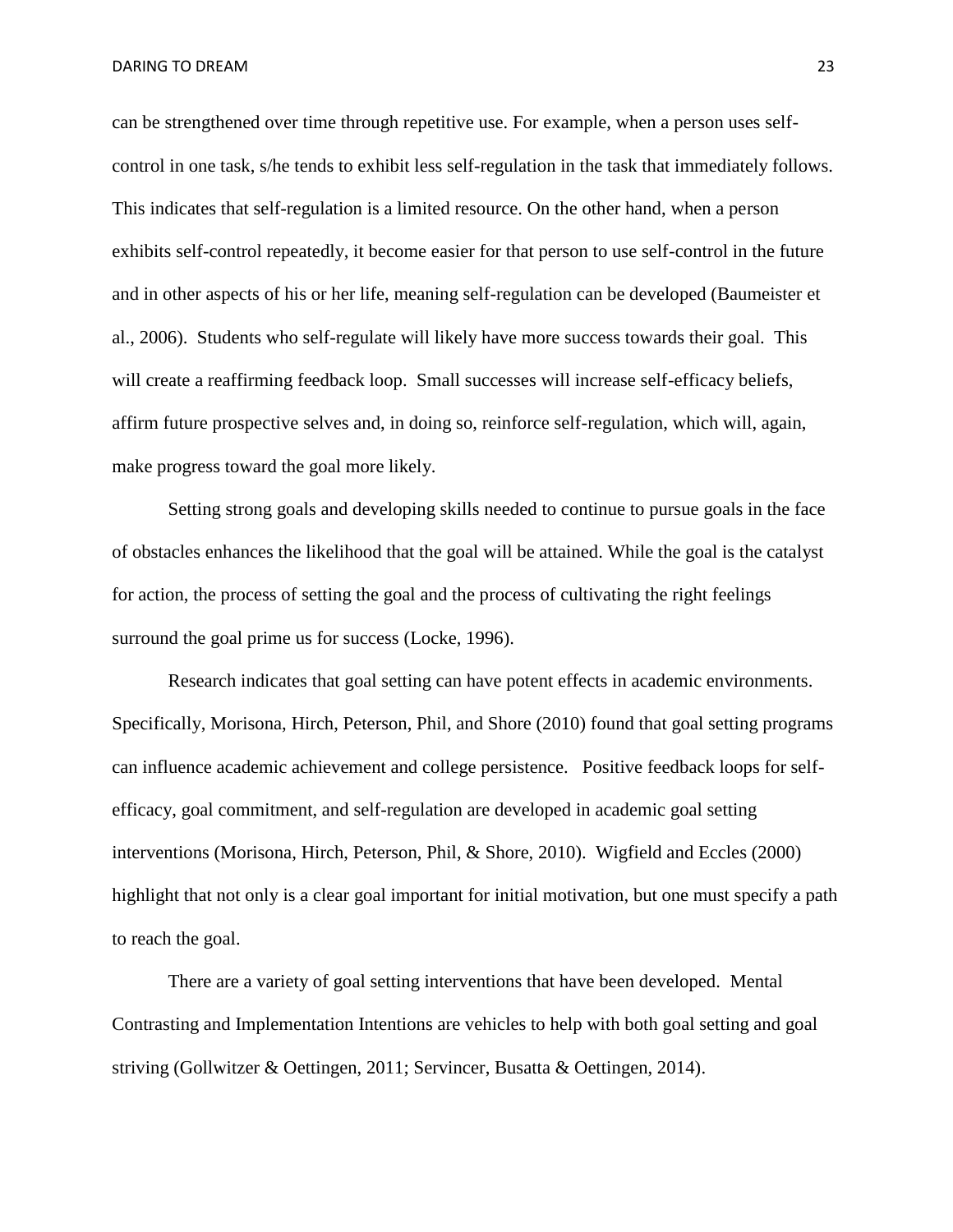During the goal setting process, there are three modes of thought: mental contrasting, indulging, and dwelling (Servincer et al., 2014). Goal setting that focuses only on the positive, or indulging, limits thinking to time when the goal is achieved. Dwelling focuses on the difference in reality between the ideal state and the current state. Both dwelling and indulging lead to inaccurate assessments of expectancy, creating low commitment and inaccurate estimates of self-efficacy (Servincer et al., 2014). Conversely, mental contrasting, or engagement in limited indulging and limited dwelling creates higher commitment, accurate self-efficacy, and realistic goals, which can impact attainment (Servincer et al., 2014). When developing goal setting interventions, one should spend equal time fantasizing about the potential result and exploring possible obstacles. Thinking about what could go right and what could go wrong can provide one with the energy needed to achieve goals (Servincer et al., 2014).

As previously mentioned, setting a goal that is feasible, desirable, and reconciled with one's concept of self is the first step. The second step is to think about implementation intentions (Gollwitzer & Oettingen, 2011). In this process, students are instructed to identify a specific obstacle that could stand in the way of the goal and create if/then statements to overcome the obstacle. By engaging in this activity, students activate implementation thinking, which is associated with better task performance, more effective self-regulation, and better outcomes (Gollwitzer & Oettingen, 2011). Energy towards the goal can be increased (Gollwitzer & Oettingen, 2011). Furthermore, if/then planning has been shown to be successful in breaking specific habits (Gollwitzer & Oettingen, 2011).

It should be noted that implementation intentions work best when one is committed to the original goal and feels a high degree of self-efficacy. Combining mental contrasting and implementation intentions (MCII) has been demonstrated to increase self-esteem and self-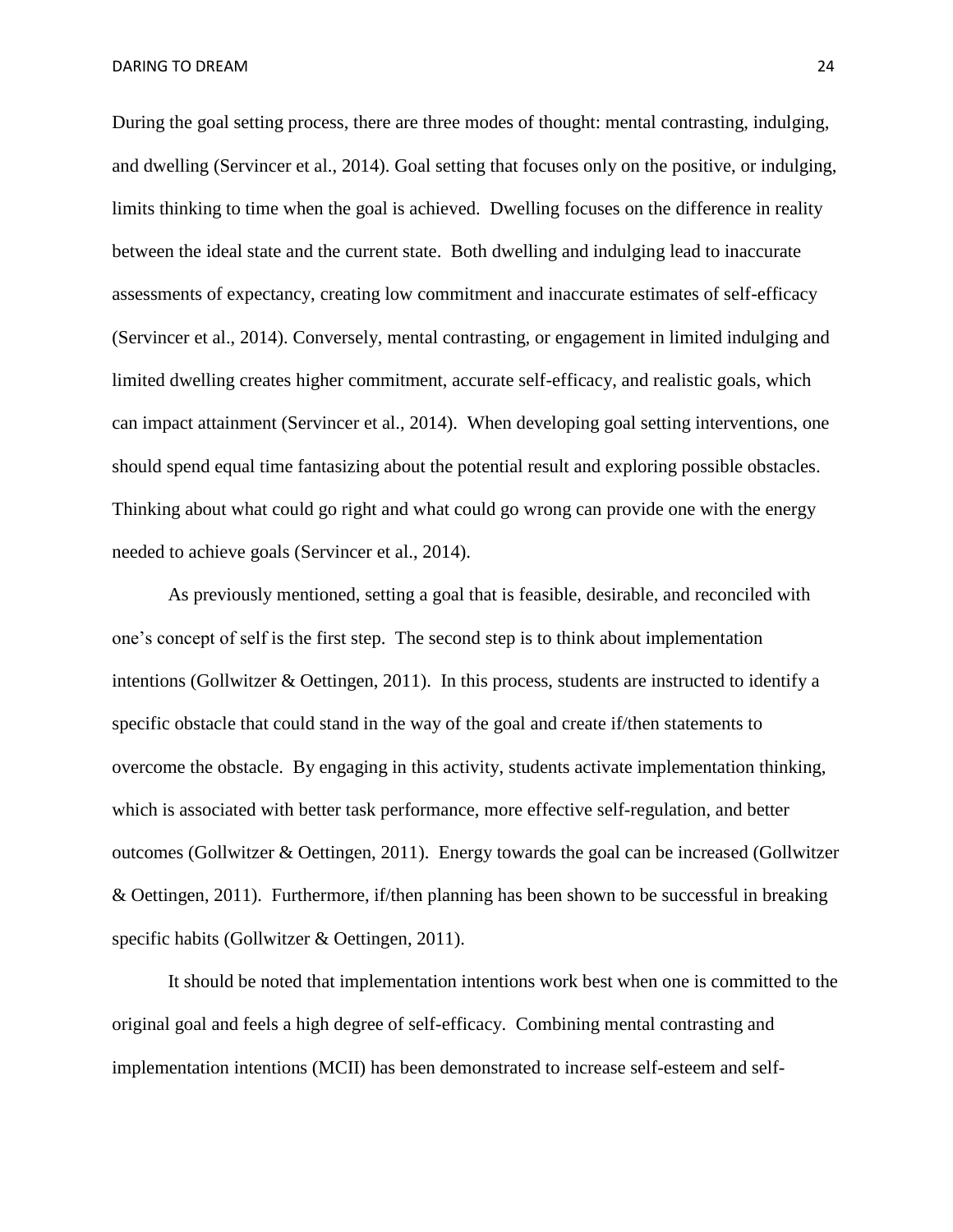discipline (Oettingen & Gollwitzer, 2010). Furthermore, the impact of MCII interventions can continue to be effective for 16 weeks after the intervention (Oettingen & Gollwitzer, 2010). The combination of mental contrasting for goal setting and implementation intentions for goal striving has long lasting and meaningful impacts on behavior and increases self-regulatory behavior.

Research indicates that goal setting interventions, and specifically MCII interventions, have led to positive results in school settings. Duckworth, Grant, Loew, Oettingen, and Gollwitzer (2011) use MCII to increase self-discipline needed to obtain higher test scores. Thirty three sophomores from a diverse, selective urban school took part in an MCII intervention aimed at PSAT scores. Students who completed the intervention completed 60% more practice questions than those in the control group, indicating that MCII is successful at increase selfregulation in goal striving.

Goal setting can also impact college persistence. Morizano, Hirsh, Peterson, Pihl, and Shore (2010) gave 85 first year college students an online goal setting intervention. Over the course of one year, students who completed the intervention had increased GPAs, higher likelihood of maintaining a full course load, and report less negative affect. Most interestingly, this study combined goal setting in various areas of life. Traditional goal-setting interventions are specific to one domain, such as test scores. This intervention spanned multiple areas of college life and the results showed promising results. Oyserman, Terry, and Bybee, (2002) found that similar possible selves interventions had an impact on school belonging. After the intervention, students' self-concept changed to focus more on school and academics.

This paper proposes that combining prospective selves, identity based motivation and concrete goal setting and implementation intervention strategies will lead to enhanced college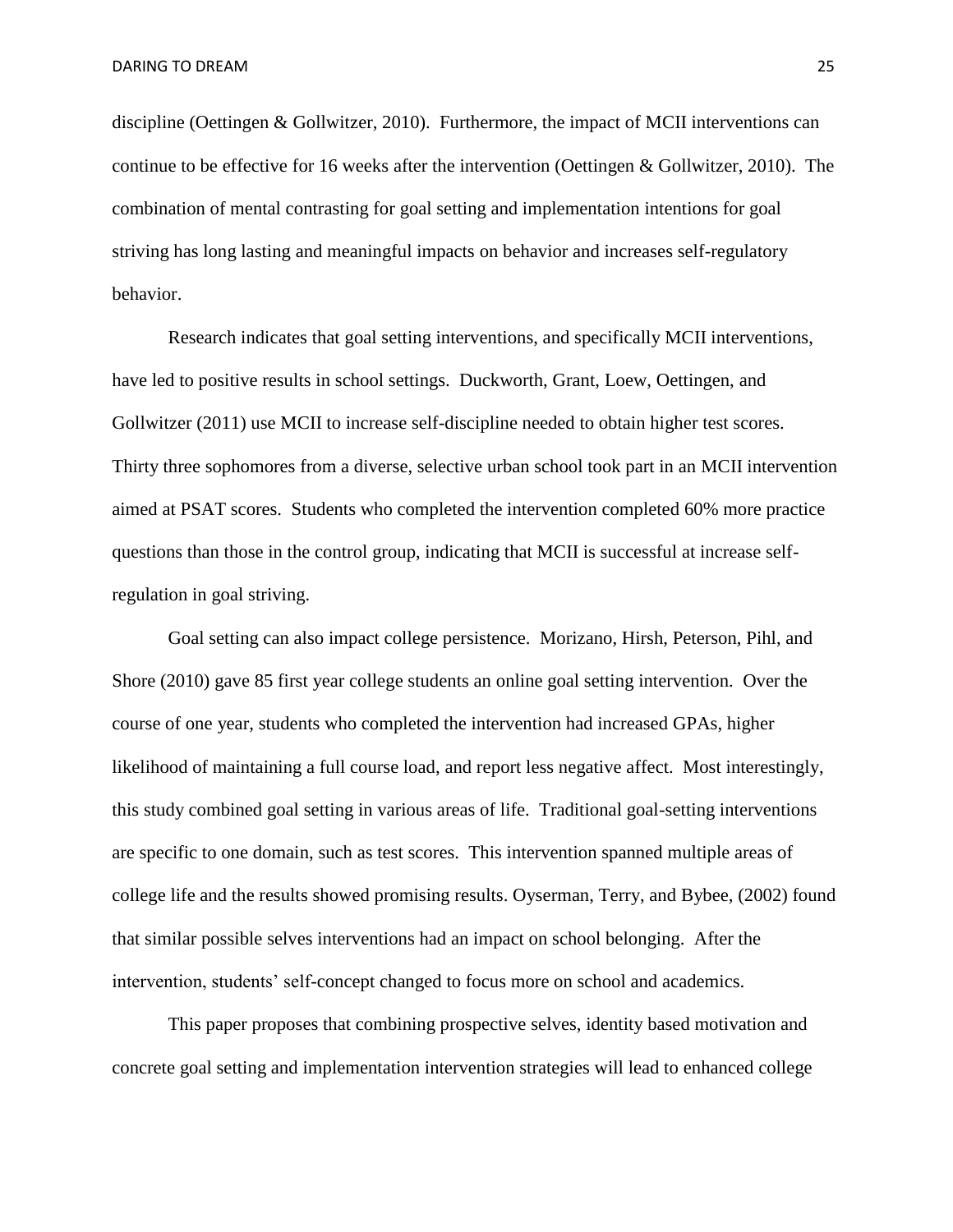motivation. Self-reported college motivation scores will increase. Furthermore, academic behaviors will reflect an increase in student motivation. Eventually, this intervention may lead to higher persistence rates in college. Motivation hinges on a student's predications about success. These predications are made based on a variety of sources – self-observation, vicarious learning, and self-efficacy beliefs. Furthermore, a student's identity and beliefs about who he is and how he relates to the world can create dissonance between college going goals and reality. The first step in motivating students is to introduce a cohesive prospective college going self and provide vicarious and symbolic college going learning experiences. Then, a student can commit to a college going goal. To capitalize on this momentum, implementation intentions can be used to create measurable and feasible actions that will help lead to the big goal. This will improve selfregulation, therefore creating an upward spiral of college motivation.

In the following section, I will propose a two day intervention for  $9<sup>th</sup>$  grade students. GPA and test preparation starts the first day of high school. If we wait to have students commit to a college until junior year, it may be too late. This exercise is designed to help students actively visualize their possible selves in connection with who they are today and the work they are doing in school (Oysterman, Teery, & Bybee, 2002).

#### **Freshman Forward 2015**

This intervention is intended to combine the power of developing a college going identity with goal setting and implementation intentions. First generation students may not believe that college is possible for them (Oyserman & Destin, 2010). Identity-based motivation assumes that students interpret situations and difficulties in ways that are congruent with currently active identities and prefer identity-congruent to identity-incongruent actions (Oyserman, 2007). This intervention first seeks to show students that people like them have successfully graduated from college and reinforce a college going identity. It is important for students to connect their cultural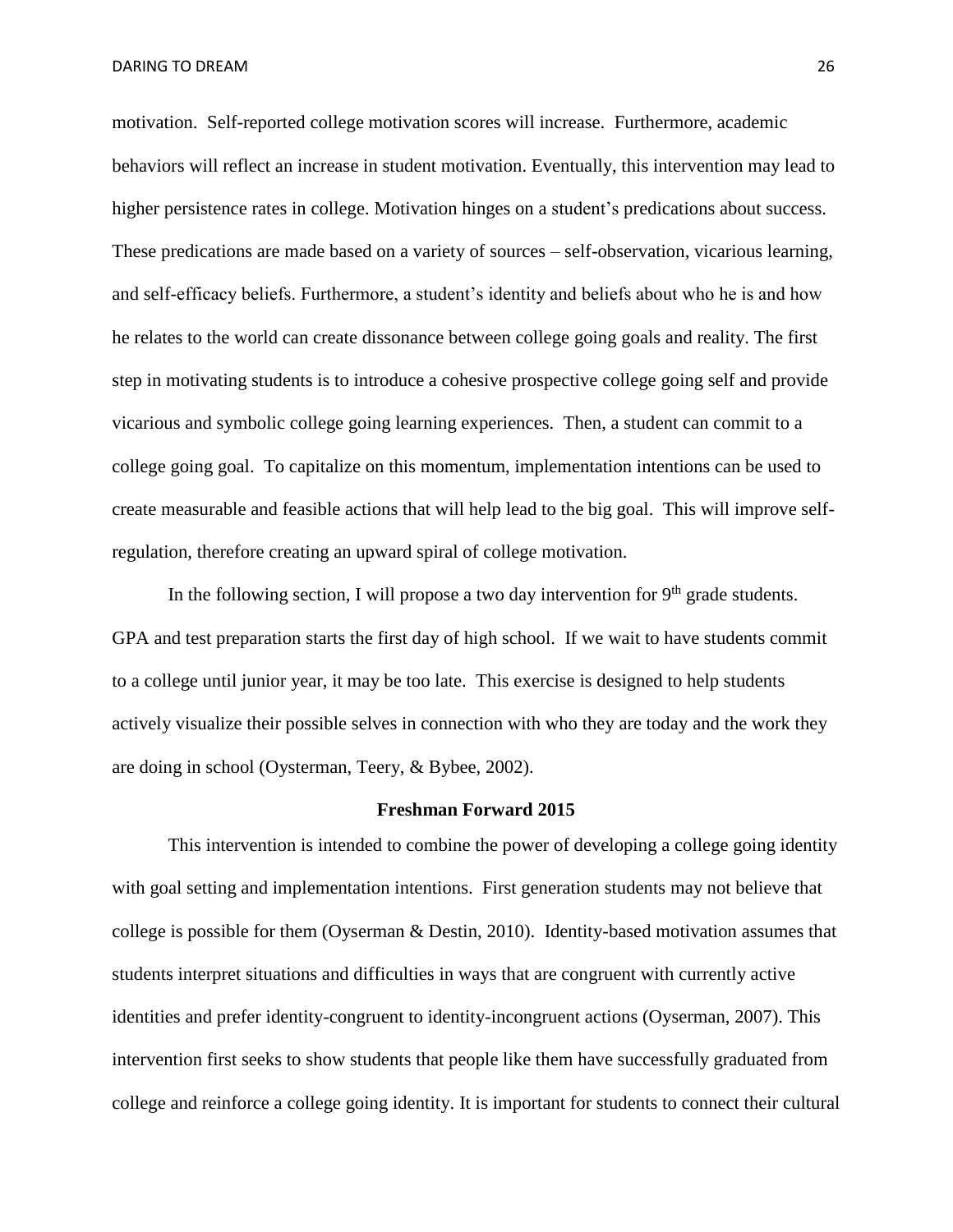identities with role models who have graduated from college. Furthermore, this intervention is design to allow students to experience a college campus to concretize what college actually is. By combining the direct experience of a college campus and the idea that college is a very likely potential, I intend to increase college motivation. Similar interventions have been shown to increase school identification and self-regulation that leads to goal commitment and motivation (Oettingen, & Gollwitzer, 2010; Oyserman, Terry, & Bybee, 2002; Duckworth, Grant, Loew, Oettingen, & Gollwitzer, 2011). Students will leave the campus feeling that college is not only a possibility but a goal. I intend to capitalize on this increased motivation and future self by follow up with a goal setting and implementation intention intervention. Students will identify likely obstacles on the path the college (mental contrasting) and will create plans of action when they encounter these obstacles (implantation intentions). Combining mental contrasting and implementation intentions (MCII) has been demonstrated to increase self-esteem and selfdiscipline (Oettingen & Gollwitzer, 2010). The combination of mental contrasting for goal setting and implementation intentions for goal striving has long lasting and meaningful impacts on behavior and increases self-regulatory behavior.

My hypothesis is that the combination of building a future college going self with goal setting and implementation intentions will create a long lasting impact on both college motivation and academic behaviors.

#### *Sample*

This intervention will be given to the entire  $9<sup>th</sup>$  grade class of the Uplift Education charter school network. Uplift Education is a high performing urban charter school network in the Dallas/Fort Worth area. Uplift Education has 9 high schools, 8 of which serve urban populations with a majority of potential first generation college students.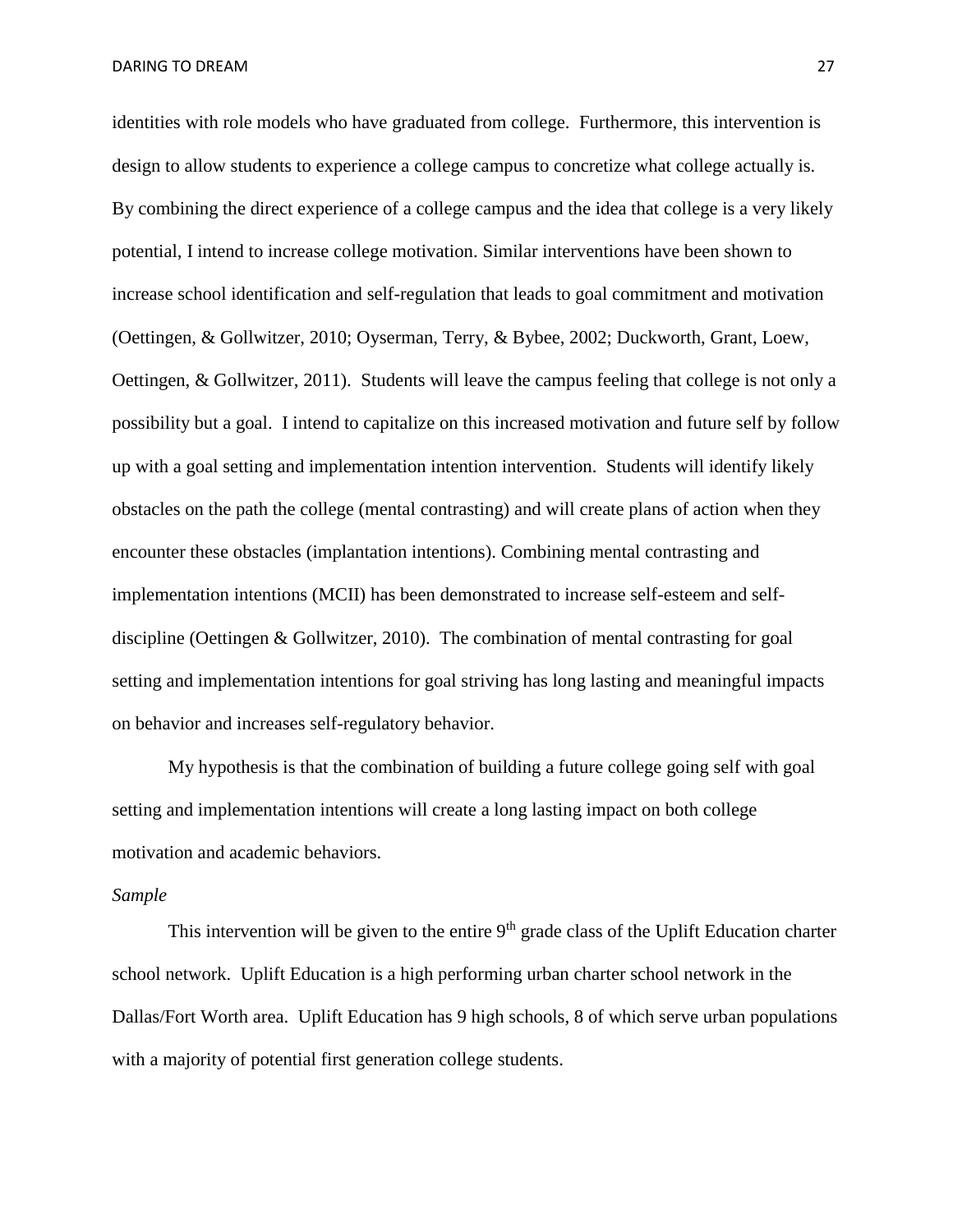The projected *N* is 1,165, although the enrollment numbers may change once school starts. Approximately 83% of students will be eligible for free or reduced lunch prices. Latino students will make up the majority of the population (73%). The remaining students will be African American (22%), white (3%), and unreported (2%). Female students make up 52% of the population. These numbers have been estimated base on the  $8<sup>th</sup>$  grade population, previous data trends, and projected enrollment numbers. Data on aspiring first generation college student status will be collected during school enrollment.

#### *Procedure*

Students will be enrolled in the intervention as a part of the Road to College program, which supports students and families during their college journeys. The program starts in  $6<sup>th</sup>$ grade and continues to support students through college. There are four parts to the program. Academic counselors help ensure that students are taking the most rigorous course load, are on track to graduate, and are involved in internships and extra-curricular activities. College counselors assist with college lists and applications. Alumni counselors work with financial aid and support alumni through college. I am the manager of special programs, the fourth branch of Road to College. I am in charge of creating and implementing programs that increase college motivation and develop social-emotional skills through curriculum and interventions. This intervention represents one activity in the extensive Road to College program.

Parents will sign permission slips and can opt out of the program, although I do not expect any students to opt out. In the past, we have seen 100% involvement in Road to College day trips. Students will not be reimbursed or graded on participation.

The intervention is designed to impact both college motivation and academic behaviors. These dependent variables will be impacted through the development of a college going identity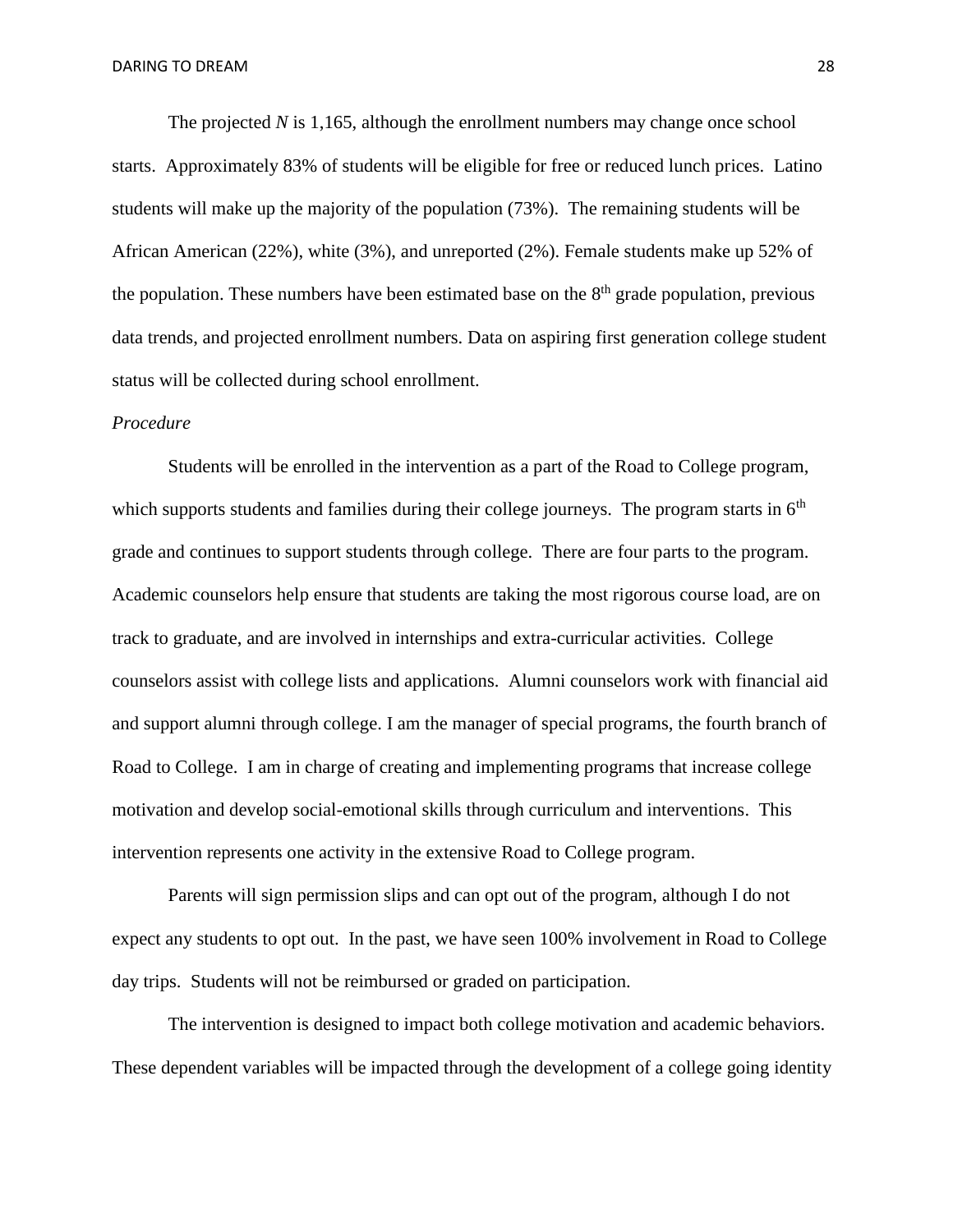and goal setting implementation intentions. The first day will be spent on a college campus. Students will set foot on a campus for the first time, thereby giving context to their college going future self. They will engage in activities designed to build identity and reconcile that people like them can and do graduate from college. They will also briefly review what it will take to be accepted to college. The second day takes place back on the high school campus during a ninety minute class period. The students will capitalize on their college motivation and college knowledge to anticipate obstacle and create plans to overcome these.

The intervention will occur in two parts. On the first day, students go to Southern Methodist University (SMU). SMU is a medium sized private university in the heart of Dallas. The tree lined campus and classic brick buildings are an exemplar model of the beauty and grandeur of a college campus. SMU's admissions department has agreed to host the students free of charge. On the second day, students will return to their high school campuses and complete the intervention in their Professional Communications course, which is the first course in the RTC sequence of classes and teaches students about college.

Because of the number of students attending, the intervention will be repeated over the course of a week. Everyday two schools will visit SMU and complete the intervention on the second day.

#### *Sketch of the Activities*

Day 1: Students will arrive at the SMU campus at 9 AM and leave at 2 PM. During the day, students will engage in six different activities detailed below:

*1) Why College* (Goal: to introduce why college is a worthy goal). This section will review some of the reasons why people go to college. The reasons will resonate with each section of the I COPPE model. For example, the presenter will talk about how college can create more career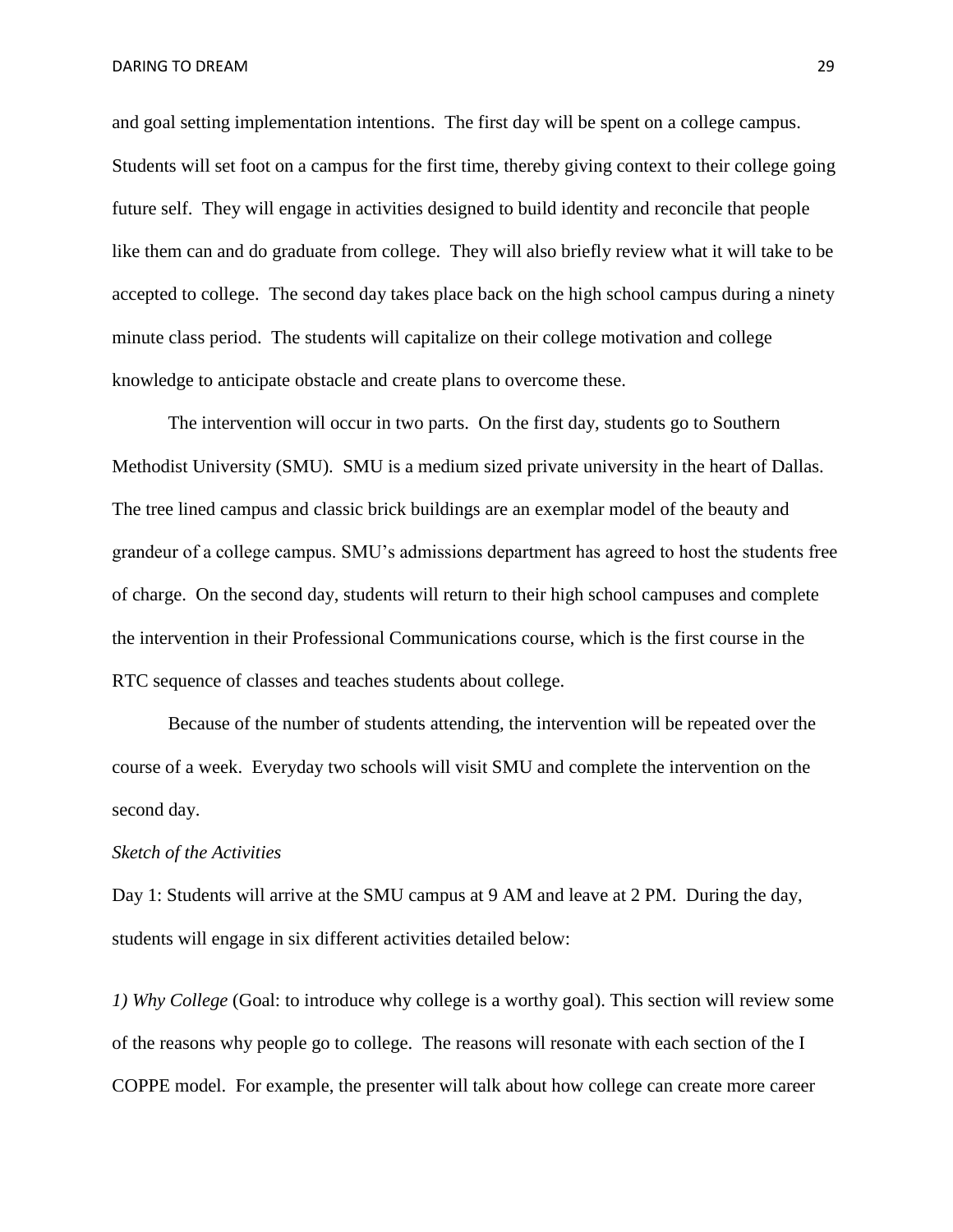choices, which can impact occupational wellbeing. This section will appeal to students who value concrete reasons to go to college.

*2) Realities of College Life* (Goal: to reinforce that college is a worthy goal and allow students to hear advice from college students) Two to four Uplift Education alumni will speak to the students in a panel. The alumni will either be in the last 2 years of college or have graduated from college and the questions can be found in the appendix. Students will see role models who are like them who have succeed in going to college (Oyserman, 2013). This is intended to help build a college going identity. Furthermore, alumni will speak about the victories and struggles they experience in high school. This section will help students see that students who come from similar background had academic identities and engaged in rigorous academic behaviors. The intent is to help students reconcile their cultural, economic, and racial identity with an academically motivated identity (Oyserman, & Harrison, 1998; Oyserman, Terry, & Bybee, 2002). Lastly, alumni will share their reasons to attend college. By sharing their reasons, students will start to create personal reasons to go to college. Students will vicariously learn that people they relate to go to college. Furthermore, they will learned that it is normal to struggle in college and that these struggles can be overcome.

*3) Academic and College Going Identity Expressions:* (Goal: to allow students the opportunity to set a college going goal) During this session, students will be instructed to write a down a few reasons why they want to go to college. Additionally, they will be given the opportunity to write about what they would like their life to be like in the future and outline how getting a college degree will help them attain it. This will allow students to experiment with a prospective college going self (Oyserman, Terry, & Bybee, 2002). They will be allowed to imagine themselves on a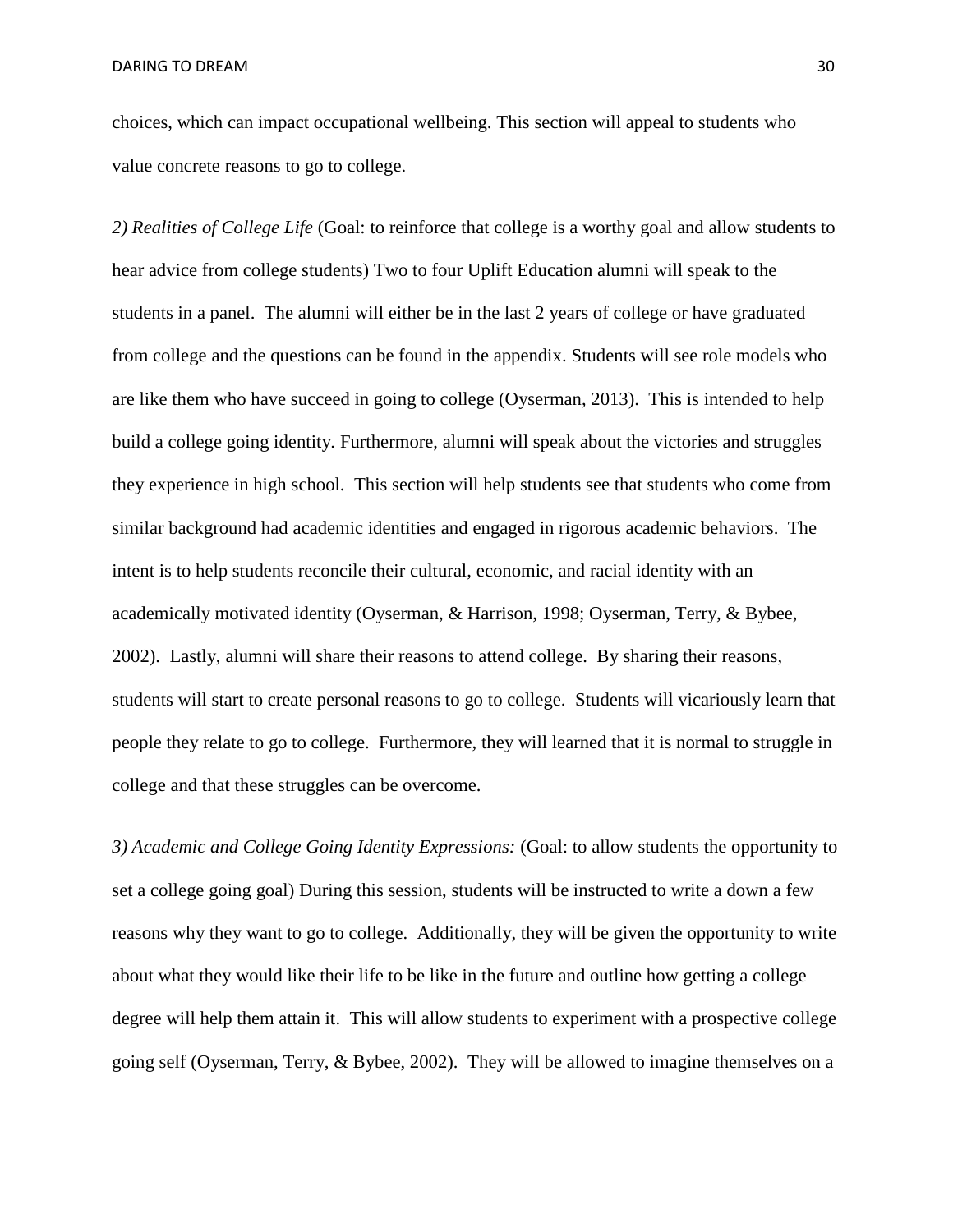college campus and what it will be like. This will help them define the wish and visualize the outcome of college.

*4) Lunch and Campus Tour:* (Goal: to expose students to a college campus) Many of the students will never have been on a college campus before. Uplift Education messages that college is important, but without experiencing some of college life and seeing a campus, it will be hard for students to visualize what their life would be like at college. This is a vicarious learning experience as they will see students they resemble on campus.

*5) What Does it Take* (Goal: to connect the future to the present and educate students about the college process) This session will be facilitated by the Dean of College Prep on the campus. It will begin with a clip of the College Signing Day video. College Signing Day is an Uplift event where graduating seniors walk across the stage and announce their college choices. The event is held at SMU and is attended by all high school students. Once the clip plays, the facilitator will tell students that in four years, they will be walking across the stage on this very campus, but it order to do so, they must start preparing today. The facilitator will review the National Association for College Admission Counseling data about what admission counselors look for on a college application. Students will connect that GPA, test scores, recommendations, and leadership activities, the most influential data points, are developed overtime and need to start today. Then, SMU's admission teams will give a brief overview of SMU and the admission criteria. This session addresses that lack of college knowledge, which is essential for students to begin to plan their college path and set practical implementation intentions (Engle, 2007). In order to accurately set goals and implementation intentions toward a college going goal, students must know what is required.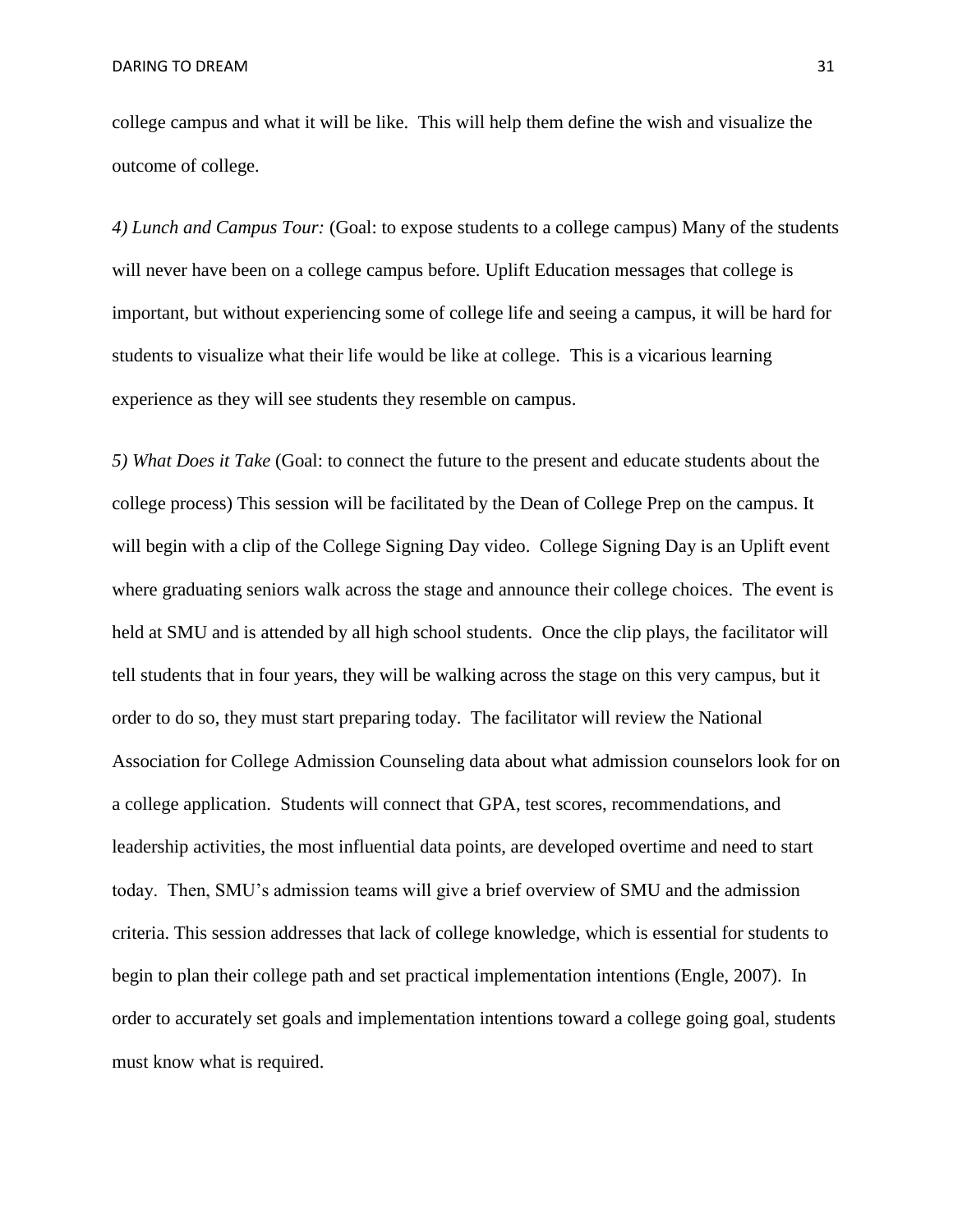*6) It's Up to Me:* (Goal: to provide realistic role models with relatable stories who come from similar background so that students can imagine a successful life after college) A successful community member will come to SMU to give a 20-30 minute speech. The speaker will be a person of color who has a college degree. He or she will speak about college help him/her reach his/her goals. The speaker will emphasize that getting to college and graduating from college was a struggle and setbacks are normal. The students will leave understanding that their actions today can impact their future. Again, this section emphasizes that students can relate to someone who has completed college, therefore reconciling their college going identity with other identities (Oyserman, Terry, & Bybee, 2002).

#### *Day 2*

# *(Goal: to have students integrate the experience at SMU to set a college-going goal, imagine college life, and break down the goal into manageable steps through MCII)*

Goal setting theory and MCII will be practiced in the classroom. Goal setting theory defines skills and qualities that lend students towards success, while MCII is an applied framework to make this theory tangible. The unit will use mental contrasting intention implication to help students explore their possible selves. Students will learn the difference between a fork and a hurdle. They will then brainstorm potential forks and hurdles that may impede their road to college. They will create when/then statements as a form of MCII. For a detail description of the intervention, see the appendix.

#### *Measures*

• College Motivation Survey: Once the in class intervention is complete students will answer the created survey in the appendix. They will complete this survey twice, once the day after the intervention and again right before spring break (approximately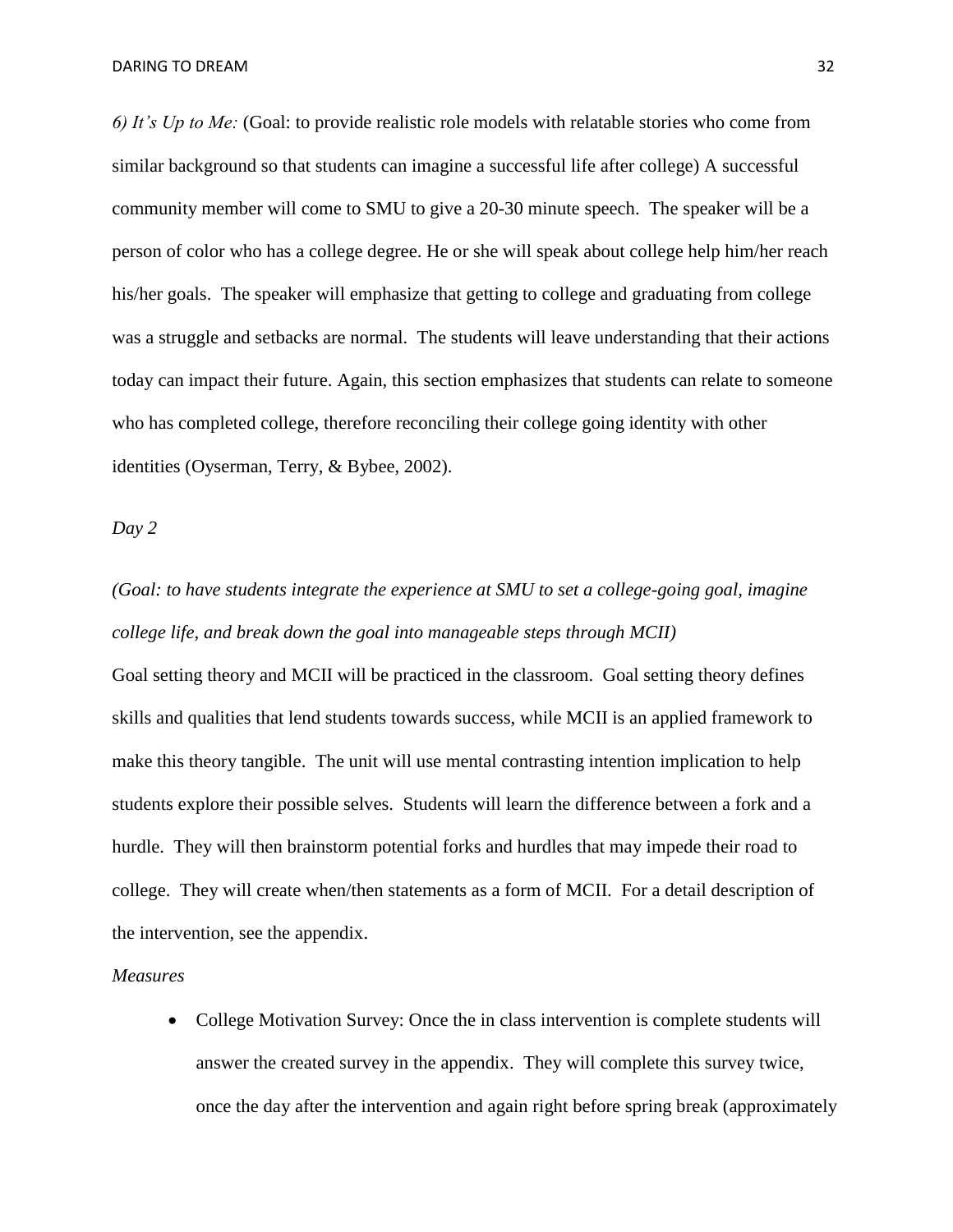6 months later). There are 8 questions that students will be asked to rate how descriptive each statement was of self  $(1 = "strongly disagree," 5 = "strongly agree")$ , with a high score indicating a high level of college motivation.

- School Belonging: Uplift Education has a partnership with Panorama to survey students twice a year. Last year, several schools opted into a pilot version of the study and the surveys will be redistributed to all scholars in December 2015. One of the measurements examined is school belonging. A subset of 375 students completed a school belonging survey at the end of their 8<sup>th</sup> grade year. This survey will be redistributed in both December 2015 and May 2016.
- Self-Report on School Behaviors: At the end of the semester, in December, teachers will hand out the in class activity and ask students to reflect on how well they were able to self-regulate to help achieve their goals. Students will reflect on if they used the if/then statements and how effective was the planning. This will be an open ended reflection with targeted questions. See the appendix for questions
- Behavior: School discipline is recorded in an electronic database called HERO. Teachers track phone calls home, demerits (for behavior such as talking at inappropriate times, being out of uniform, and missing homework), and more serious violations such as suspensions (bullying), and expulsions. The data will be collected throughout the ninth grade year.
- Projected Growth: Uplift Education predicts student growth on assessments given four times a year.

#### *Analysis*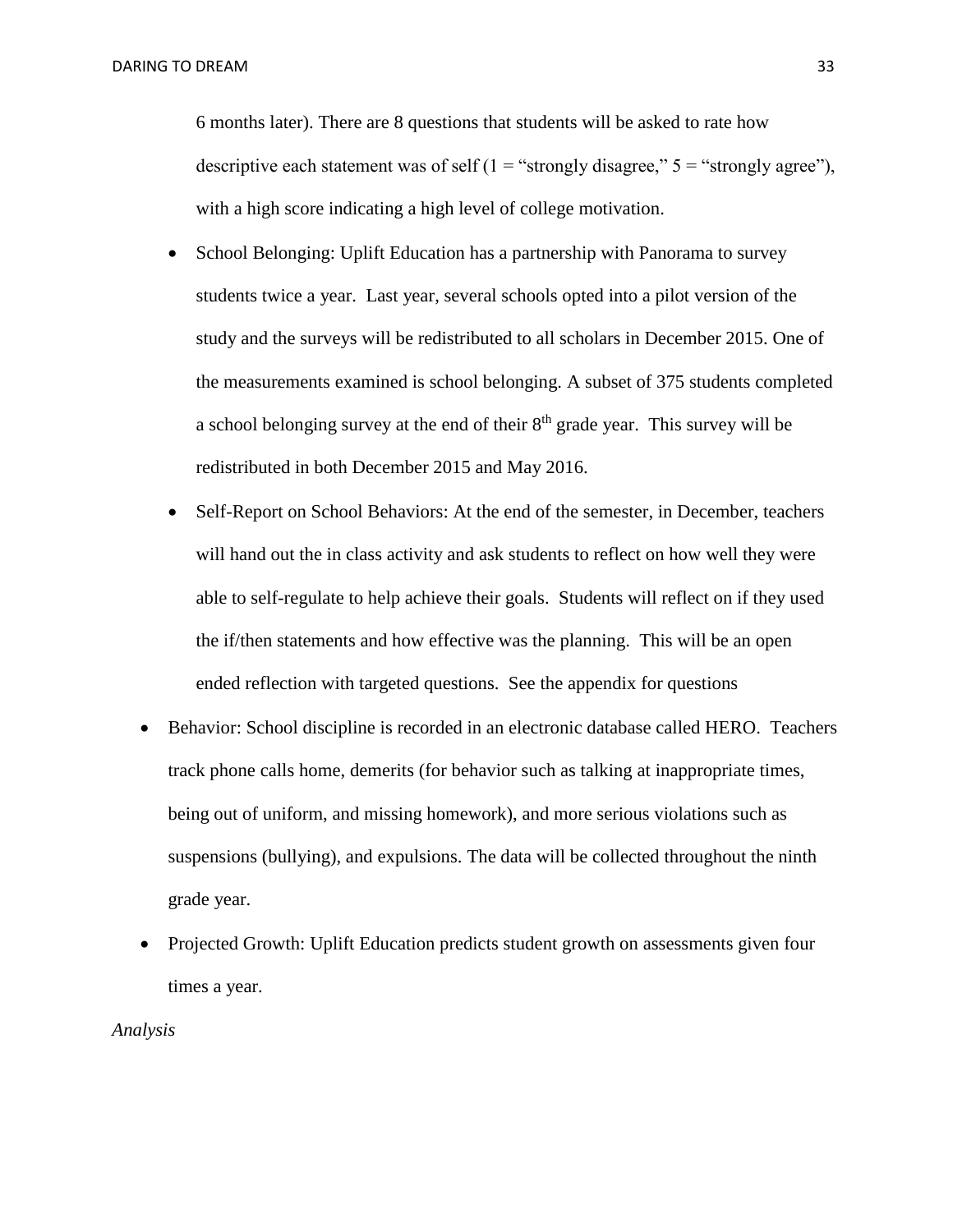- College Commitment: This survey will provide descriptive data about the day. It will be used to help us see what students liked and did not like.
- School Belonging: For students who completed the quiz at the end of their eighth grade year, May 2015, pre- (May) and post- (December) intervention scores will be compared. The data will also be compared with school belonging scores of the current eighth grade class when the December survey is given.
- Behavior: Incidents of disciplined behavior will be compared within subjects, comparing last year's eighth grade data with ninth grade data. Additionally, the overall number and severity of incidents will be compared between this class and the two previous classes. Behavior may be broken down by quarter to see if the intervention had more immediate effects.
- Projected Growth: Uplift Education predicts student growth on assessments given four times a year. Growth will be looked at within each subject. Projections will be compared to actuals. Growth in any subject area may be attributed to a variety of factors, including a good teacher or an interest in a specific subject. However, more than predicted growth in all subject areas may indicate an effect on academic behaviors overall. I will measure how many students reach and exceeded their growth goals. This data will be compared to their last year growth as well as the growth of the  $8<sup>th</sup>$  and  $10<sup>th</sup>$  grade class.

#### *Limitations*

This intervention is one in a series of interventions designed to help students on the road to college. Like many interventions that are a part of a school program, there is an issue of internal validity. For example, later in the year, these same scholars will do a speech about using strengths to overcome an obstacle in their path. They will then write about how these same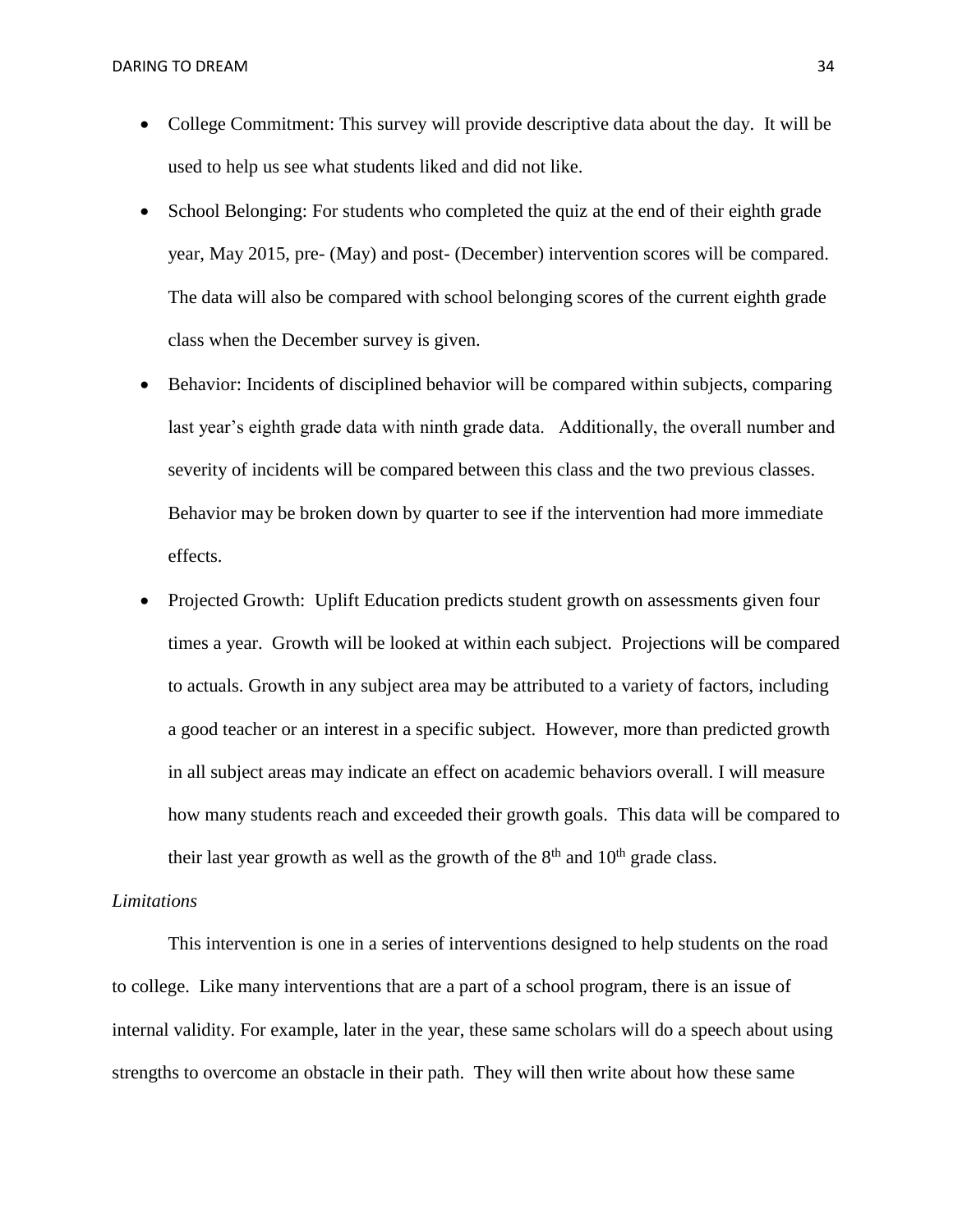strengths can help them overcome obstacles on their future path to college. Additionally, they will do an in depth career analysis and investigate different potential careers in attempt to develop academic and college going identities. The true effects of this intervention can never be isolated from these other situations, therefore I cannot prove causality.

Second, this intervention is being carried out within a very specific context. Only students from Uplift Education will be participants, therefore there are issues of external validity. While students come from all over Dallas and Fort Worth, they are all inundated with the same college going culture, follow with same curriculum, and have elected to attend a charter school. The results of this intervention may not scale to the population at large.

Lastly, there is no control group for the study. The intervention is funded through grants and donation. Part of the agreement is that all Uplift ninth grade students must take part in the intervention. That being said, I will compare the results of the scales to both the  $8<sup>th</sup>$  and  $10<sup>th</sup>$ grade Uplift classes to see if there are significant differences. Also, I will collect qualitative data from the students to see if there is a change in their thinking.

One may argue that this study will never be empirically sound because one cannot decipher what worked and what did not. It illustrates the inherent conflict between academia and applied knowledge. While empirically testing the theory is important, applied workers must try to appeal to as many students as possible. This intervention will be a success if even a few students show an increase in college going behaviors. One student may benefit most from hearing the panel, another might start daydreaming about being on a college campus during lunch, and yet another may be motivated by hearing the speaker at the end of the day. Creating this intervention may help some students who are part of the Uplift Education network, and that is success.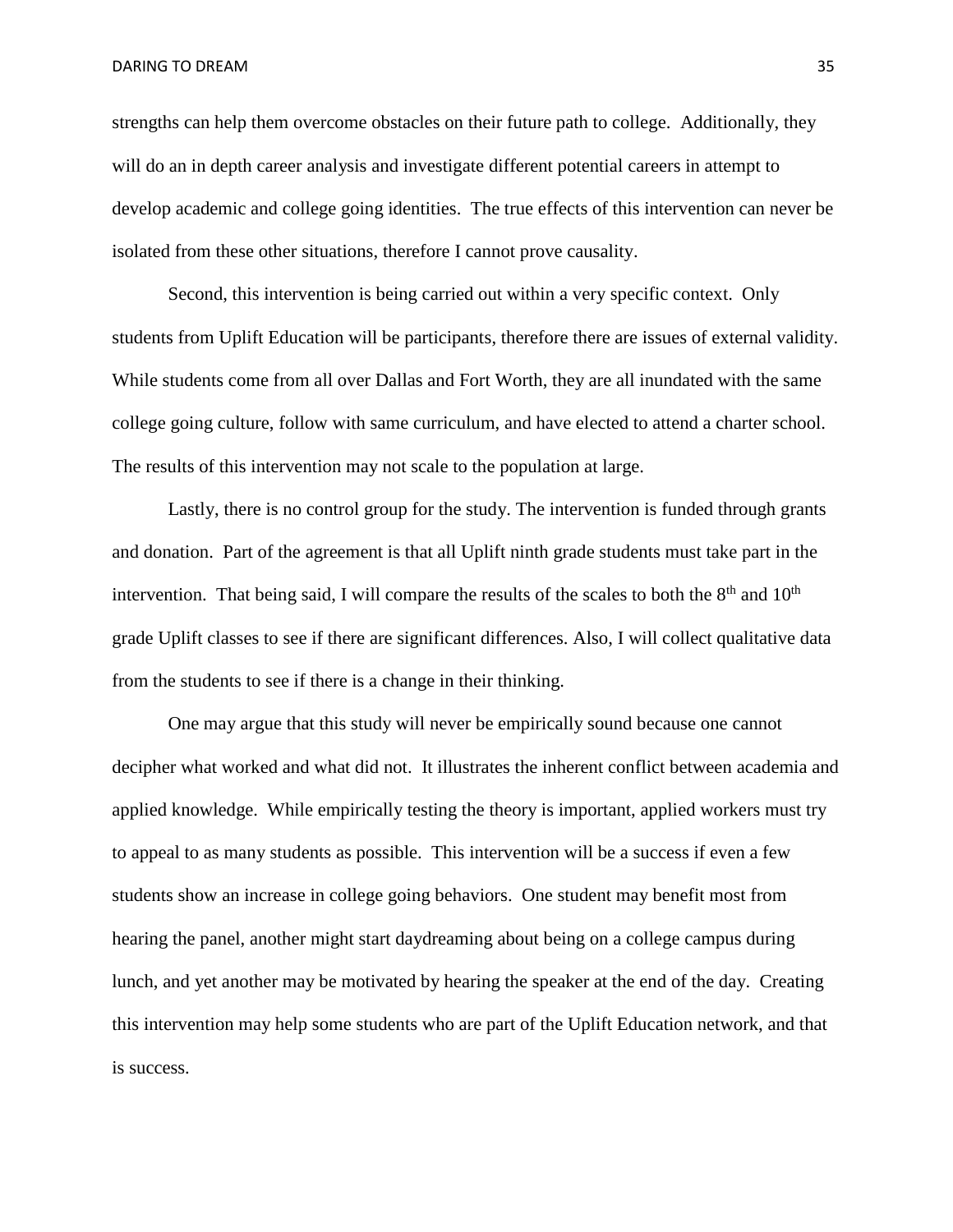#### **Discussion**

The intervention combines possible selves with implementation intentions. Research indicated that the first step in the road to college is having an academic identity (Oyserman, 2013; Savitz-Romer and Bouffard, 2012). Without college aspirations, college going success identities, especially in light of potential obstacles enhances college goings intentions. The intervention attempts to create multiple instances where students can learn that college is not in conflict with their identity through vicarious experiences. Prospective self-work alone is not enough (Oyserman, 2013). The research on goal setting and implementation interventions is promising. Providing students with the tools and time to set a goal and plan for obstacles can increase self-regulation and commitment (Duckworth, Grant, Loew, Oettingen, & Gollwitzer, 2011).

This intervention combines a multitude of theories – social cognitive theory, identity based motivation, and goal setting. There are a variety of internal validity and external validity issues. Furthermore, the elements of the intervention are not tested in isolation.

If, though, the analysis yields greater results, this intervention can be shared with other educational systems. College trips for young students are increasingly popular. Frequently these trips consist of a tour, lunch, and an untargeted student panel. The intervention could suggest a few easy improvements to college trips. For example, questions could be more targeted or students could engage in the goal setting classroom activity when they return to campus.

America is known as the land of opportunity. Immigrants come here so that their children can succeed and have a better life. The education data reviewed in this paper suggests that this is far from the reality. The evidence shows that education is not equal in America. This must be addressed on multiple fronts. One intervention alone cannot change education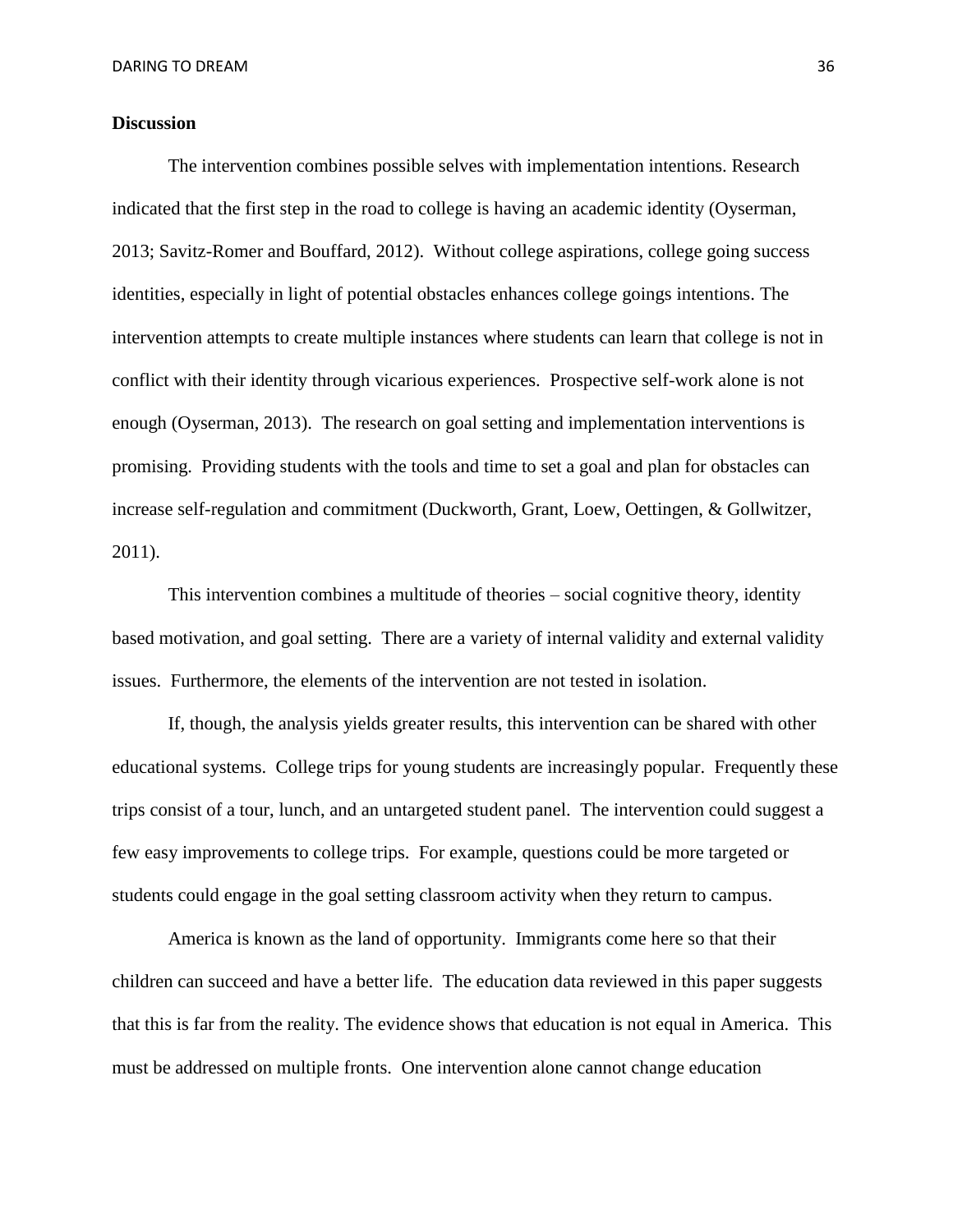inequality, but this intervention may shift the way educators talk about their roles. Instead of purveyors of knowledge, we can be dream makers. If we encourage students to dream dreams that may seem impossible or conflict with their negative perceptions of self and provide them with tools to accomplish these dreams, we can change the landscape of higher education in America. Each person, and especially each child, should be given a fair and equitable chance of success. Small changes may have enormous results. In the long run, this will not only lead to students' increased well-being, but an increase in wellbeing for us all, for a well society cannot be an unequal society. Without addressing education opportunity gaps, we will never reach the goal of 51% of the world flourishing by 2051.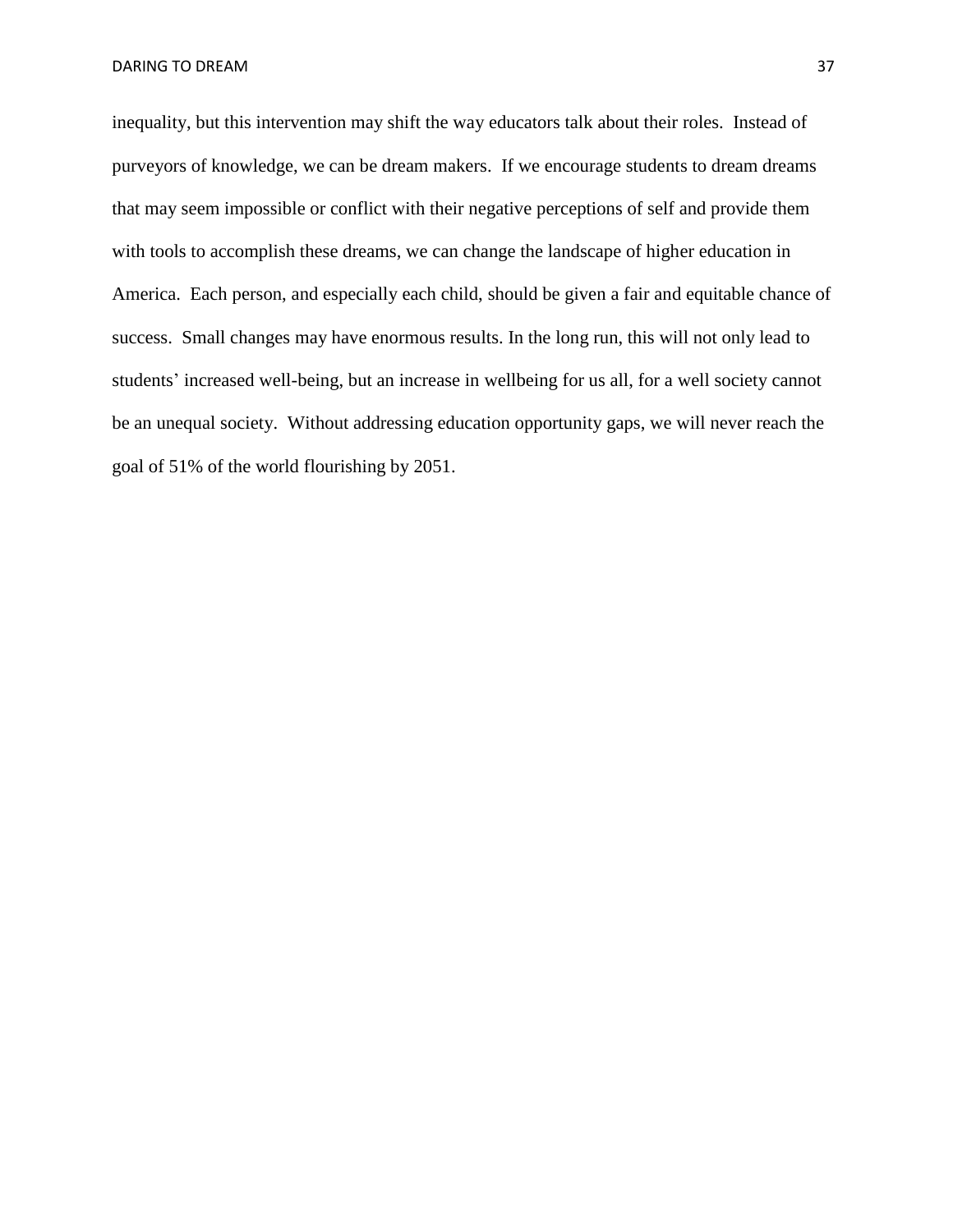# Appendix A

# **Itinerary for the SMU Trip**

| <b>Teaching Plan</b>      |                                                                  |  |  |  |  |
|---------------------------|------------------------------------------------------------------|--|--|--|--|
| Why College (Goal: to     | Why College:                                                     |  |  |  |  |
| introduce why college is  | Interpersonal – Make friends that can last a lifetime            |  |  |  |  |
| a worthy goal)            | Community – Get an education to change the world                 |  |  |  |  |
|                           | Occupational – Find a job that you love                          |  |  |  |  |
|                           | Physical – During college, you can participate in fun            |  |  |  |  |
|                           | activities and try new things. Example: Rock climbing wall,      |  |  |  |  |
|                           | intermural sports, eating new food in the cafeteria              |  |  |  |  |
|                           | Psychological – Show statistics about anxiety and                |  |  |  |  |
|                           | depression among college and non-college graduates               |  |  |  |  |
|                           | Economic – Make enough money so that it is not a concern         |  |  |  |  |
|                           | (show economic stats)                                            |  |  |  |  |
| Realities of College Life | Two to four alumni will participate in the alumni panel. Alumni  |  |  |  |  |
| (Goal: to reinforce that  | will have graduated from the alumni school. Students will be     |  |  |  |  |
| college is a worthy goal  | prepped beforehand.                                              |  |  |  |  |
| and allow students to     | 1. Why did you decide that you wanted to go to college?          |  |  |  |  |
| hear advice from          | 2. What kept you motivated to stay on track while you were in    |  |  |  |  |
| college students)         | high school?                                                     |  |  |  |  |
|                           | 3. Has there ever been a time when you thought about leaving     |  |  |  |  |
|                           | college? Why did you decide to stay?                             |  |  |  |  |
|                           | 4. What are some of the obstacles you have encountered in        |  |  |  |  |
|                           | your college career?                                             |  |  |  |  |
|                           | 5. What does the day in the life of a college student look like? |  |  |  |  |
|                           | 6. What's your favorite thing about being a college student?     |  |  |  |  |
|                           | 7. What was your most interesting class? Why?                    |  |  |  |  |
|                           | 8. What was your most difficult class? Why?                      |  |  |  |  |
|                           | 9. What is the social life in college like?                      |  |  |  |  |
|                           | 10. How does college connect to the vision you have for your     |  |  |  |  |
|                           | life? Career? Social? Financial?                                 |  |  |  |  |
|                           | 11. What do you wish you knew as a high school freshman?         |  |  |  |  |
|                           |                                                                  |  |  |  |  |
|                           |                                                                  |  |  |  |  |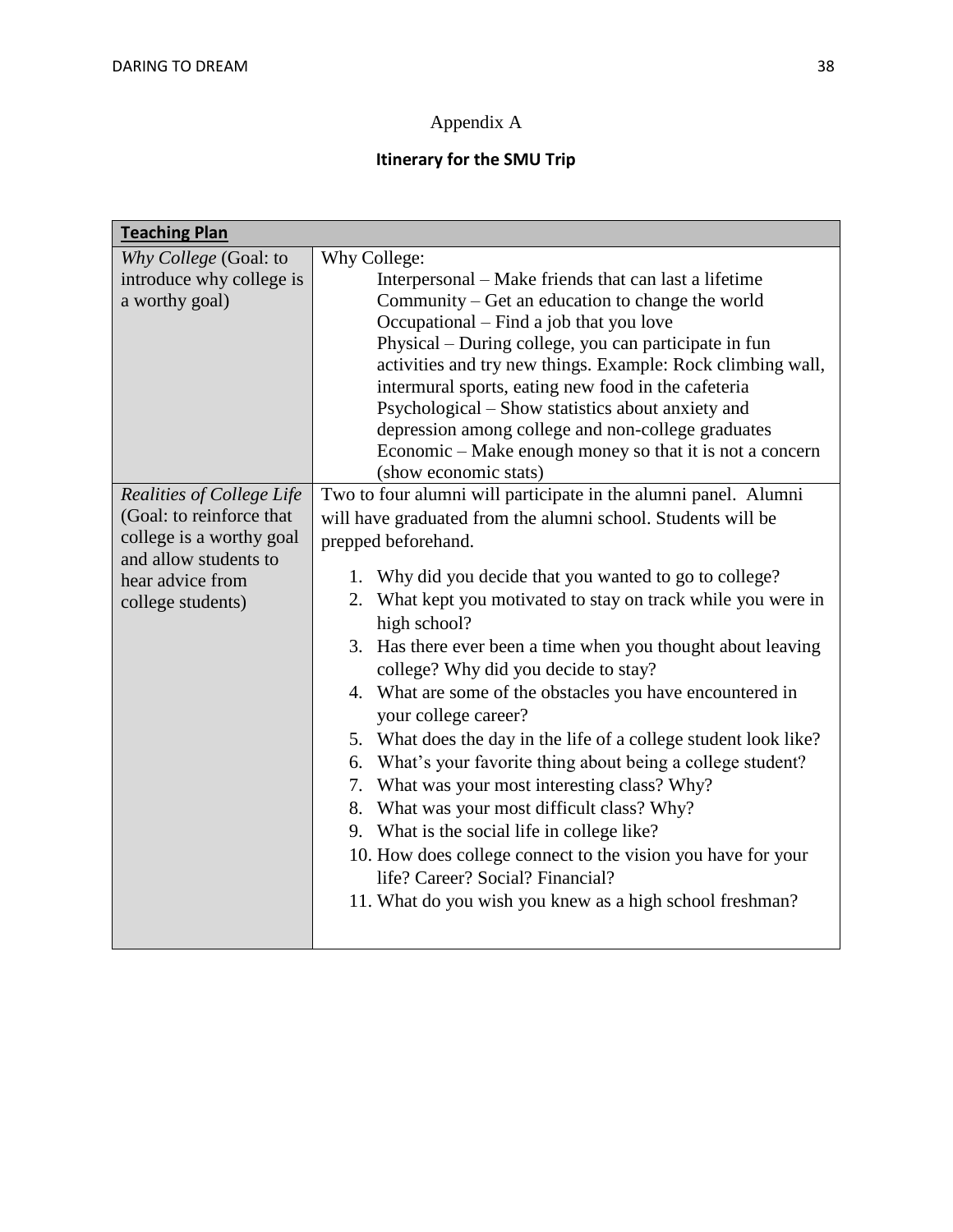| <b>Academic and College</b>   | Students will be given Road to College branded notebook.                                                                                      |  |  |  |
|-------------------------------|-----------------------------------------------------------------------------------------------------------------------------------------------|--|--|--|
| Going Identity                | This notebook is a gift for you to keep over the next four years. It                                                                          |  |  |  |
| <i>Expressions:</i> (Goal: to | is to serve as a reflection space. As you know, your teachers and                                                                             |  |  |  |
| allow students to             | everyone at Uplift Education believes that you are college going                                                                              |  |  |  |
| opportunity to set a          | material. Today, you heard about some reasons why students who                                                                                |  |  |  |
| college going goal)           | graduated from Uplift schools went to college. Open your                                                                                      |  |  |  |
|                               | notebook. On the first page, write down your own reason to go to                                                                              |  |  |  |
|                               | college. This may change over the years, but it's important for you                                                                           |  |  |  |
|                               | to write down specific reasons. Be as clear as possible. You will                                                                             |  |  |  |
|                               | have 5 minutes.                                                                                                                               |  |  |  |
|                               | Now that you have written these down, I want you to share your                                                                                |  |  |  |
|                               | reasons with the person next to you. You have 3 minutes. You may                                                                              |  |  |  |
|                               | make edits and add more reasons to your list if you would like.                                                                               |  |  |  |
|                               | Who would like to share with the groups?                                                                                                      |  |  |  |
|                               | Thanks for setting this goal. We will continue to reflect on these                                                                            |  |  |  |
|                               | through the year. I want you all to close your eyes for a second and                                                                          |  |  |  |
|                               | imagine yourself in high school. Imagine what you need to do to                                                                               |  |  |  |
|                               | get into college. Can you see yourself studying? Imagine working                                                                              |  |  |  |
|                               | late and writing papers. Imagine taking your ACT. Before the                                                                                  |  |  |  |
|                               | ACT you are studying with all your friends. You are quizzing each                                                                             |  |  |  |
|                               | other. You get your results back and you did better than expected.                                                                            |  |  |  |
|                               | Your hard work paid off. Now imagine you are applying to college.                                                                             |  |  |  |
|                               | Imagine talking to the college counselor you just met. Imagine                                                                                |  |  |  |
|                               | sending off your college applications. A large envelop arrives in                                                                             |  |  |  |
|                               | the mail box. Imagine opening it and you are accepted to your                                                                                 |  |  |  |
|                               | dream school. Imagine the look on your parents face. Imagine                                                                                  |  |  |  |
|                               | walking across the stage at college signing day and stating where                                                                             |  |  |  |
|                               | you will be going to college. The whole auditorium erupts in                                                                                  |  |  |  |
|                               | applause.                                                                                                                                     |  |  |  |
|                               | Now open your eyes. I want you to turn to the next page and write                                                                             |  |  |  |
|                               | down what this would mean for you. What will your life look like                                                                              |  |  |  |
|                               | in college? What would it mean for your family? What kind of job                                                                              |  |  |  |
|                               | will you be able to get? What will you do in college? Express                                                                                 |  |  |  |
|                               | yourself and don't worry about grammar. Just write about the                                                                                  |  |  |  |
|                               | positive outcomes of getting into the college of your dreams.                                                                                 |  |  |  |
|                               | (20 minutes)                                                                                                                                  |  |  |  |
|                               |                                                                                                                                               |  |  |  |
|                               | For the last 10 minutes, I want you to turn to the third page. On this<br>page, you are going to write yourself a letter. School can be hard. |  |  |  |
|                               | There may be times you want to give up. You might feel                                                                                        |  |  |  |
|                               | unmotivated or disheartened. Now, while you have these positive                                                                               |  |  |  |
|                               | feelings, I want you to write yourself a letter of encouragement to                                                                           |  |  |  |
|                               | keep in the front of this book through high school.                                                                                           |  |  |  |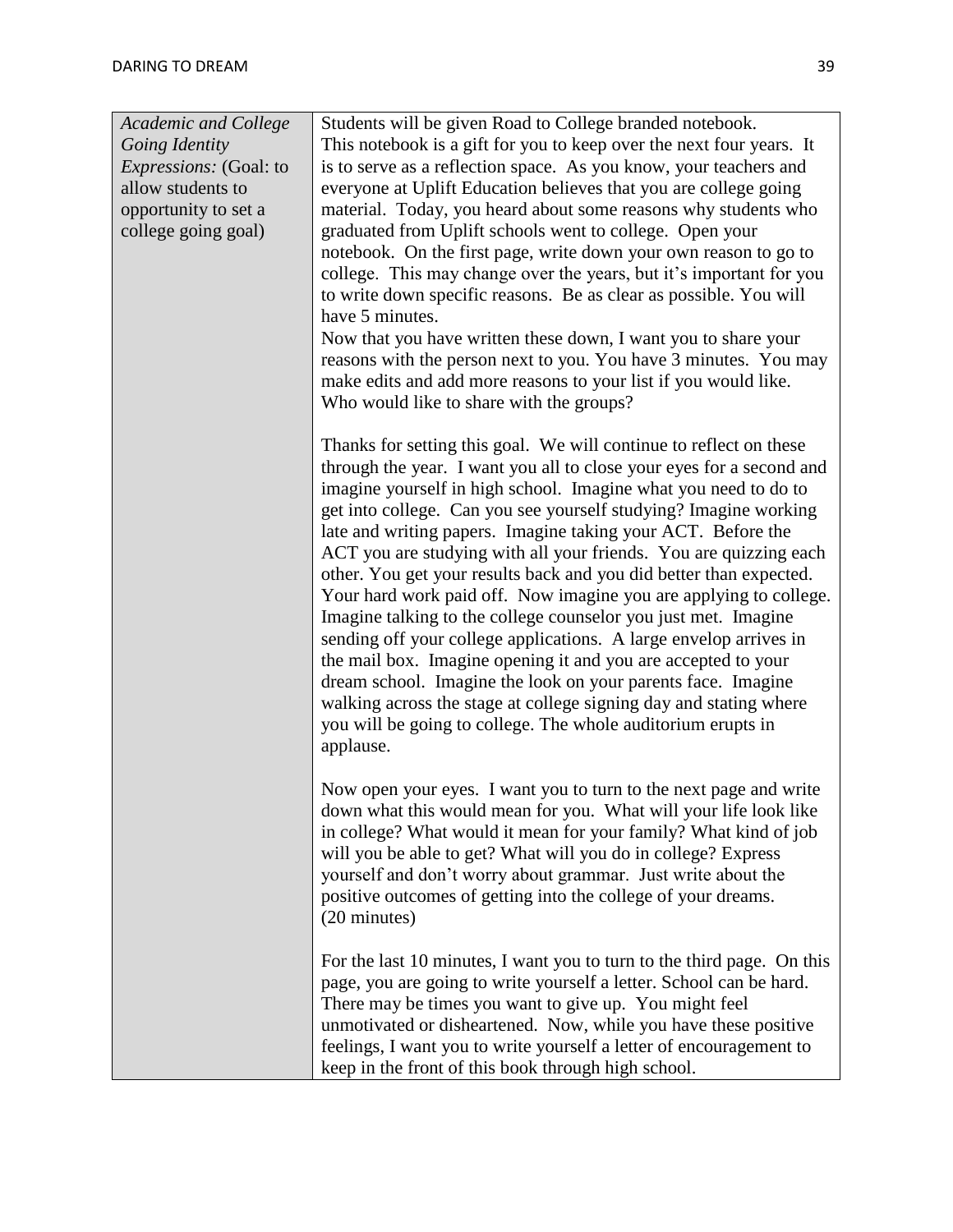| Lunch and Campus       | Lunch – Students and chaperones will eat together. Teachers are     |  |  |  |  |  |
|------------------------|---------------------------------------------------------------------|--|--|--|--|--|
| Tour: (Goal: to expose | encourage to have conversations about their college experiences.    |  |  |  |  |  |
| students to a college  |                                                                     |  |  |  |  |  |
| campus)                | Tour:                                                               |  |  |  |  |  |
|                        | 1. New Residential Commons*- SMU doesn't just have dorms for        |  |  |  |  |  |
|                        | its students to live in, it has residential commons. Being part of  |  |  |  |  |  |
|                        | a Commons provides connection to a community of students and        |  |  |  |  |  |
|                        | faculty and each commons has different traditions and activities    |  |  |  |  |  |
|                        | that the students participate in. These are 5 brand new residential |  |  |  |  |  |
|                        | commons that were just opened this summer.                          |  |  |  |  |  |
|                        | College students live in dorms in universities all over the nation. |  |  |  |  |  |
|                        | It's like living in an apartment without a kitchen. Most rooms      |  |  |  |  |  |
|                        | have beds, dressers, and desks. The best part, and sometimes        |  |  |  |  |  |
|                        | the worst part, is that you live with a roommate. Imagine having    |  |  |  |  |  |
|                        | a sleep over with your best friend every night. It can be a lot of  |  |  |  |  |  |
|                        | fun, but sometimes it's hard to stay focused. That's why lots of    |  |  |  |  |  |
|                        | students study in the library, which we will pass soon.             |  |  |  |  |  |
|                        | Tell roommate or dorm story.                                        |  |  |  |  |  |
|                        |                                                                     |  |  |  |  |  |
|                        | Dedman Rec Center - Includes climbing walls, basketball,<br>2.      |  |  |  |  |  |
|                        | racquetball and indoor soccer courts, recreational pool,            |  |  |  |  |  |
|                        | dance/aerobic studios, weight room, fitness areas, sand volleyball  |  |  |  |  |  |
|                        | courts, classrooms and a café.                                      |  |  |  |  |  |
|                        | Living on a college campus can often mean that you don't leave      |  |  |  |  |  |
|                        | campus. In some schools, like SMU, everything you need is           |  |  |  |  |  |
|                        | provided. You can work out, see movies, and even go swimming        |  |  |  |  |  |
|                        | on campus. Also, there are tons of clubs to join. What are some     |  |  |  |  |  |
|                        | of your interests? (Get answers and explain how it would be a       |  |  |  |  |  |
|                        | college club.) When I went to college, there were clubs for         |  |  |  |  |  |
|                        | everything. Tell a college engagement story.                        |  |  |  |  |  |
|                        |                                                                     |  |  |  |  |  |
|                        | Dallas Hall - This was the first building on SMU's campus. It<br>3. |  |  |  |  |  |
|                        | was named after the city that rallied behind the opening of this    |  |  |  |  |  |
|                        | great university. Today classes in the humanities and sciences      |  |  |  |  |  |
|                        | are taught here. Classes in college can be very different than      |  |  |  |  |  |
|                        | classes in high school. Some classes are big lecture halls. There   |  |  |  |  |  |
|                        | can be over 200 kids in a class. Other classes are very small. It's |  |  |  |  |  |
|                        | up to you to make sure that you are learning the material in        |  |  |  |  |  |
|                        | college. Let's brainstorm. What are some of the ways you know       |  |  |  |  |  |
|                        | you have learned material?                                          |  |  |  |  |  |
|                        |                                                                     |  |  |  |  |  |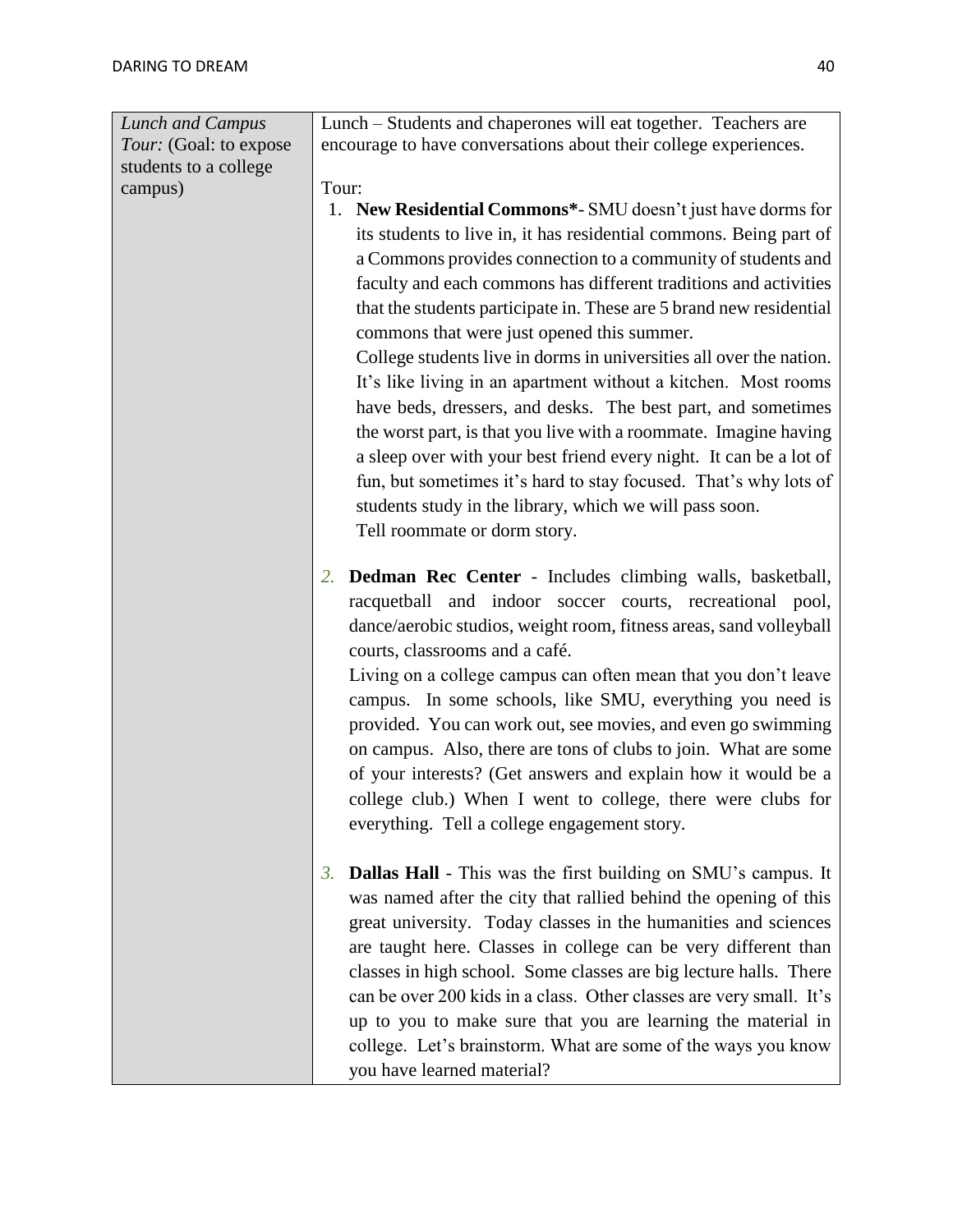|                                                 | <b>Bridwell Library</b> - Bridwell Library is named for Joseph S.<br>4.                           |  |  |  |  |  |
|-------------------------------------------------|---------------------------------------------------------------------------------------------------|--|--|--|--|--|
|                                                 | Bridwell (1885-1966), a rancher and businessman from Wichita                                      |  |  |  |  |  |
|                                                 | Falls, Texas, who devoted much of his time and resources to                                       |  |  |  |  |  |
|                                                 | building this Library. In the late 1940s, Mr. Bridwell and his                                    |  |  |  |  |  |
|                                                 | daughter Margaret Bridwell Bowdle donated the funds for the                                       |  |  |  |  |  |
|                                                 | first library building. Libraries in college are much bigger than                                 |  |  |  |  |  |
|                                                 | the ones you are used to. This one has 4 floors. In college,                                      |  |  |  |  |  |
|                                                 | students use the library for references, just like you. They also                                 |  |  |  |  |  |
|                                                 | have access to a variety of on line courses. More often, though,                                  |  |  |  |  |  |
|                                                 | students flock to the library to study. There are areas to study in                               |  |  |  |  |  |
|                                                 | groups and quite areas to study alone.                                                            |  |  |  |  |  |
|                                                 |                                                                                                   |  |  |  |  |  |
|                                                 |                                                                                                   |  |  |  |  |  |
| It's Up to Me: (Goal: to                        | Motivational speakers are in the process of being recruited. They                                 |  |  |  |  |  |
| provide realistic role<br>models with relatable | will speak about their experiences and motivate the students to start<br>focusing on college now. |  |  |  |  |  |
| stories who come from                           |                                                                                                   |  |  |  |  |  |
| similar background so                           |                                                                                                   |  |  |  |  |  |
| that students can                               |                                                                                                   |  |  |  |  |  |
| imagine a successful                            |                                                                                                   |  |  |  |  |  |
| life after college)                             |                                                                                                   |  |  |  |  |  |

# Appendix B

# **Lesson to Complete the Day after SMU Trip**

# **Forks and Hurdles**

# **Duration: 90 minutes**

| <b>IB</b> Framework                            |                                                    |  |  |
|------------------------------------------------|----------------------------------------------------|--|--|
| <b>Statement of Inquiry and Lesson</b>         | <b>Connection to Learner Profile Attribute(s):</b> |  |  |
| <b>Connection:</b>                             |                                                    |  |  |
|                                                | Learner Profile Attribute: Reflective              |  |  |
| Statement of inquiry: The development of our   | How it connects to the lesson: Students will       |  |  |
| identity is dependent on the systems we use to | reflect on their SMU trip and what they have       |  |  |
| function and adapt in society.                 | learned during the trip. They will continue to     |  |  |
| How it connects to the lesson: Goal setting    | internalize that they are on a path to college     |  |  |
| theory and implementation intentions are       | and that much in this path is in their control.    |  |  |
| methods to help individuals develop parts of   | Students will then develop a plan to overcome      |  |  |
| themselves that empower them to hit their      | forks and hurdles.                                 |  |  |
| goals. Scholars will learn how to use goal     |                                                    |  |  |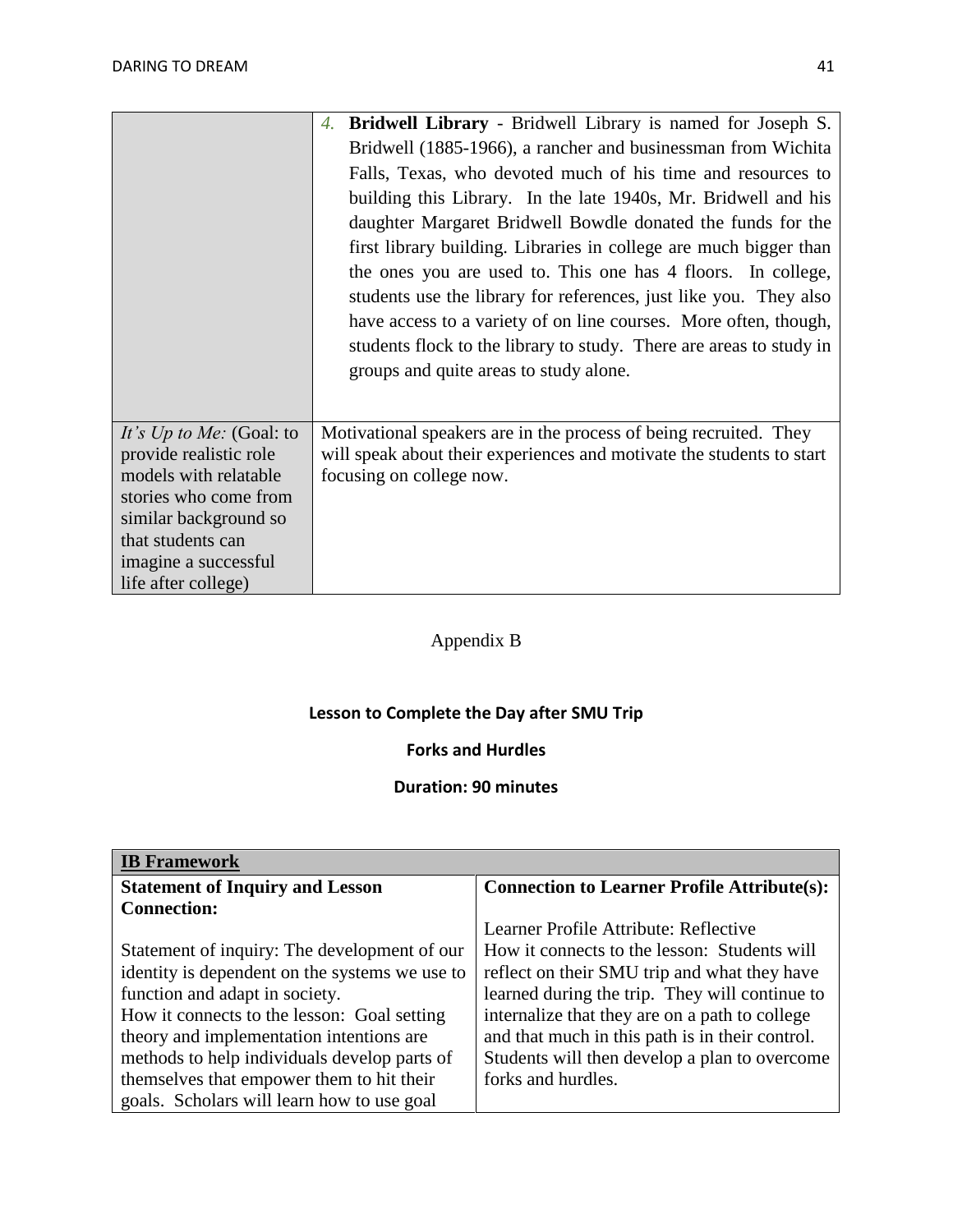| setting theory and implementation intentions<br>to help develop a college going identity.  |                                                                                                 |
|--------------------------------------------------------------------------------------------|-------------------------------------------------------------------------------------------------|
|                                                                                            |                                                                                                 |
| <b>Lesson Vision</b>                                                                       |                                                                                                 |
| Objective(s):                                                                              | <b>Key Points:</b>                                                                              |
| SWBAT set a long term goal and develop                                                     | Going to college is a choice I need to make                                                     |
| implementation intentions to overcome                                                      | and I must define my own reason.                                                                |
| hurdles and forks.                                                                         | Envisioning my future self will help me<br>realize why college is important to me.              |
| In order to commit to the goal of attending                                                | I must make the right choices to set myself up                                                  |
| college, we must imagine ourselves placed                                                  | for success.                                                                                    |
| within a college setting. First generation                                                 | I must be able to overcome obstacles on my                                                      |
| students are less likely to have visited a                                                 | road to college.                                                                                |
| college campus, discussed college with                                                     |                                                                                                 |
| family, heard stories of other's college                                                   | <b>Vocabulary:</b>                                                                              |
| experiences, and known someone who has a                                                   | Content vocabulary                                                                              |
| college degree. Therefore, while cognitively<br>capable of imagining college, they may not | Self-Efficacy - refers to an individual's belief<br>in his or her capacity to execute behaviors |
| connecting with this version of their future                                               | necessary to produce specific performance                                                       |
| possible self. A possible self is an image of                                              | attainments (Bandura, 1977, 1986, 1997).                                                        |
| one's future. Students build possible selves                                               |                                                                                                 |
| by "synthesizing what they know about their                                                | Fork – a choice that can either help a scholar                                                  |
| traits and abilities and what they know of the                                             | reach a goal or make it more difficult to                                                       |
| skills needed to becomes future selves"                                                    | succeed. Scholars have the power to make the                                                    |
| (Oyserman, Terry, & Bybee, 2002).                                                          | right decision. Brainstorm a fork that a<br>college student might face. (Oyserman, Terry        |
| While different from goals because they are                                                | & Bybee, 2002)                                                                                  |
| less concrete, possible selves often inspire                                               |                                                                                                 |
| goals and are motivating (Moretti and                                                      | Hurdle - An obstacle that might make it more                                                    |
| Higgins, 1990; Oyserman and Markus, 1990).                                                 | difficult to reach a goal. The hurdle is not                                                    |
| Students who have future possible selves that                                              | controlled by the scholar, but the reaction to                                                  |
| are focused on academic achievement are at                                                 | the hurdle is. Brainstorm a hurdle example. (                                                   |
| reduced risk of involvement in delinquent                                                  | Oyserman, Terry & Bybee, 2002)                                                                  |
| activities (Oyserman and Markus, 1990),<br>attain better grades (Oyserman and Harrison,    | Self-regulation - ability to act in your long-                                                  |
| 1998), and feel more connected to school                                                   | term best interest, consistent with your                                                        |
| (Oyserman and Harrison, 1998). Once                                                        | deepest values. can be used to help a person                                                    |
| students can connect with a possible future                                                | achieve a long-term goal by helping a person                                                    |
| self in college, students can set college going                                            | to avoid or pursue specific impulses,                                                           |
| goals. During the SMU trip, students will                                                  | thoughts, feelings (Baumeister, Failliot,                                                       |
| engage in this activity. This is the first step in                                         | DeWall, & Oaten, 2006)                                                                          |
| the goal setting intervention.                                                             | Grit – passion and persistence towards a goal                                                   |
| The second part of the goal setting                                                        | (Duckworth, Peterson, Matthews, & Kelly,                                                        |
| intervention will be done in the classroom.                                                | 2007)                                                                                           |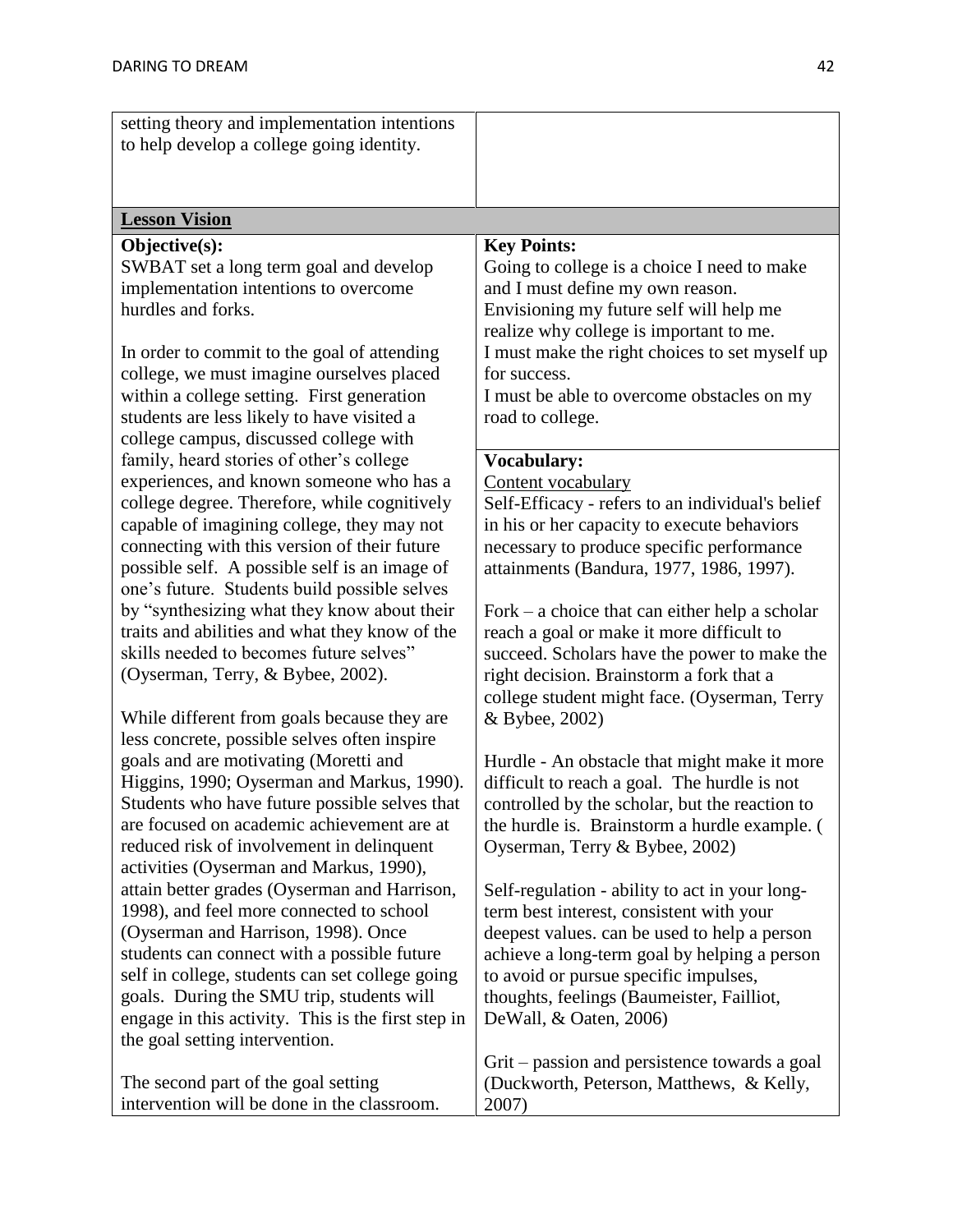During the goal setting process, there are three modes of thought: mental contrasting, indulging, and dwelling (Servincer, Busatta & Oettingen, 2014). Goal setting that focuses only on the positive, or indulging, limits thinking to time when the goal is achieved. Dwelling focuses on the difference in reality between the ideal state and the current state. Both dwelling and indulging lead to inaccurate assessments of expectancy, creating low commitment and inaccurate estimates of self-efficacy (Servincer, Busatta & Oettingen, 2014). Conversely, mental contrasting, or engagement in limited indulging and limited dwelling creates higher commitment, accurate self-efficacy, and realistic goals, which can impact attainment (Servincer, Busatta & Oettingen, 2014). When developing goal setting interventions, one should spend equal time fantasizing about the potential result and exploring possible obstacles. Thinking about what could go right and what could go wrong can provide one with the energy needed to achieve goals (Servincer, Busatta & Oettingen, 2014).

In today's lesson, students and teachers will identify forks (areas where students have choice) and hurdles (obstacles places by others) in the timeline to college graduation. A fork may be scores, GPA, acceptances, study skills, and participation in extracurricular. A hurdle may be racial barriers, lack of financial resources, documented status, and lack of parental support. Students and teachers will then talk about strategies to make the right choices and overcome hurdles.

Then students will write a series of if/then statements to help them plan for what do when they encounter a hurdle or a fork.

**TEKS:**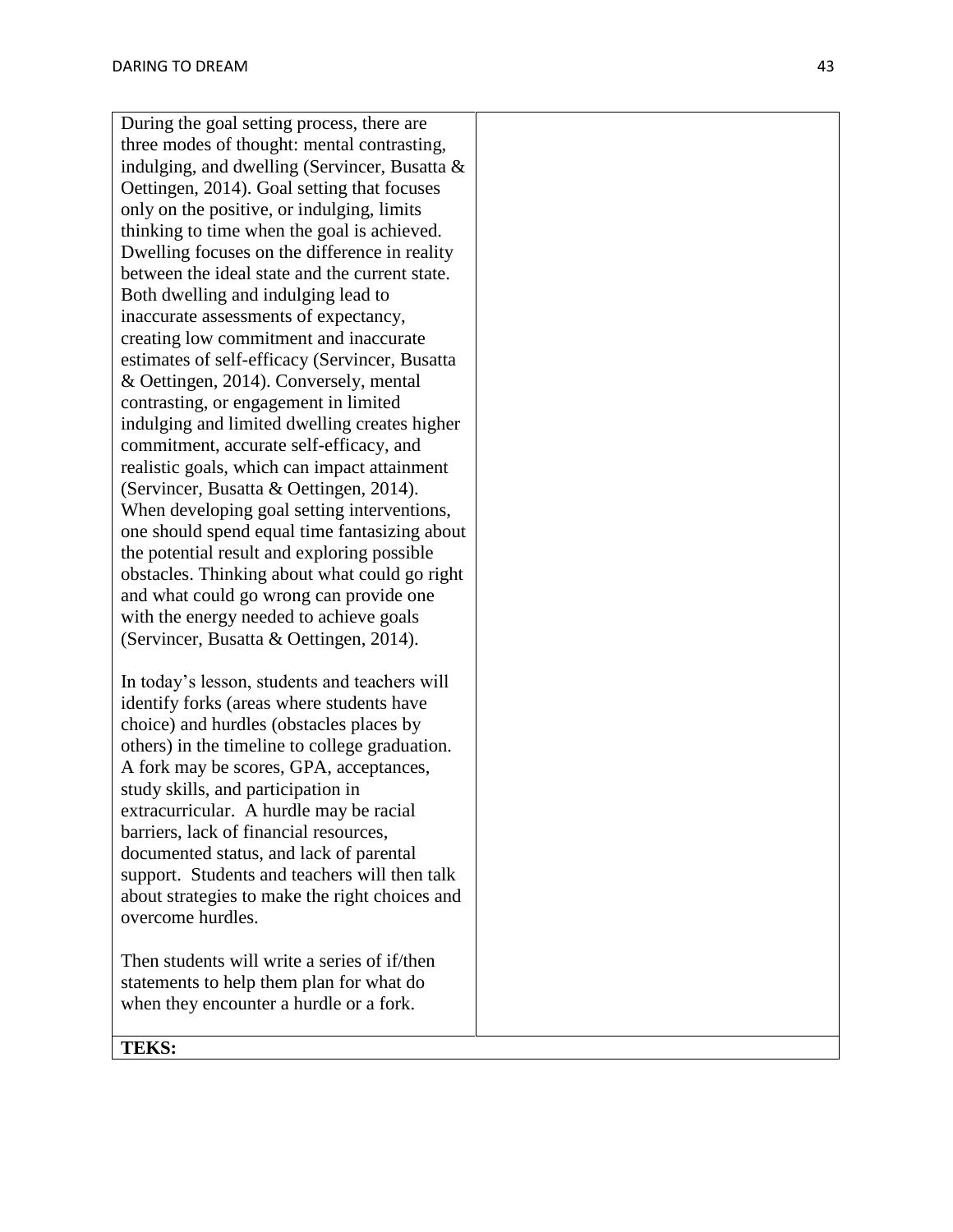(3) The student understands and examines problem-solving methods. The student is expected to employ critical-thinking and interpersonal skills independently and in teams to solve problems.

(7) The student develops leadership characteristics. The student is expected to participate in student leadership and professional development activities.

(9) The student applies technical skills for efficiency. The student is expected to employ planning and time-management skills to relate to professional communications.

# **ELPS:**

Listening & Speaking

Following Directions

Large-group and small-group instructional interactions

Reading

Cooperative group work

Writing

Reflective writing such as journaling

## **Skills (CRS or Process Skill):**

Lesson is designed to reinforce the Go and Act elements of Conley's College Ready Model. Go addresses college knowledge, including exposure, application support, and financial aid. The SMU trip provides students with the opportunity to Act includes create goals and implementation intentions around success during high school.

#### **Assessment (ET):**

Scholars will commit to a college goal and plan implementation intention for forks and hurdles.

### **Accommodations/Modifications for Special Populations:**

Scholars' lessons will be adjusted as stated by their IEP or if they are ELL.

Vocabulary will be presented in a variety of ways for ELL learner.

Scholars will be given extra time to complete projects and more individualized attention to assist with creating products.

Scholars will be able to use various means to expression that align to their learning styles.

### **Materials Needed:**

Students must bring SMU notebook to class **PowerPoint** Notebook Paper Design Journals Post it Notes

**Teaching Plan Do Now Time: 5 minutes** Writing Exercise 1. Take out your folder and notebook from the SMU trip 2. Write down your reflection from the SMU trip. a. Write down 3 things that you learned b. Write down 2 things that you liked about SMU. c. Write down one question you still have about SMU and the college Ask students to share their questions and discuss the answers.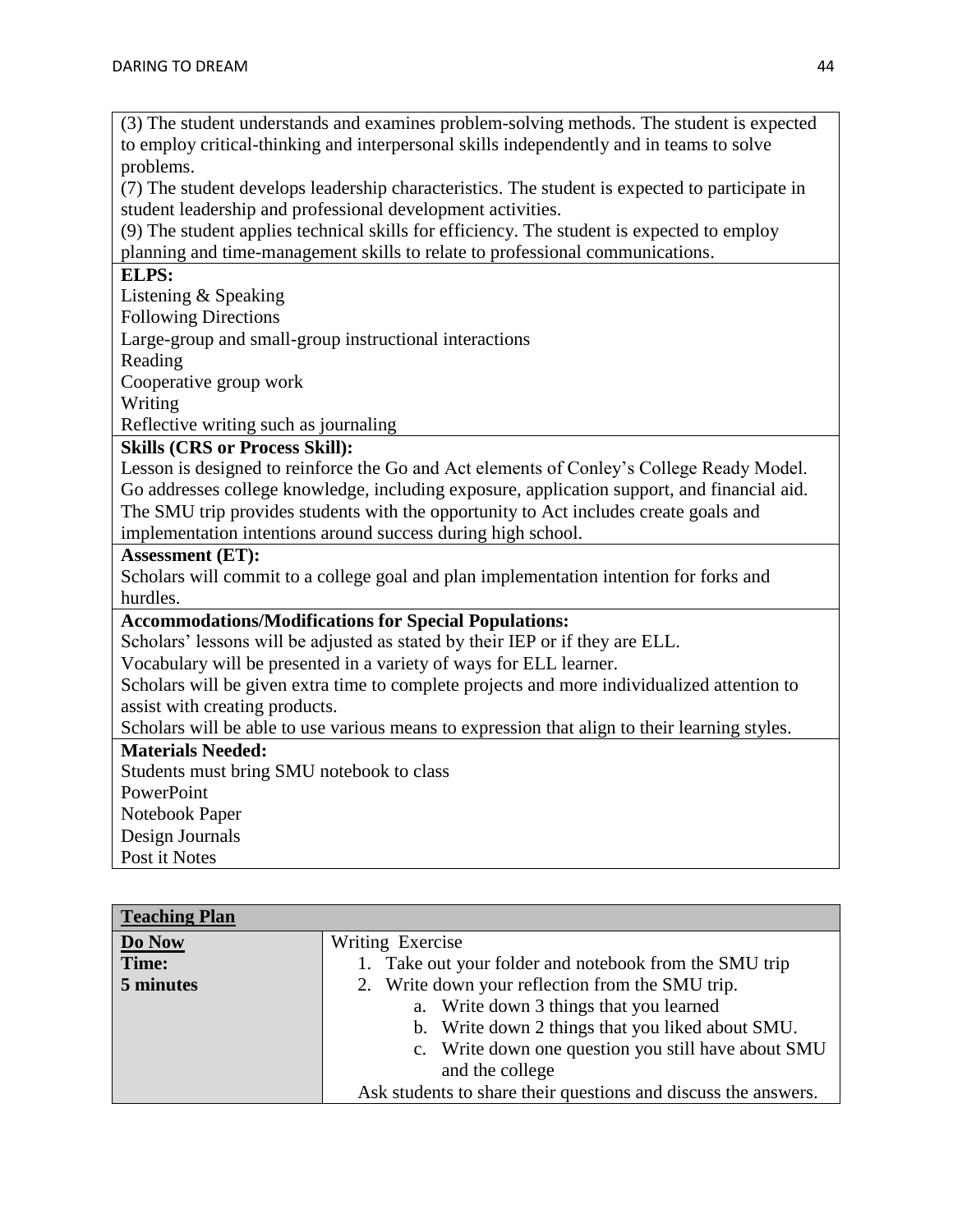| <b>Hook</b>                                                       | Discussion:                                                                                                                                                                                                                                                                                                                                              |  |  |  |  |
|-------------------------------------------------------------------|----------------------------------------------------------------------------------------------------------------------------------------------------------------------------------------------------------------------------------------------------------------------------------------------------------------------------------------------------------|--|--|--|--|
| Time: 15                                                          |                                                                                                                                                                                                                                                                                                                                                          |  |  |  |  |
|                                                                   | During the SMU trip, we heard from several people about why<br>they wanted to go to college. What reasons do you remember<br>hearing? (Have students share out and discuss.) Which reason<br>resonated most with you? Why? Is there a different reason you<br>want to go to college? What did you write down on the goal sheet?                          |  |  |  |  |
|                                                                   | Teacher should then share one reason why he/she wanted to go to<br>college.                                                                                                                                                                                                                                                                              |  |  |  |  |
|                                                                   | During the SMU trip, we wrote a short example about what our<br>lives would be like if we went to college. For the next 8 minutes, I<br>would like you to read this again and edit or add to the story if you<br>would like.                                                                                                                             |  |  |  |  |
| <b>Intro to New Material</b><br>(1 Do)<br><b>Time: 10 minutes</b> | Present PowerPoint on forks and hurdles. Have scholars start to<br>brainstorm different forks and hurdles that could get in the way of<br>a college students graduating once the student has already started<br>college.                                                                                                                                 |  |  |  |  |
|                                                                   | Self-Efficacy - refers to an individual's belief in his or her capacity<br>to execute behaviors necessary to produce specific performance<br>attainments (Bandura, 1977, 1986, 1997).                                                                                                                                                                    |  |  |  |  |
|                                                                   | Reinforce that all scholars in this class are able to go to and<br>succeed in college. To do so, we need will need to anticipate<br>things that might prevent us from succeeding.                                                                                                                                                                        |  |  |  |  |
|                                                                   | Fork $-$ a choice that can either help a scholar reach a goal or make<br>it more difficult to succeed. Scholars have the power to make the<br>right decision. Brainstorm a fork that a college student might face.<br>Example: going home to hang out with high school friends instead<br>of staying on campus to study for a test and make new friends. |  |  |  |  |
|                                                                   | Hurdle - An obstacle that might make it more difficult to reach a<br>goal. The hurdle is not controlled by the scholar, but the reaction<br>to the hurdle is. Brainstorm a hurdle example. Example: you are<br>the only Latino student on campus and someone said something<br>offensive. You are tired of feeling alone.                                |  |  |  |  |
|                                                                   | When we encounter these, sometimes we may want to give up.<br>Giving up would not help us reach out goals. Review grit<br>definition. Sometimes we may be tempted by another choice that                                                                                                                                                                 |  |  |  |  |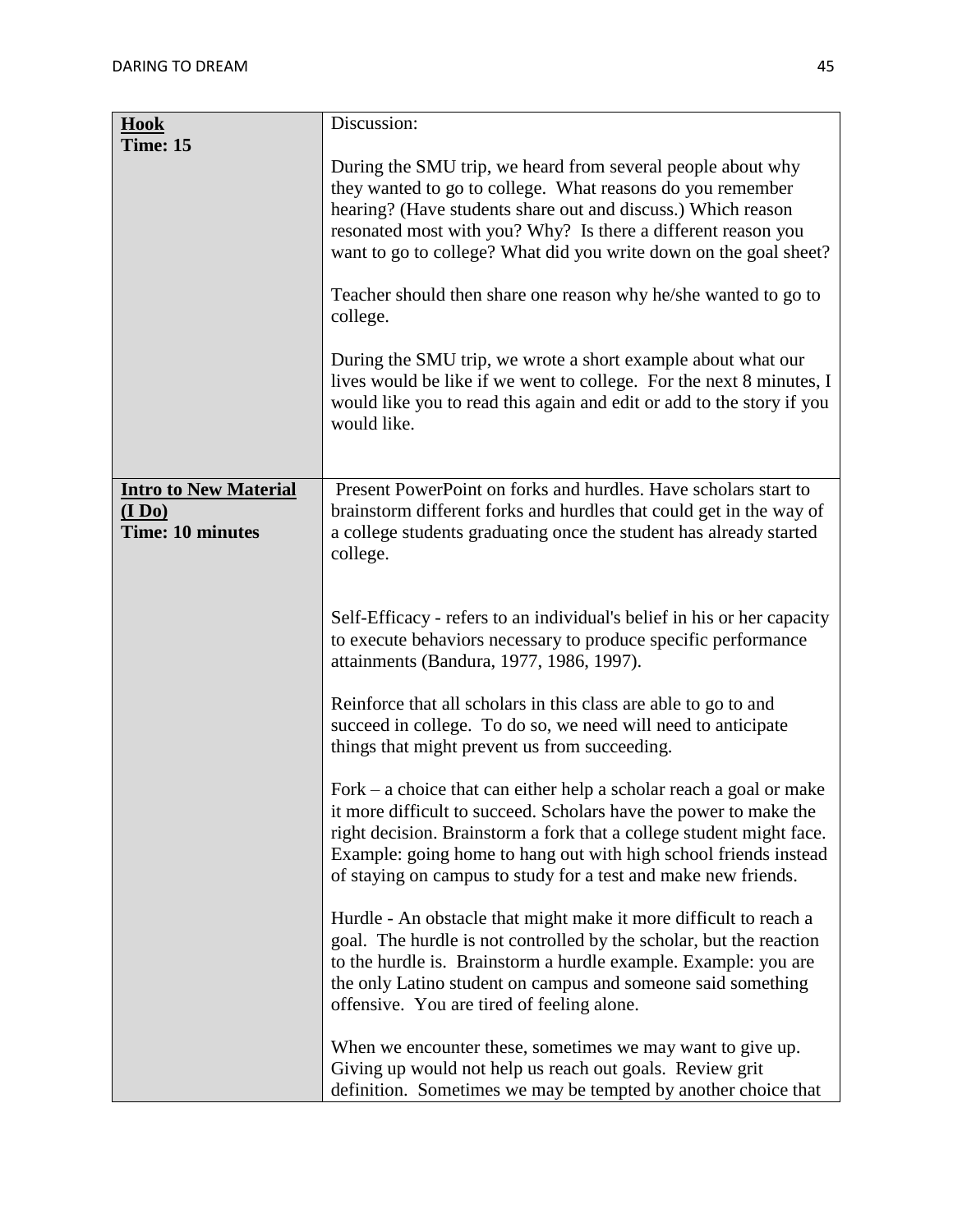| won't help us reach our big goals, but could be more fun and<br>tempting in the meantime. Then we need to call on self-<br>regulation.                                                                                                                                                                                                                                                                                                                                                                                    |
|---------------------------------------------------------------------------------------------------------------------------------------------------------------------------------------------------------------------------------------------------------------------------------------------------------------------------------------------------------------------------------------------------------------------------------------------------------------------------------------------------------------------------|
| Self-regulation - ability to act in your long-term best interest,<br>consistent with your deepest values. can be used to help a person<br>achieve a long-term goal by helping a person to avoid or pursue<br>specific impulses, thoughts, feelings (Baumeister, Failliot,<br>DeWall, & Oaten, 2006)                                                                                                                                                                                                                       |
| High scores on self-regulation scales correlate with success in life.<br>While the degree of self-regulation differs between people, the<br>ability to exhibit self-regulation can also vary within a person.<br>Self-regulation is best described as a muscle because it can<br>experience fatigue and suffer from ego depletion, and it can be<br>strengthen over time through repetitive use. One way to build up<br>self-regulation and grit is to plan out how you will react in<br>response to a certain situation. |
| Go through examples for hurdles and forks brainstormed about.                                                                                                                                                                                                                                                                                                                                                                                                                                                             |
| Example Fork: If I am tempted to hang out with high school<br>friends at home instead of staying on campus to study for a test<br>and make new friends, then I will immediately go to the library to<br>study. I will set up a Skype date with my friends form home for<br>later that evening. I will open the campus newspaper and find one<br>activity that weekend that I will enjoy and I will go to it. I will ask<br>my roommate to go with me so I have a friend to make sure I go.                                |
| Example Hurdle: If I am the only Latino student on campus and<br>someone said something offensive and it makes me feel alone,<br>then I will go to the next student of color meeting. I will take a<br>class in Latino history next semester. I will tell the person who<br>said something offensive how I feel and why the comment offends<br>me. I will explain to my friends on campus how I am feeling. I<br>will email my Uplift classmates who are in the same situation and<br>see how they are coping.            |
| <b>Checks for Understanding and Exemplar Student Responses</b><br>What is a fork? A fork is a choice. If we make the right decision,                                                                                                                                                                                                                                                                                                                                                                                      |
| we can increase our likelihood at succeeding in high school and<br>college. The wrong choice may make our road more difficult. An<br>example of a fork would be the decision to go to a sleep over party<br>the day before the ACT test. (Other examples: studying, planning                                                                                                                                                                                                                                              |
| for assignments, going to tutoring, doing community service,                                                                                                                                                                                                                                                                                                                                                                                                                                                              |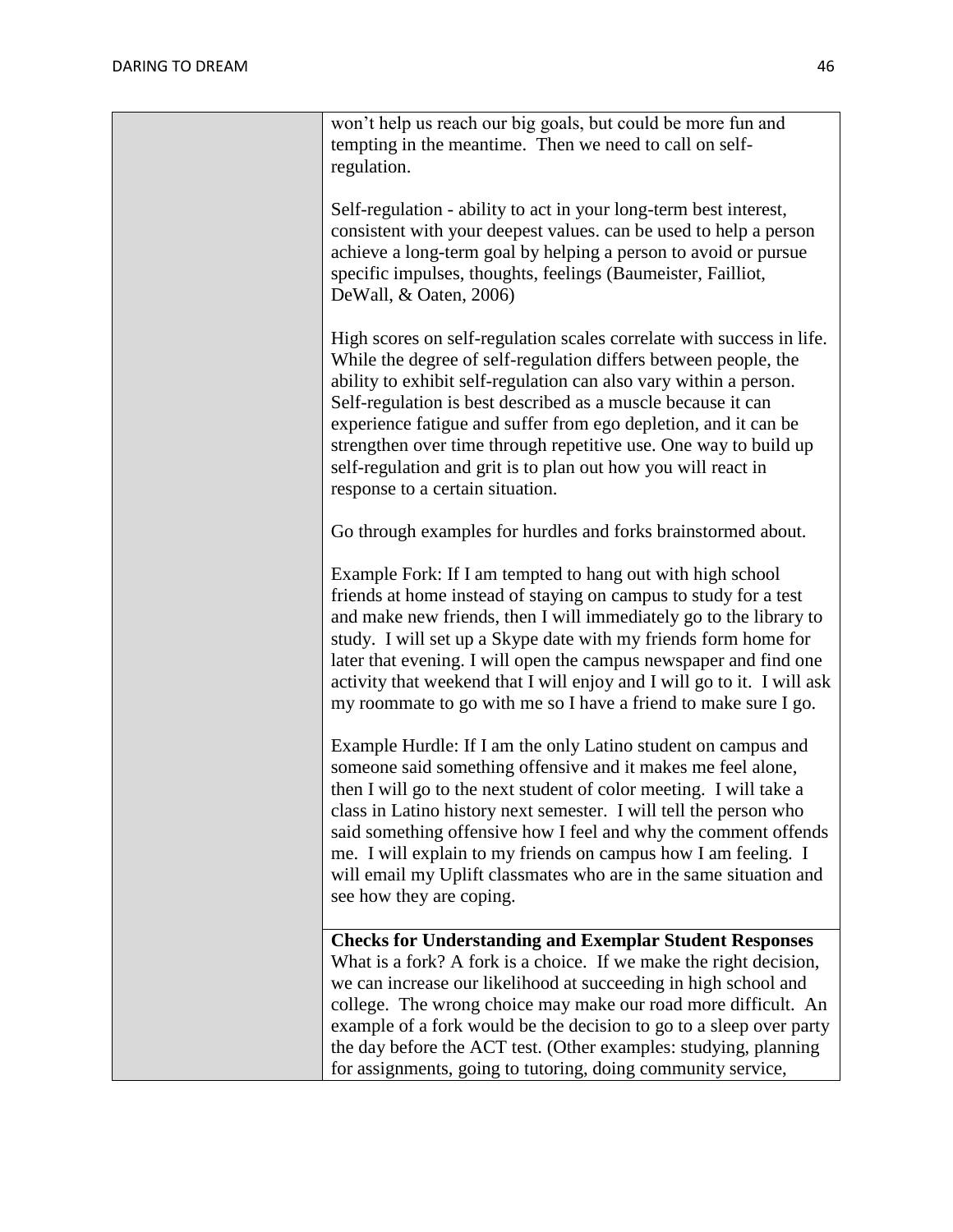|                                                           | doing extra credit, applying to college trips, doing a summer<br>activity, drinking, doing drugs, having unprotected sex, etc.)<br>What is a hurdle? A hurdle is something that comes up in our road<br>to college that we cannot control. We may not have the power,<br>like in the fork, but our actions can still help control the outcome.<br>For example, a hurdle may be that our parents cannot contribute a<br>lot of money towards college. We can make sure we get good<br>grades, research and apply to scholarships, and apply to colleges<br>with good financial aid. (Other examples: discrimination,<br>documentation status, learning disabilities, difficulty passing a<br>particular subject, test anxiety, emotional distress, family issues,<br>having to move, switching high schools, having home<br>responsibilities, having to work, etc.)                                                                                                                                                                                                                                                                                                                                                                                                                                                                                                                              |
|-----------------------------------------------------------|-------------------------------------------------------------------------------------------------------------------------------------------------------------------------------------------------------------------------------------------------------------------------------------------------------------------------------------------------------------------------------------------------------------------------------------------------------------------------------------------------------------------------------------------------------------------------------------------------------------------------------------------------------------------------------------------------------------------------------------------------------------------------------------------------------------------------------------------------------------------------------------------------------------------------------------------------------------------------------------------------------------------------------------------------------------------------------------------------------------------------------------------------------------------------------------------------------------------------------------------------------------------------------------------------------------------------------------------------------------------------------------------------|
|                                                           | <b>Potential Misconceptions:</b><br>Students may not understand the difference between a situation<br>that is in their control and outside of their control.<br>Students may think that a hurdle is not something that can be<br>overcome.                                                                                                                                                                                                                                                                                                                                                                                                                                                                                                                                                                                                                                                                                                                                                                                                                                                                                                                                                                                                                                                                                                                                                      |
| <b>Guided Practice (We</b><br>$\mathbf{Do}$ )<br>Time: 30 | Group students into fours. Instruct students to brainstorm as many<br>forks and hurdles they can imagine that may occur during high<br>school. Teacher should monitor the room to make sure students<br>are listing practical forks and hurdles. Have students write the<br>hurdles and the forks on sticky notes. Groups should create a<br>minimum of five for each category. For each, students should<br>provide as much detail as possible. The forks should provide<br>details about the choice, but not explicitly state what the correct<br>choice is. Teachers should label one part of the classroom<br>"hurdles" and one part of the classroom "forks." Have students<br>organize their sticky notes according to forks and hurdles and<br>place the sticky note under the right category. Students should do<br>a gallery walk of the examples and pick 3 forks and 3 hurdles that<br>they anticipate may be arise on their path to college. Have<br>students write this on a sheet of paper.<br>Pick one example from the forks and hurdles that seems<br>challenging. Explain that you will be doing an exercise called<br>implementation intentions. These types of exercises are supposed<br>to help you harness your inner grit. Who remembers what grit is?<br>Grit is passion and persistence towards a goal.<br>Write on the board:<br>When I (fork or hurdle), then I will |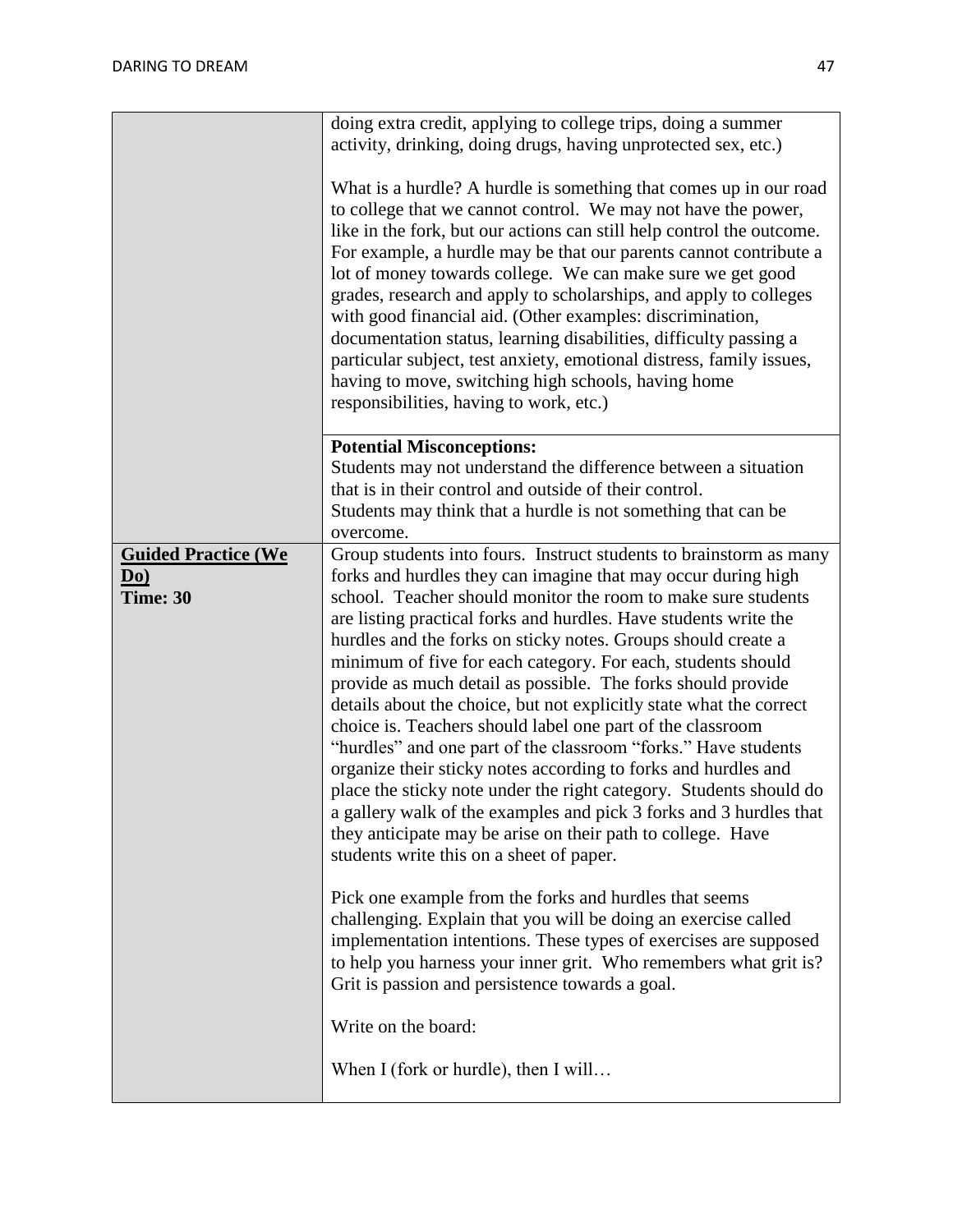|                                | As a class, brainstorm 3-5 statements to fill in the then section of                                                        |  |  |  |  |  |
|--------------------------------|-----------------------------------------------------------------------------------------------------------------------------|--|--|--|--|--|
|                                | the statement.                                                                                                              |  |  |  |  |  |
|                                |                                                                                                                             |  |  |  |  |  |
|                                |                                                                                                                             |  |  |  |  |  |
|                                |                                                                                                                             |  |  |  |  |  |
|                                |                                                                                                                             |  |  |  |  |  |
|                                | <b>Checks for Understanding and Exemplar Student Responses:</b>                                                             |  |  |  |  |  |
|                                | How many examples do you need to create? We should create a                                                                 |  |  |  |  |  |
|                                | minimum of 5 for each category, but as many as possible.                                                                    |  |  |  |  |  |
|                                | <b>Potential Misconceptions</b>                                                                                             |  |  |  |  |  |
|                                | Students may continue to struggle with the difference between                                                               |  |  |  |  |  |
|                                | forks and hurdles.                                                                                                          |  |  |  |  |  |
|                                | Students may not provide enough detail for the fork.                                                                        |  |  |  |  |  |
| <b>Independent Practice</b>    | Have students independently complete when/then statements for                                                               |  |  |  |  |  |
| (You Do)                       | the forks and hurdles they selected.                                                                                        |  |  |  |  |  |
| Time: 15                       |                                                                                                                             |  |  |  |  |  |
|                                | For the then part of the statement, be as intentional as possible.                                                          |  |  |  |  |  |
|                                | Write in as much detail as you can. Be specific.                                                                            |  |  |  |  |  |
|                                | In 9 minutes, we are going to share with the group.                                                                         |  |  |  |  |  |
|                                |                                                                                                                             |  |  |  |  |  |
|                                | <b>Checks for Understanding and Exemplar Student Responses:</b>                                                             |  |  |  |  |  |
|                                |                                                                                                                             |  |  |  |  |  |
|                                | What do you put after the when? $-$ You write down the fork or the                                                          |  |  |  |  |  |
|                                | hurdle in as much detail as possible.                                                                                       |  |  |  |  |  |
|                                | What do you put after the then? $-$ You write what you will do that                                                         |  |  |  |  |  |
|                                | make the right choice or take the write action.                                                                             |  |  |  |  |  |
|                                | <b>Potential Misconceptions</b>                                                                                             |  |  |  |  |  |
|                                | Scholars may need help figuring out what the appropriate when                                                               |  |  |  |  |  |
|                                | actions are. If so, call the group back together and do one example                                                         |  |  |  |  |  |
|                                | as a class.                                                                                                                 |  |  |  |  |  |
| <b>Closure and Exit Ticket</b> | Closure: Have scholars share some of their responses with the                                                               |  |  |  |  |  |
| <b>Time: 15</b>                | entire class. (12 minutes) During the share out, have students take                                                         |  |  |  |  |  |
|                                | notes and make updates were appropriate.                                                                                    |  |  |  |  |  |
|                                |                                                                                                                             |  |  |  |  |  |
|                                | Exit Ticket: "List three resources that you have to help you on the                                                         |  |  |  |  |  |
|                                | road to college. These can be internal, such as my determination                                                            |  |  |  |  |  |
|                                | or external such as my parents. You cannot use those two                                                                    |  |  |  |  |  |
|                                | examples. (3 minutes)                                                                                                       |  |  |  |  |  |
|                                |                                                                                                                             |  |  |  |  |  |
| <b>Homework/Extension</b>      | Finish implementation intentions if not completed in class. Share<br>the paper with their parents. Have parents sign paper. |  |  |  |  |  |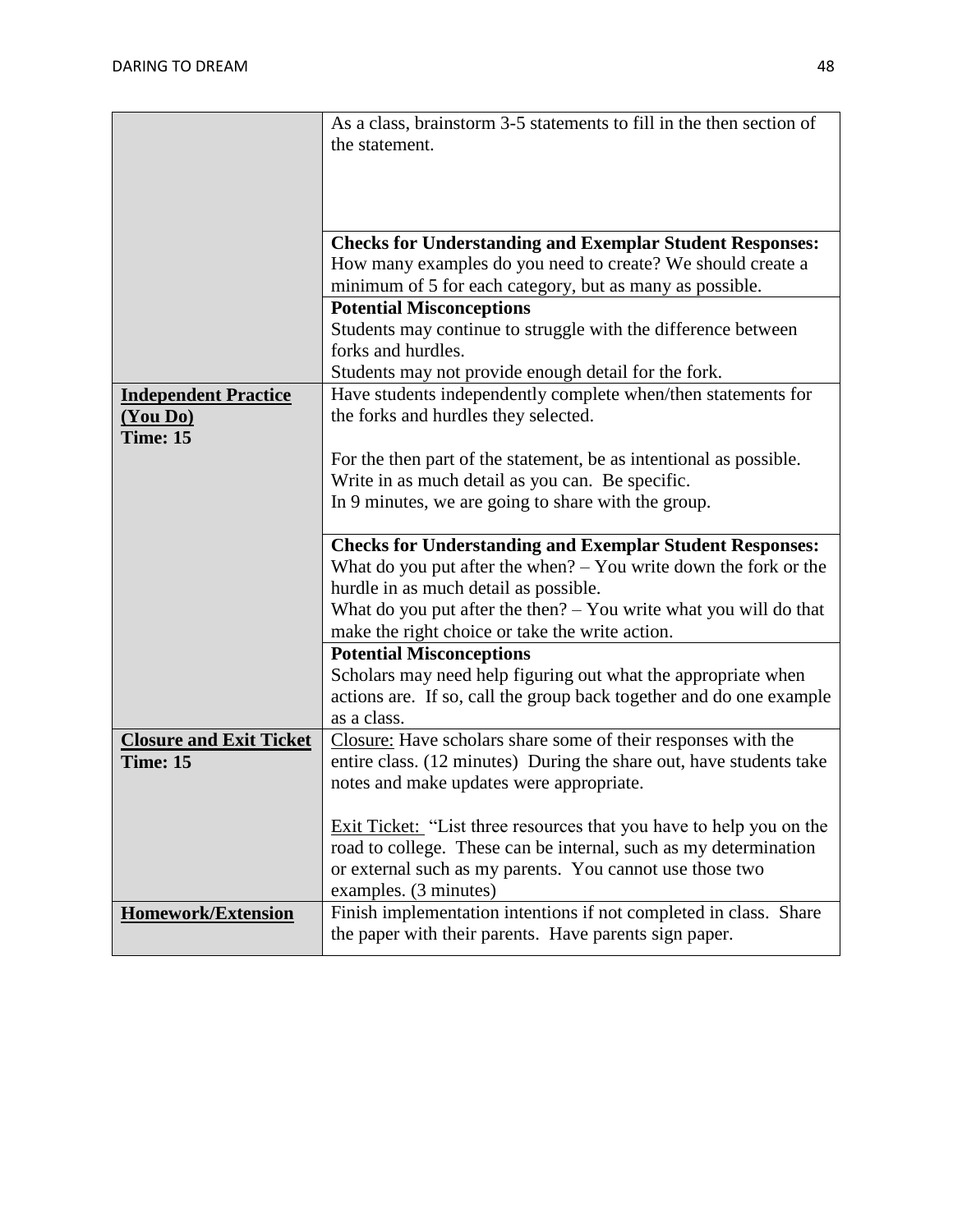# Appendix C

# Student College Motivation Survey

I am committed to going to college.

| $\mathbf{1}$                                                                     | $\overline{2}$ | $\overline{3}$ | $\overline{4}$ | 5                     |
|----------------------------------------------------------------------------------|----------------|----------------|----------------|-----------------------|
| <b>Strongly Disagree</b>                                                         | Disagree       | Neutral        | Agree          | <b>Strongly Agree</b> |
|                                                                                  |                |                |                |                       |
| I know what I have to do as a $9th$ grader to go to college in the future.       |                |                |                |                       |
| $\mathbf{1}$                                                                     | $\overline{2}$ | $\overline{3}$ | $\overline{4}$ | 5                     |
| <b>Strongly Disagree</b>                                                         | Disagree       | Neutral        | Agree          | <b>Strongly Agree</b> |
|                                                                                  |                |                |                |                       |
|                                                                                  |                |                |                |                       |
| I feel that I am capable to doing what it takes in high school to go to college. |                |                |                |                       |
|                                                                                  |                |                |                |                       |
| $\mathbf{1}$                                                                     | $\overline{2}$ | $\overline{3}$ | $\overline{4}$ | 5                     |
| <b>Strongly Disagree</b>                                                         | Disagree       | Neutral        | Agree          | <b>Strongly Agree</b> |
| I am committed to making the right choices that will lead to college.            |                |                |                |                       |
|                                                                                  |                |                |                |                       |
| $\mathbf{1}$                                                                     | $\overline{2}$ | $\overline{3}$ | $\overline{4}$ | 5                     |
| <b>Strongly Disagree</b>                                                         | Disagree       | Neutral        | Agree          | <b>Strongly Agree</b> |
|                                                                                  |                |                |                |                       |
| I can overcome any hurdle that I come across on my road to college.              |                |                |                |                       |
| $\mathbf{1}$                                                                     | $\overline{2}$ | 3              | $\overline{4}$ | 5                     |
|                                                                                  |                |                |                |                       |
| <b>Strongly Disagree</b>                                                         | Disagree       | Neutral        | Agree          | <b>Strongly Agree</b> |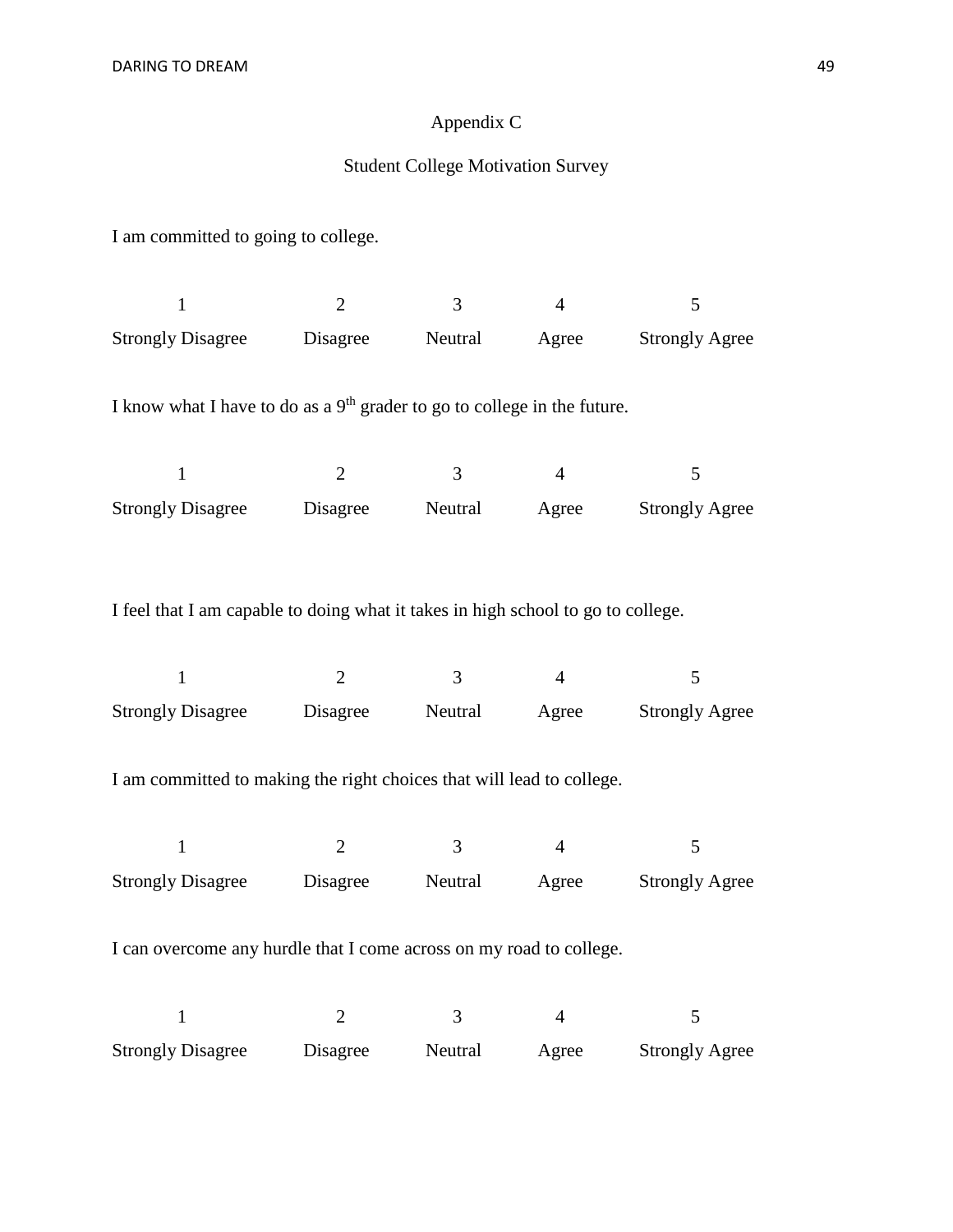College will help me reach my goals.

|                                                   |          |         | 4     |                       |
|---------------------------------------------------|----------|---------|-------|-----------------------|
| <b>Strongly Disagree</b>                          | Disagree | Neutral | Agree | <b>Strongly Agree</b> |
| The SMU trip helped motivate me to go to college. |          |         |       |                       |
|                                                   |          |         |       |                       |
| <b>Strongly Disagree</b>                          | Disagree | Neutral | Agree | <b>Strongly Agree</b> |

## Appendix D

Self-Report on School Behaviors Reflection Questions

- 1. Has your approach to school change from last year? If so, how? Why?
- 2. Have you attitudes or feelings about school changes? If so, how? What were they before versus now?
- 3. How do you feel you performed this semester?
- 4. How much effort did you put into your school work? Support your answer with data and examples?
- 5. How much did your behavior influence your outcomes this semester? Did they effect it in a good or bad way? What could you have done differently?
- 6. Looking back on the forks and hurdles exercise, which ones were helpful? Which ones do you need to update or change?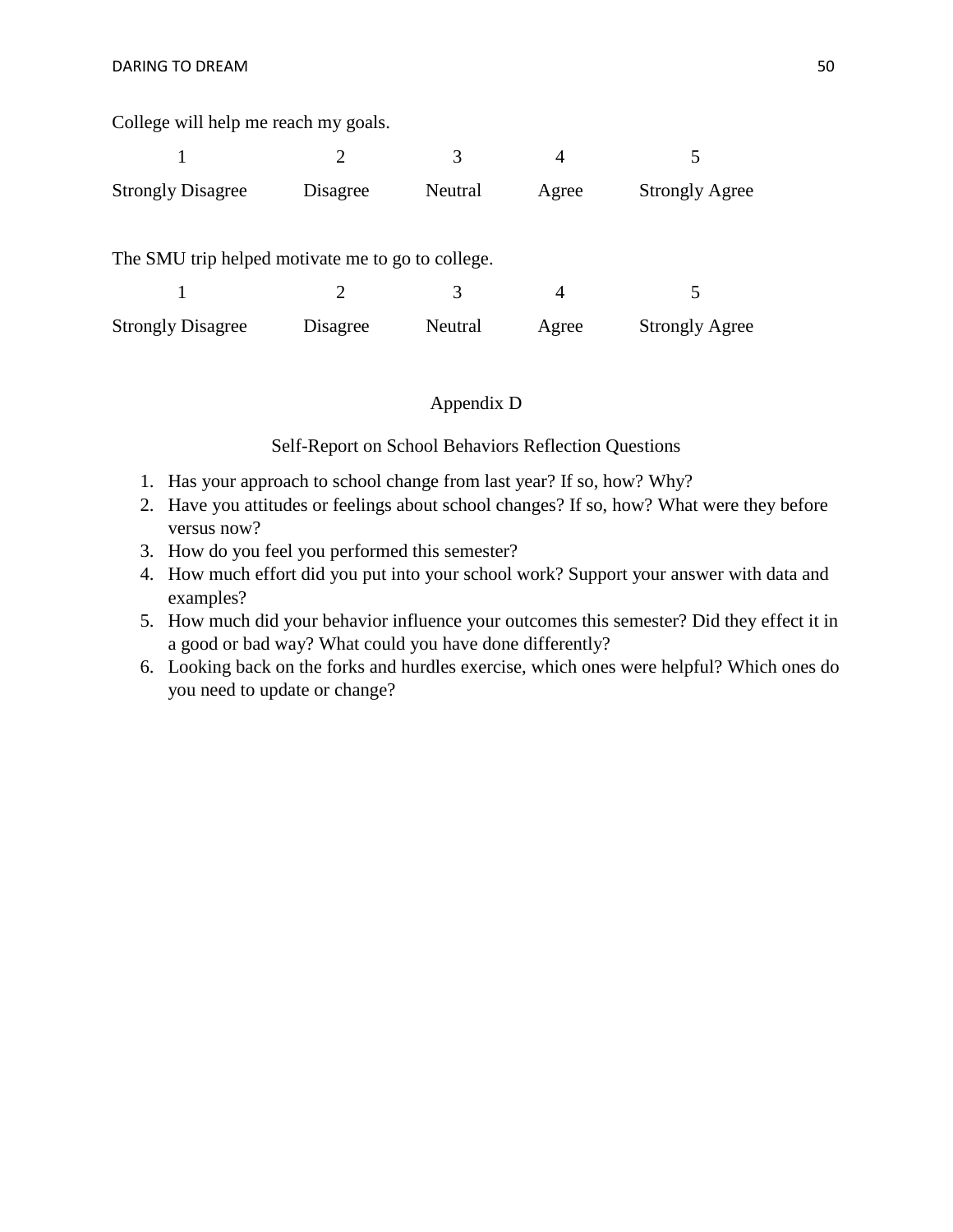#### Acknowledgements

First and foremost, I would like to thank my parents, Robert and Eileen Hearn, who supported me from the playground of Sundance to the halls of the University of Pennsylvania. Without you, I would not know of to dream big and stick to it. I would also like to thank Dona Crim, who provided endless encouragement and support. Thank you to Chelsea Harris, as well, whose story first got me involved in the struggles of first generation college students.

Without Uplift Education, this project would not have been possible. Thank you for the opportunity to enroll in the MAPP program, escape to Philadelphia once a month, and integrate positive psychology into school life. In particular, thank you to my team, Aimee Rincon, Denise Castaneda, April Bowman, Aleta Estrada, and Ashley Wilson. I would also like to thank the Uplift development team, who raised the funds to make this intervention possible.

Claire Robinson-Kraft has been an invaluable resource during this project. As an advisor, she has answered every question and encouraged me along the way. I would also like to thank Scott Barry Kaufman for his encouragement, resources, and kind words. I have been influenced by so many great minds at MAPP. Thank you to all the guest lecturers and professors, especially Leona Brandwene, James Pawleski, John Rately, Angela Duckworth,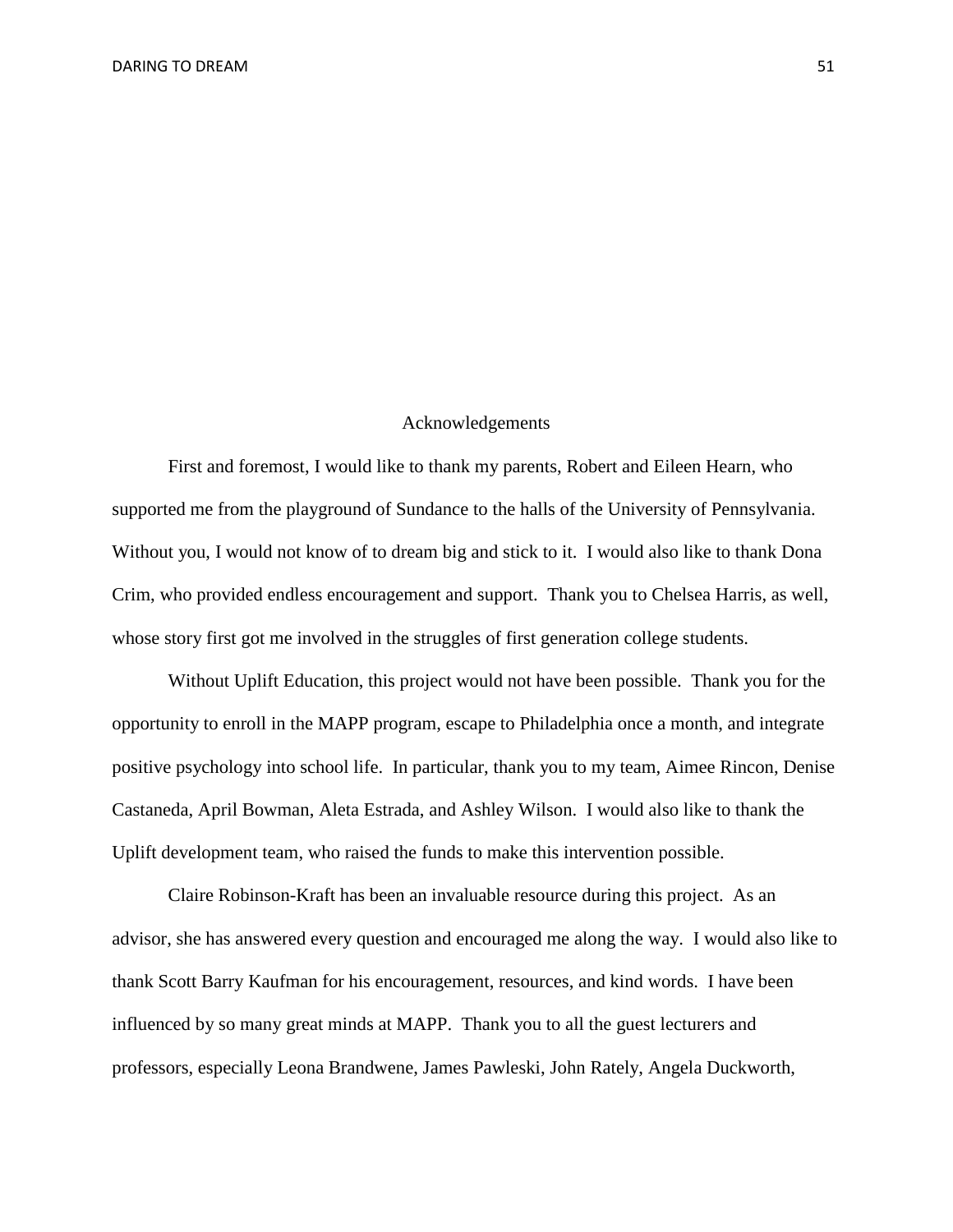Karen Reivich, Jane Gillham, Judy Saltzberg, Isaac Printellensky, and George Valliant. Last, but not least, I would like to thank my MAPP cohort.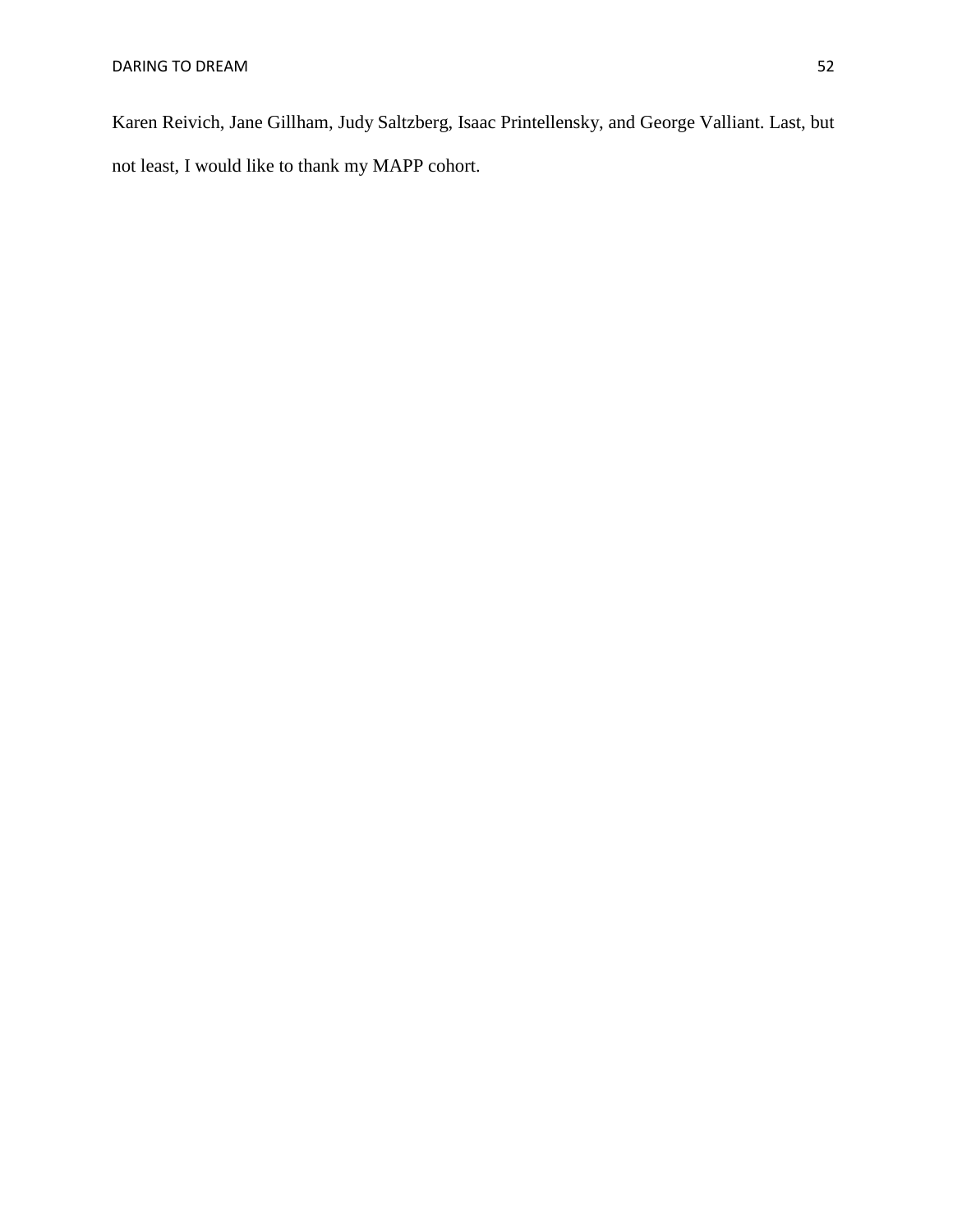#### References

- Ananiadou, K., & Claro, M. (2009). 21st century skills and competences for new millennium learners in OECD countries. *OECD Education Working Papers* (pp. 41-42), 1-33.
- Anderman, L. H. & Levitt, S. L., (2014). Promoting positive motivational goals for students. In M. J. Furlong, R. Gilman, & E. S. Huebner (Eds.), *Handbook of positive psychology in schools* (pp. 131-145). New York, NY: Taylor & Francis.
- Angrist, J., Hudson, S., & Pallais, A. (2014). *Leveling Up: Early Results from a Randomized Evaluation of Post-Secondary Aid*. National Bureau of Economic Research.

Arnold, C. (2011). Hard financial lessons learned in college. *National Public Radio*.

- Aud, S., Hussar, W., Johnson, F., Kena, G., Roth, E., Manning, E., et al. (2012). *The condition of education 2012* (NCES 2012-045). Washington, DC: U.S. Department of Education, Institute of Education Sciences, National Center for Education Statistics. Retrieved from <http://nces.ed.gov/pubsearch/pubsinfo.asp?pubid=2012045>
- Autor, D. H. (2014). Skills, education, and the rise of earnings inequality among the" other 99 percent". *Science, 344*(6186), 843-851.
- Azar, B. (2011). Positive psychology advances, with growing pains. *Monitor of Psychology. 42*(4), 32.
- Bacigalupe, G. (2001). Is positive psychology only White psychology? American Psychologist, 56(1), 82-83. doi:10.1037/0003-066X.56.1.82b
- Bandura, A. (1977). Self-efficacy: toward a unifying theory of behavioral change. *Psychological Review*, 84(2), 191.
- Bandura, A. (1997). *Self-efficacy: The exercise of control*. Macmillan, New York, NY.
- Bandura, A. (2001). Social cognitive theory: An agentic perspective. *Annual Review of Psychology*, *52*(1), 1-26.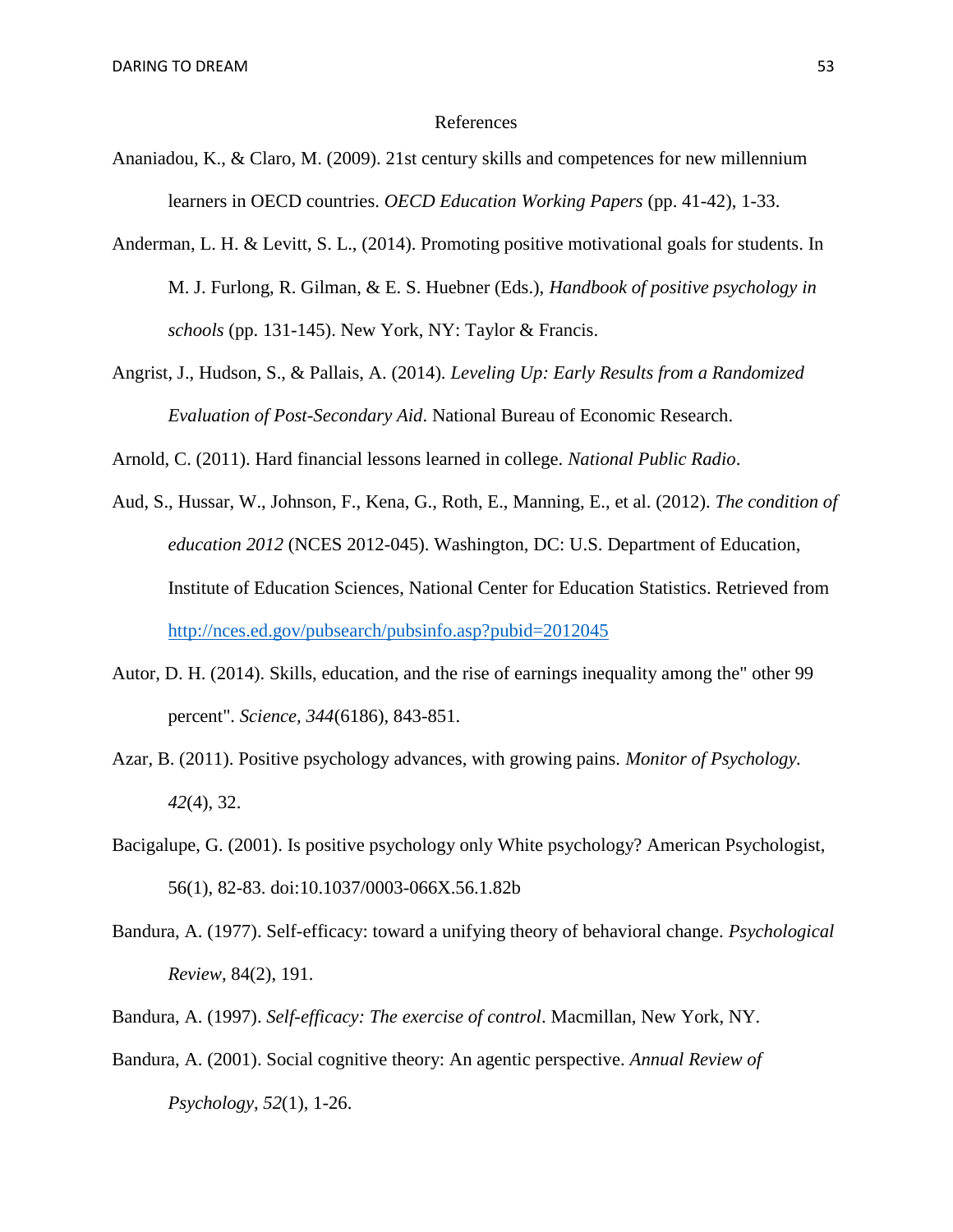- Bandura, A., & Locke, E. A. (2003). Negative self-efficacy and goal effects revisited. *Journal of Applied Psychology, 88*(1), 87-99.
- Baumeister, R. F., Gailliot, M., DeWall, C. N., & Oaten, M. (2006). Self-regulation and personality: How interventions increase regulatory success, and how depletion moderates the effects of traits on behavior. *Journal of Personality*, *74*(6), 1773-1801.
- Becker, D., & Marecek, J. (2008). Positive Psychology History in the Remaking?. *Theory & Psychology,* 18(5), 591-604.
- Bemak, F., Willians, J., & Chung, R. C. Y. (2014). Four Critical Domains of Accountability for School Counselors. *Professional School Counseling*, *18*(1), 100-110.
- Biswas-Diener, Robert (Ed). (2001) *Positive psychology as social change*. Springer Science + Business Media, New York, NY.
- Brown, K. W., & Ryan, R. M. (2004). Fostering healthy self-regulation from within and without: A self-determination theory perspective. In P. A. Linley  $& S.$  Joseph (Eds.), *Positive psychology in practice* (pp. 105-124). Hoboken, NJ: Wiley.
- Brown, N. J. L., Sokal, A. D., & Friedman, H. L. (2013). The complex dynamics of wishful thinking: The critical positivity ratio. *American Psychologist. 68*(9), 801-813.
- Brunstein, J. C. (1993). Personal goals and subjective well-being: A longitudinal study. *Journal of Personality and Social Psychology*, *65*(5), 1061.
- Choy, S. (2001). Students Whose Parents Did Not Go to College: Postsecondary Access, Persistence, and Attainment. *Findings from the Condition of Education*, 2001.
- College Board. Education Pays 2010: The Benefits of Higher Education for Individuals and Society. New York: The College Board. 2010.

Conley, D. T. (2010). College and career ready: Helping all students succeed beyond high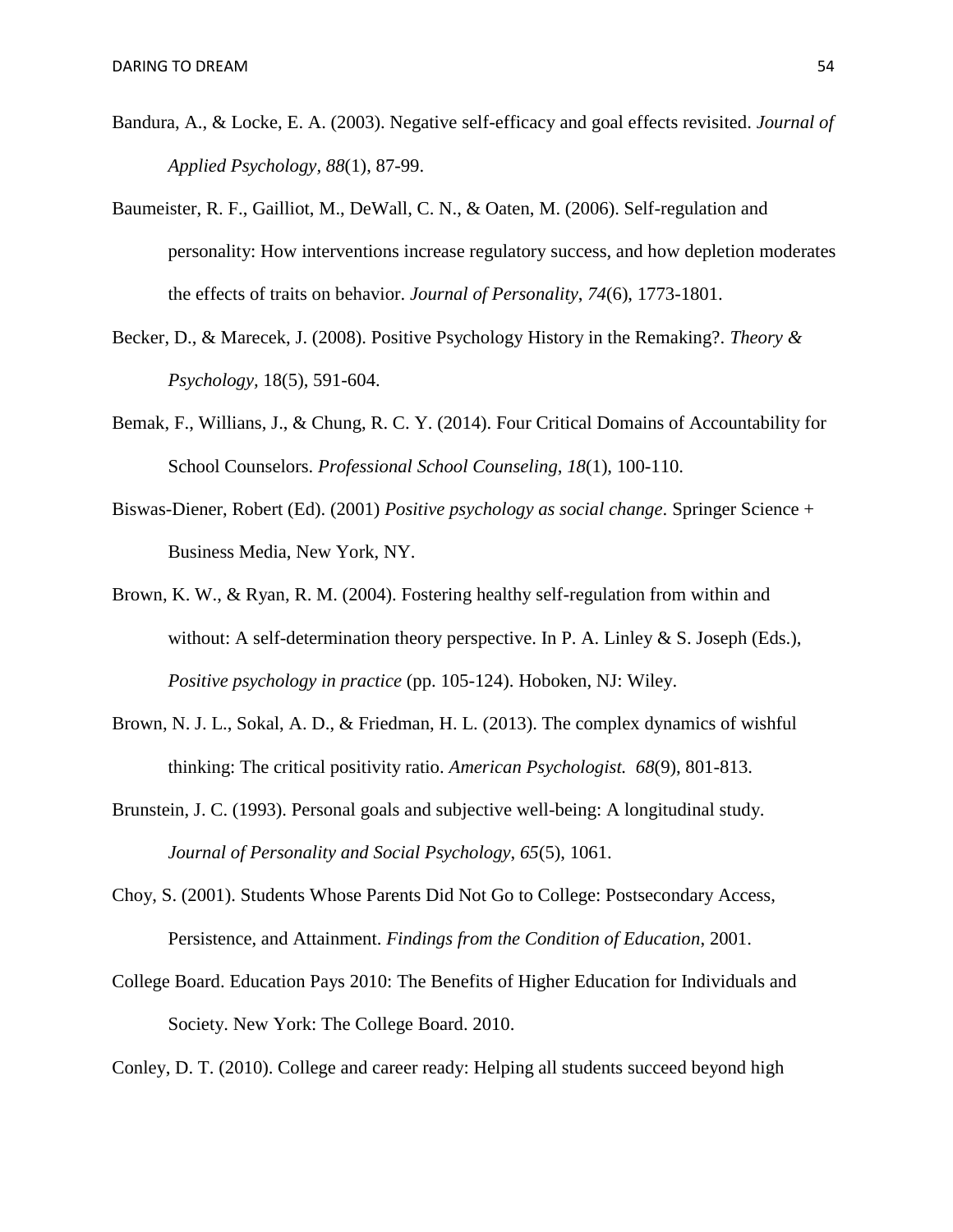school. San Franscico, CA: Jossey-Bass.

- Conley, D. T. (2014). The common core state standards: Insight into their development and purpose.
- Deming, D., & Dynarski, S. (2009). *Into college, out of poverty? Policies to increase the postsecondary attainment of the poor*. National Bureau of Economic Research.
- Diener, E. (2000). Subjective well-being: The science of happiness and a proposal for a national index. *American Psychologist*, 55, 34-43.
- Diener, E., & Biswas-Diener, R. (2002). Will money increase subjective well-being?. *Social indicators research*, 57(2), 119-169.
- Doran, G. T. (1981). There's a SMART way to write management's goals and objectives. *Management Review*, 70(11), 35-36.
- Duckworth, A., Peterson, C., Matthews, M. D., & Kelly, D. R. (2007). *Grit: perseverance and passion for long-term goals*. Journal of Personality and Social Psychology, *92*, 1087- 1101.
- Duckworth, A. L., Grant, H., Loew, B., Oettingen, G., & Gollwitzer, P. M. (2011). Self‐ regulation strategies improve self‐discipline in adolescents: Benefits of mental contrasting and implementation intentions. *Educational Psychology*, *31*(1), 17-26.
- Dyckman, J. (2011). Exposing the glosses in Seligman and Fowler's (2011) straw-man arguments. *American Psychologist*, *66*, 644-645.
- Dymnicki, A., Sambolt, M., & Kidron, Y. (2013). Improving college and career readiness by incorporating social and emotional learning. *Washington, DC: College & Career Readiness & Success Center at American Institutes for Research*.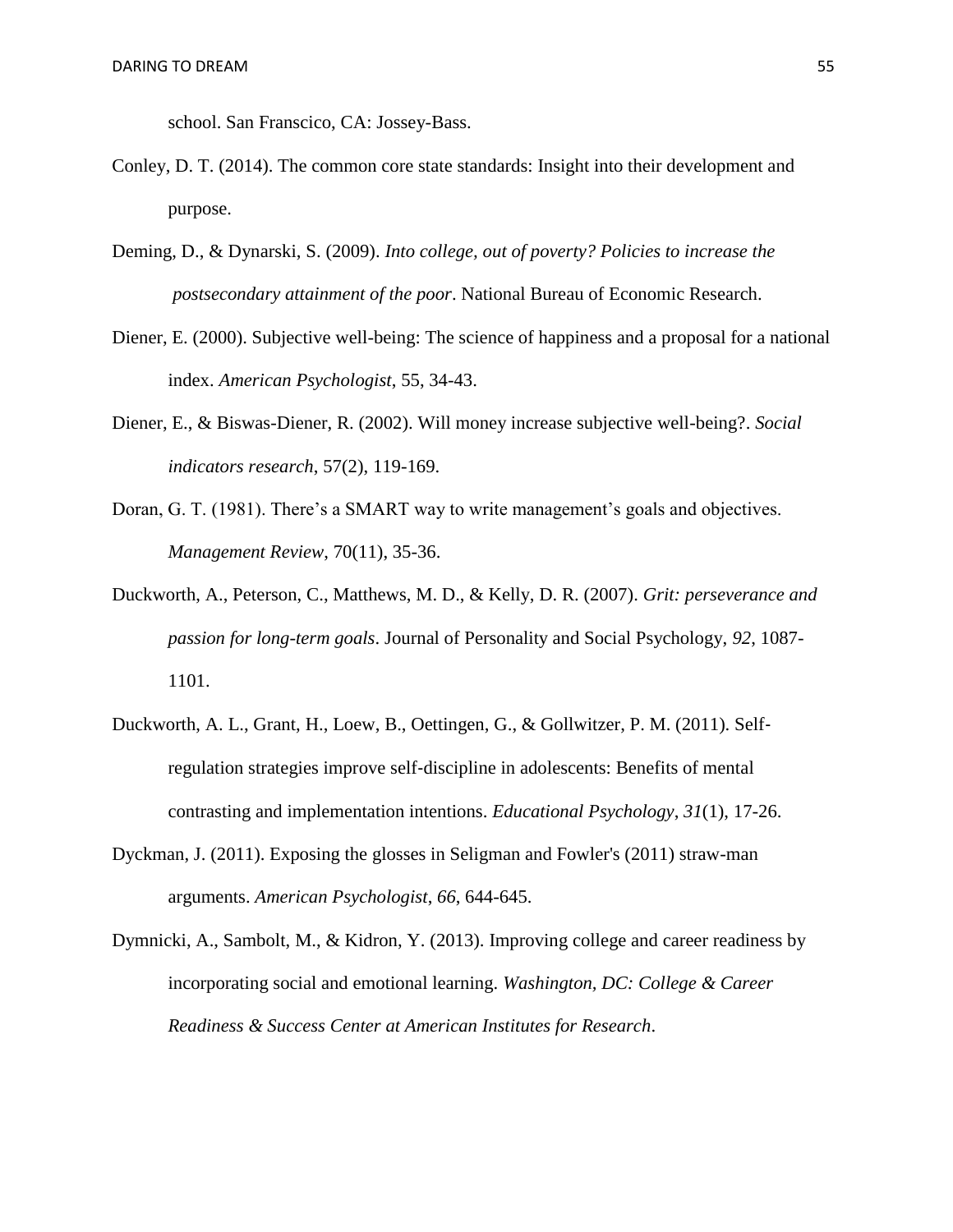- Elias, M. J., Parker, S. J., Kash, V. M., Weissberg, R. P., & O'Brien, M. U. (2008). Social and emotional learning, moral education, and character education. *Handbook of moral education.* Mahwah, NJ: Lawrence Erlbaum Associates.
- Emmons, R. A., & Diener, E. (1986). A goal-affect analysis of everyday situational choices. *Journal of Research in Personality*, *20*(3), 309-326.
- Engle, Jennifer. (2007). Postsecondary Access and Success for First-Generation College Students. *American Academic*, 3.
- Engle, J., & Tinto, V. (2008). Moving Beyond Access: College Success for Low-Income, First-Generation Students. *Pell Institute for the Study of Opportunity in Higher Education*.
- Evans, S. D., Prilleltensky, O., McKenzie, A., Prilleltensky, I., Nogueras, D., Huggins, C., & Mescia, N. (2010). Promoting strengths, prevention, empowerment, and community change through organizational development: Lessons for research, theory, and practice. *Journal of Prevention & Intervention in the Community*, 39(1), 50-64.
- Education Week, Children Trends Database. (2012). *High school dropout statistics*. Retrieved from http://www.statisticbrain.com/high-school-dropout-statistics/
- Ehrenreich, B. (2009). *Bright-sided: How the relentless promotion of positive thinking has undermined America*. Macmillan. New York, NY.
- Fredrickson, B. L. (2013). Updated thinking on positivity ratios. *American Psychologist*, 68(9), 814-822.
- Gable, S. L., & Haidt, J. (2005). What (and why) is positive psychology?. *Review of General Psychology*, *9*(2), 103.
- Gollwitzer, P. M., & Oettingen, G. (2011). Planning promotes goal striving. In K. D. Vohs & R. F. Baumeister (Eds.), Handbook of self-regulation: Research, theory, and applications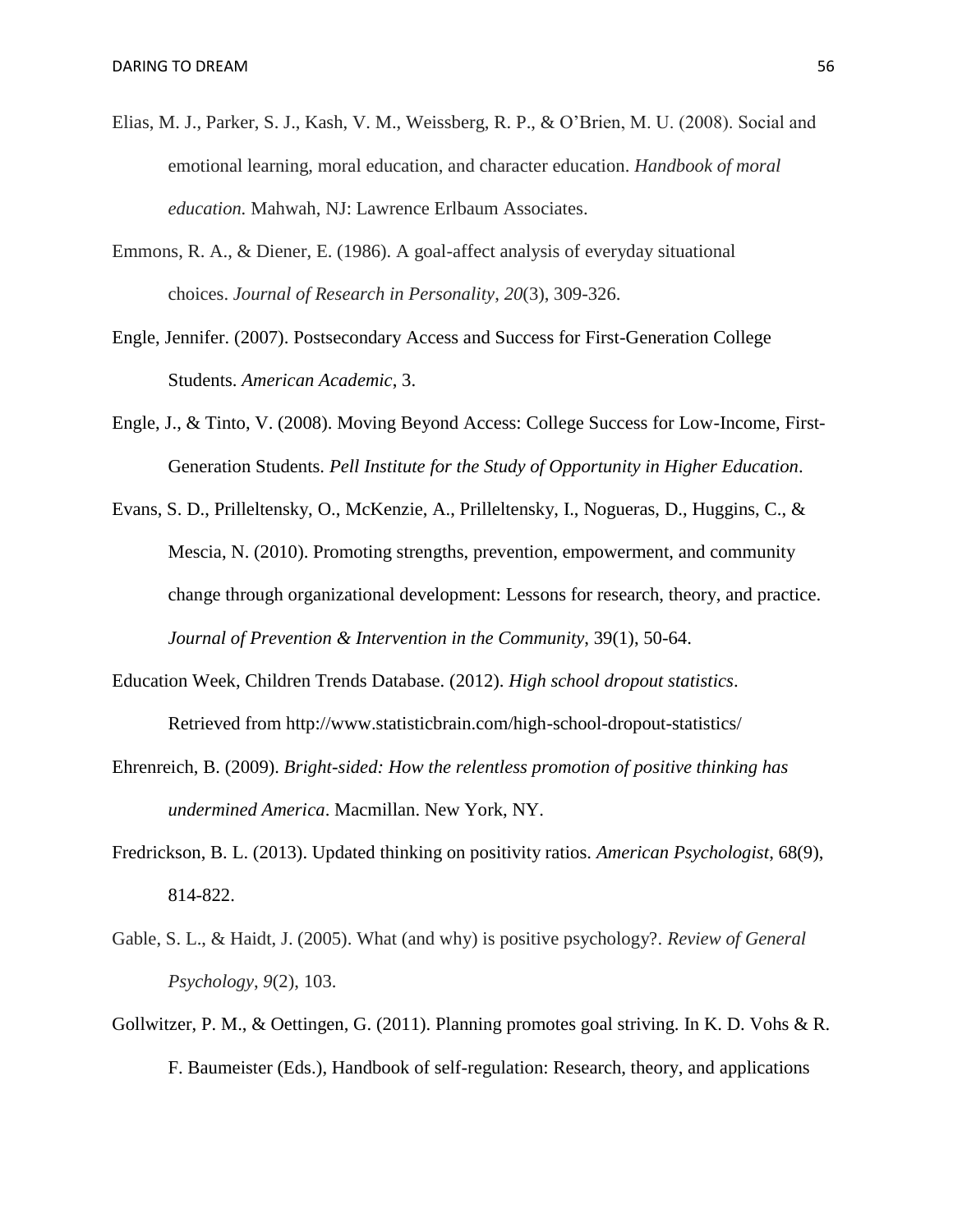(2nd Edition). New York: Guilford.

- Gollwitzer, P. M., & Oettingen, G. (2012). Goal pursuit. In R. Ryan (Eds)., The Oxford handbook of human motivation, 208-231.
- Harms, P., Herian, M., Krasikova, D., Vanhove, A. & Lester, P. (2013, April). *The Comprehensive Soldier and Family Fitness program evaluation: Report #4: Evaluation of resilience training and mental and behavioral health outcomes.*
- *Hezlett, S., Kuncel, N., Vey, A., Ahart, A. M., Ones, D., Campbell, J., & Camara, W. J. (2001, April). The effectiveness of the SAT in predicting success early and late in college: A comprehensive meta-analysis.* Paper presented at the annual meeting of the National Council on Measurement in Education, Seattle, WA
- Jones, S. M., & Boufford, S. M., (2012). Social and emotional learning in schools: From programs to strategies. Society for Research in Child Development. 26(4).
- Kena, G., Aud, S., Johnson, F., Wang, X., Zhang, J., Rathbun, A., ... & Kristapovich, P. (2014). The Condition of Education 2014. NCES 2014-083. *National Center for Education Statistics.* Retrieved July 7, 2015 from http://nces.ed.gov/pubsearch.

Leonhardt, D. (2014). Is college worth it? Clearly, new data say. *The New York Times*, 27.

- Little, B. R. (2011). Personality science and the northern tilt: As positive as possible under the circumstances. In K. M. Sheldon, T. B. Kashdan & M. F. Steger (Eds.), Designing positive psychology: Taking stock and moving forward (pp.228-247). New York: Oxford.
- Locke, E. A., & Latham, G. P. (1990). *A theory of goal setting & task performance.* Prentice-Hall, Inc, Englewood Cliffs, NJ.

Lopez, S. J., Snyder, C. R., Magyar-Moe, J. L., Edwards, L., Pedrotti, J. T. Janowski, K., ...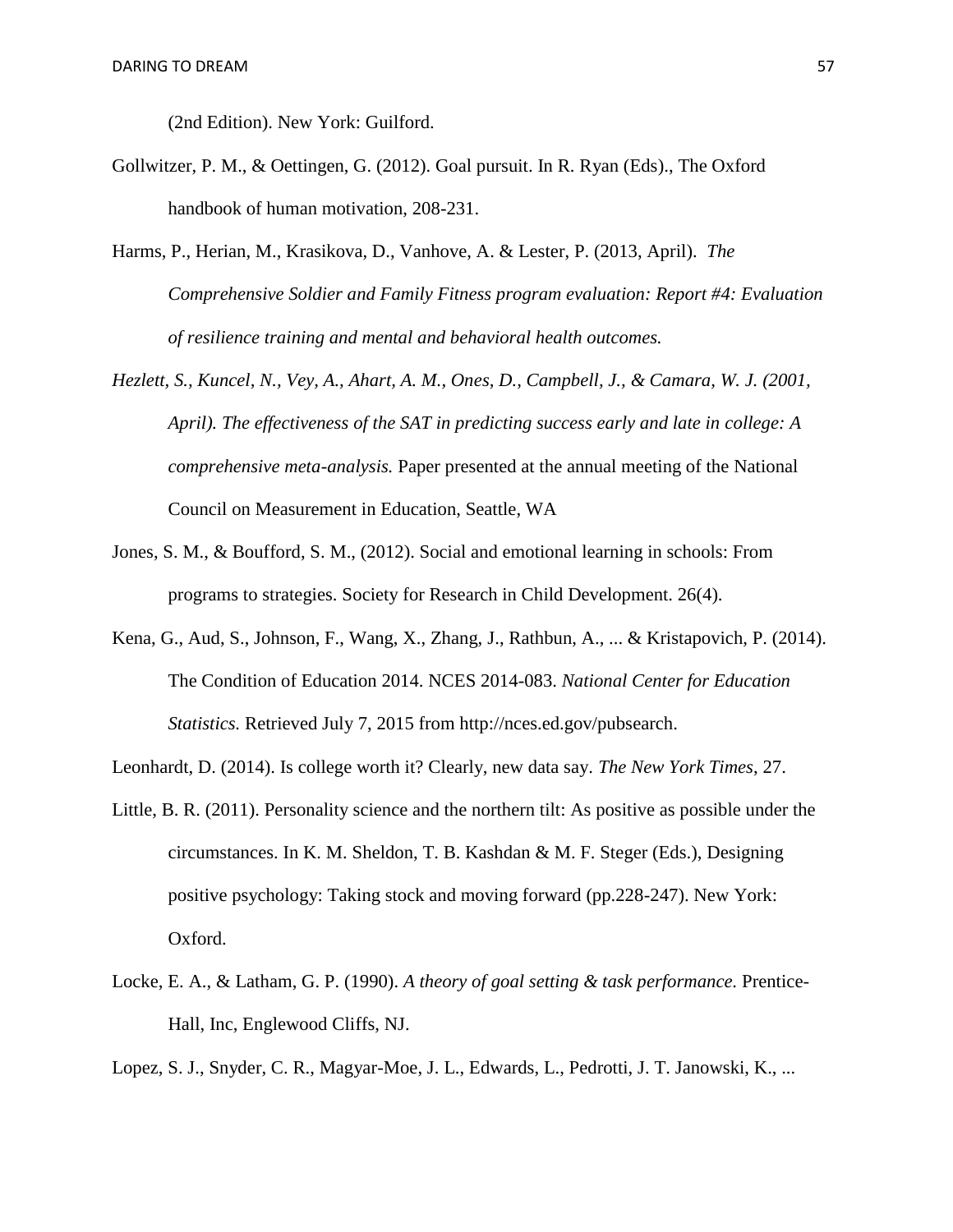Pressgrove, C. (2004). Strategies for accentuating hope. In P.A. Linley & S. Joseph (Eds.), Positive psychology in practice (pp. 388-404). Hoboken, NJ: Wiley.

- Lyubomirsky, S. (2007). *The how of happiness: A scientific approach to getting the life you want.* Penguin Press, New York, NY.
- Maddux, J. E. (2002). Self-efficacy. In C. R. Snyder & S. J. Lopez (Eds.), Oxford handbook of positive psychology, 1nd ed. (pp. 277-287). New York: Oxford University Press.
- Maddux, J. E. (2009). Self-efficacy: The power of believing you can. In C. R. Snyder & S. J. Lopez (Eds.), Oxford handbook of positive psychology, 2nd ed. (pp. 335-343). New York: Oxford University Press.
- Morisano, D., Hirsh, J. B., Peterson, J. B., Pihl, R. O., & Shore, B. M. (2010). Setting, elaborating, and reflecting on personal goals improves academic performance. *Journal of Applied Psychology*, *95*(2), 255.
- Moretti, M. M., & Higgins, E. T. (1990). Relating self-discrepancy to self-esteem: The contribution of discrepancy beyond actual-self ratings. *Journal of Experimental Social Psychology*, *26*(2), 108-123.
- Mouw, J. T., & Khanna, R. K. (1993). Prediction of academic success: A review of the literature and some recommendations. *College Student Journal*, 27, 328–336.
- Oettingen, G., & Gollwitzer, P. M. (2010). Strategies of setting and implementing. In J.D Maddux & J.P. Tangney (Eds).), Social Psychological Foundations of Clinical Psychology. New York: The Guilford Press.
- Oyserman, D., & Harrison, K. (1998). Implications of cultural context: African American identity and possible selves.

Oyserman, D., & Markus, H. R. (1990). Possible selves and delinquency. *Journal of Personality*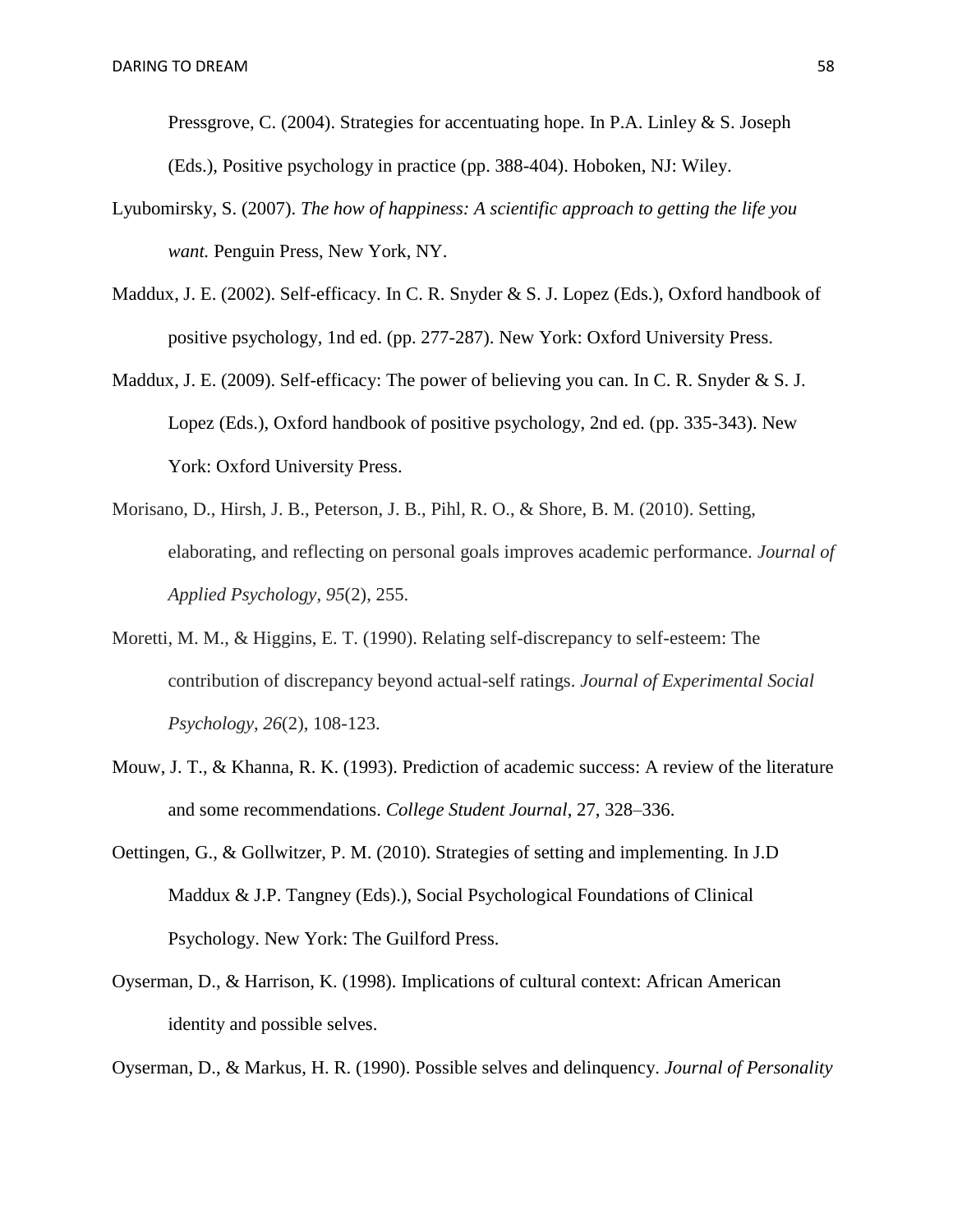*and Social psychology*, 59(1), 112.

- Oyserman, D., Terry, K., & Bybee, D. (2002). A possible selves intervention to enhance school involvement. *Journal of Adolescence*, *25*(3), 313-326.
- Oyserman, D. & Destin, M. (2010). Identity-based motivation: Implications for intervention. *The Counseling Psychologist, 38*, 1001– 1043.

Oyserman, D., & James, L. (2011). Possible identities. In S. Schwartz, K. Luyckx, & V. Vignoles (Eds.) Handbook of Identity Theory and Research (pp. 117-145). Springer-Verlag.

- Oyserman, D. (2013). Not just any path: Implications of identity-based motivation for disparities in school outcomes. *Economics of Education Review.* 33, 179-190.
- http://www.ccsso.org/Resources/Publications/The\_Common\_Core\_State\_Standards\_Insight\_into

\_Their\_Development\_and\_Purpose.htmlPascarella, E. T., Pierson, C. T., Wolniak, G. C., &

Terenzini, Π T. (2004). First-generation

college students: Additional evidence on college experiences and outcomes. *Journal of Higher Education*, 75, 249–284.

- Pascarella, E. T., & Terenzini, P. T. (2005). *How college affects students* (Vol. 2). K. A. Feldman (Ed.). San Francisco, CA: Jossey-Bass.
- Pawelski, J. O., & Moores, D. J. (Eds.). (2013). *The eudaimonic turn: Well-being in literary studies*. Madison, NJ: Fairleigh Dickinson University Press.

Pawelski, J. O. (2013). Happiness and its opposites. In S. David, I. Boniwell, & A. C. Ayers (Eds.), *The Oxford handbook of happiness* (326-336). Oxford: Oxford University Press.

Peterson, C., & Seligman, M. E. (2004). C*haracter strengths and virtues: A handbook and classification*. Oxford University Press.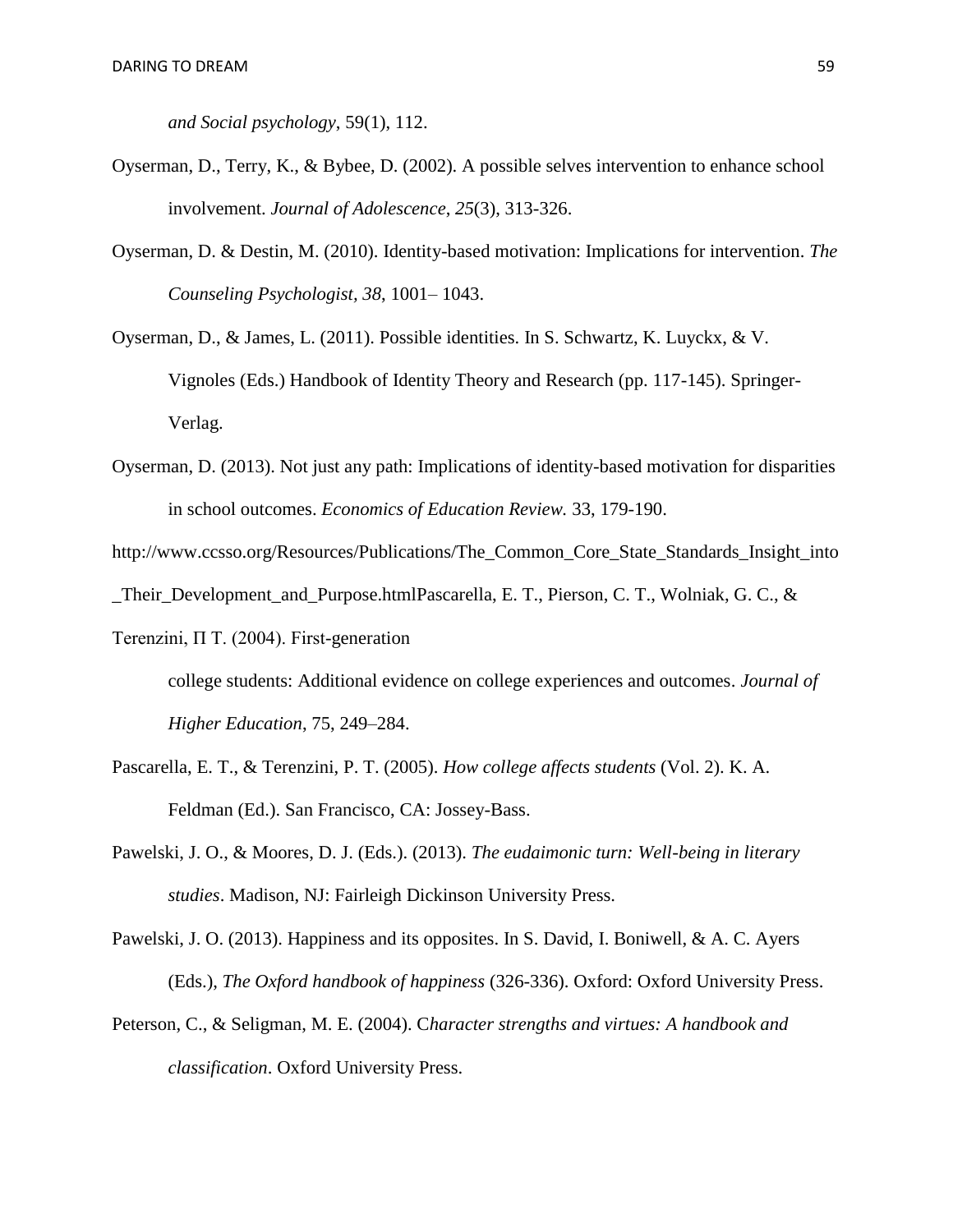- Phipps, S. (2011). Positive psychology and war: An oxymoron. American Psychologist, 66, 641- 642.
- Plato. (1997). Republic. (G.M.A. Grube. Rev. C.D.C. Reeve. Trans). In J. M. Cooper &. D.S. Hutchinson. (Eds.), *Plato: Complete Works.* Indianapolis: Hackett.
- Prilleltensky, I. (2005). Promoting well-being: Time for a paradigm shift in health and human services. *Scandinavian Journal of Public Health*, 33(66 suppl), 53-60.
- Prilleltensky, I. (2012). Wellness as fairness. *American Journal of Community Psychology*, 49(1- 2), 1-21.
- Prilleltensky, I. (2013). Wellness without fairness: The missing link in psychology. *South African Journal of Psychology,* 43(2), 147-155.
- Ratey, J. J., & Manning, R. (2014). *Go wild: Free your body and mind from the afflictions of civilization*. Hachette UK.
- Rath, T., & Harter, J. K. (2010). *Wellbeing: The five essential elements*. Gallup Press.
- Reivich, K. J., Seligman, M. E. P., McBride, S. (2011). Master resilience training in the U. S. Army. American Psychologist, 66: 25-34.
- Rendon, L., Hope, R., & Associates. (1996). Educating a new majority: Transforming America's educational system for diversity. San Francisco: Jossey-Bass.
- Robbins, S. B., Lauver, K., Le, H., Davis, D., Langley, R., & Carlstrom, A. (2004). Do psychosocial and study skill factors predict college outcomes? A meta-analysis. *Psychological Bulletin*, 130(2), 261.
- Sandel, M. J. (2010). *Justice: what's the right thing to do*?. Macmillan.
- Savitz-Romer, M., & Bouffard, S. M. (2012). Ready, Willing, and Able: A Developmental Approach to College Access and Success. Harvard Education Press: Cambridge, MA.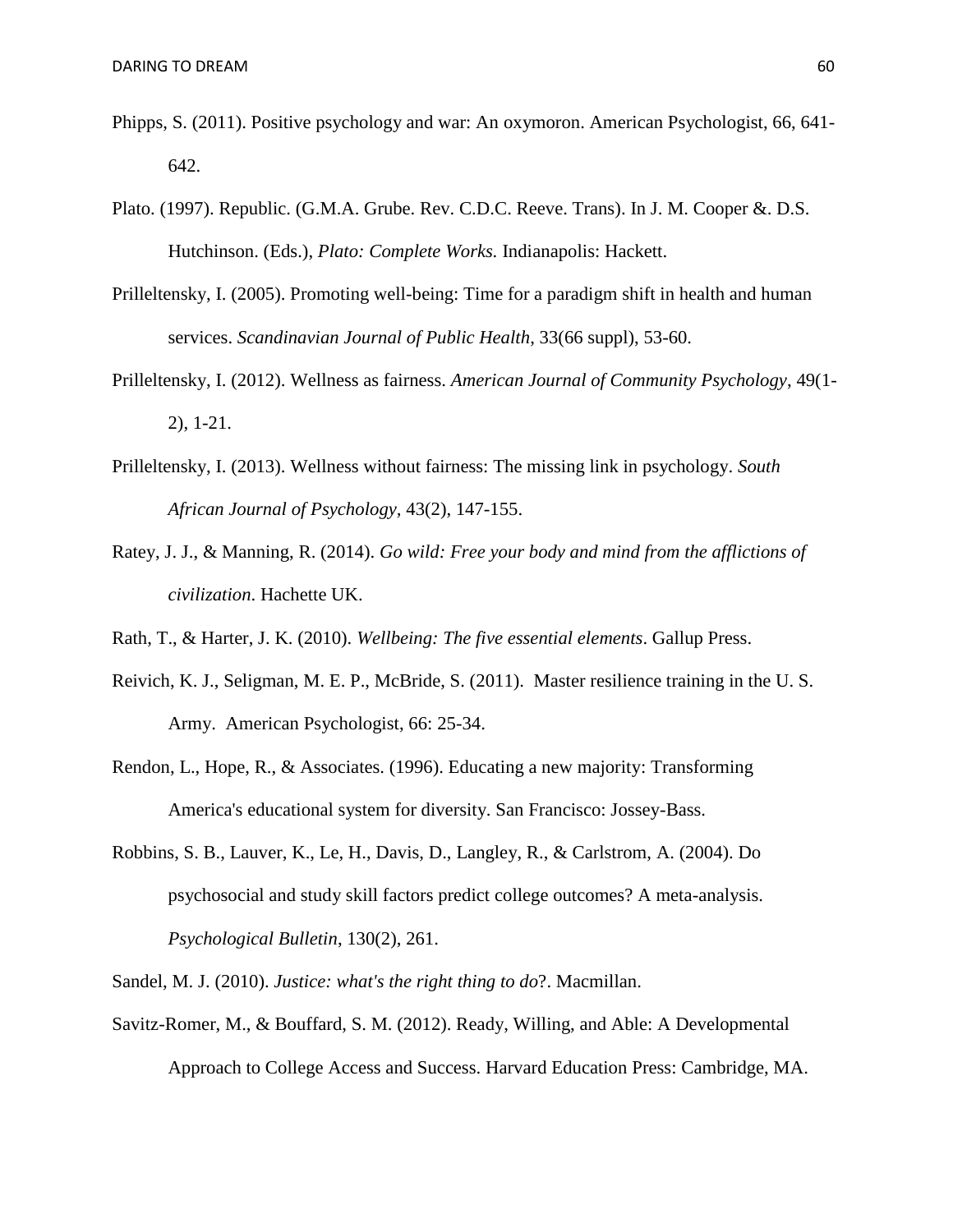Seligman, M. E. (1999). The President's Address. *American Psychologist* (53), 559-562.

- Seligman, M. E. (2011). *Flourish: A visionary new understanding of happiness and well-being.* New York: Atria Paperback.
- Seligman, M. E., & Csikszentmihalyi, M. (2000). Positive psychology: An introduction. *American Psychologist , 55* (1), 5-14.
- Sevincer, A. T., Busatta, P. D., & Oettingen, G. (2014) Mental Contrasting and Transfer of Energization. Personality and Social Psychology Bulletin 40(2), 139–152.
- Stephens, N. M., Hamedani, M. G., & Destin, M. (2014). Closing the Social-Class Achievement Gap A Difference-Education Intervention Improves First-Generation Students' Academic Performance and All Students' College Transition. *Psychological Science*, 25(4), 943- 953.
- Terenzini, P., Springer, L., Yaeger, P., Pascarella, E., & Nora, A. (1996). First-generation college students: Characteristics, experiences, and cognitive development. Research in Higher Education3, 7, 1-22.
- Törnblom, K. Y., & Vermunt, R. (2007). Towards an integration of distributive justice, procedural justice, and social resource theories. *Social Justice Research*, 20(3), 312-335.

Uplift Education. *History and* Mission. Retrieved from<http://www.uplifteducation.org/domain/3>

- Vaillant, G. E. (2000). Adaptive mental mechanisms: Their role in a positive psychology. *American Psychologist*, 55, 89-98.
- Vella-Brodrick, D. (2014). Dovetailing ethical practice and positive psychology to promote integrity, industriousness, innovation, and impact. In A. C. Parks & S. M. Schueller (Eds.), *The Wiley Blackwell Handbook of Positive Psychological Interventions* (416- 432). Chichester, UK: Wiley Blackwell.